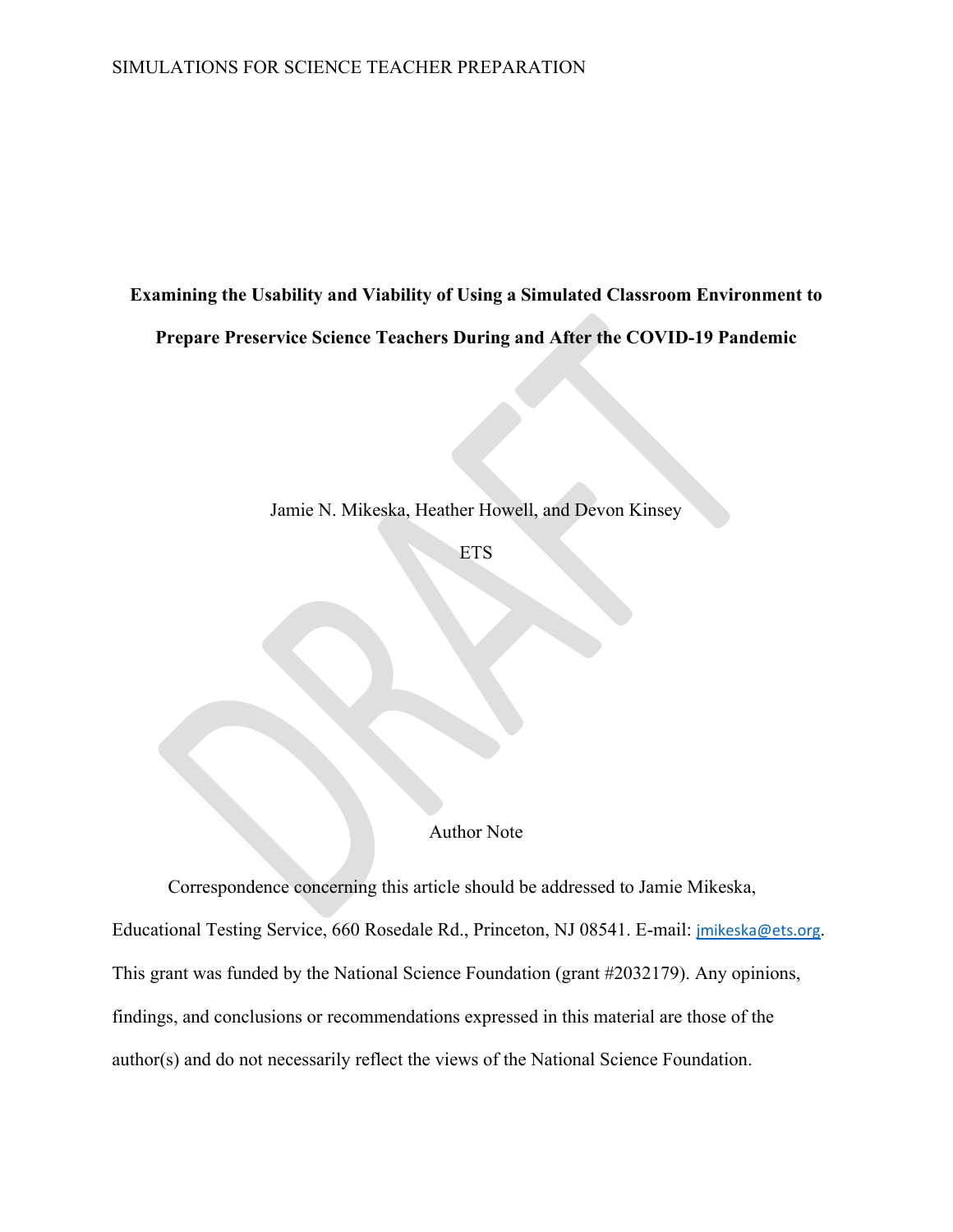#### **Abstract**

Educator preparation programs experienced extreme challenges during the COVID-19 pandemic, as many universities and K-12 schools moved to fully online or hybrid instructional models. These abrupt changes significantly limited preservice teachers' opportunities to engage in classroom-based practice teaching experiences, which are a bedrock of educator preparation programs to support preservice teachers in learning how to teach effectively. In this study, we examined the usability and viability of integrating simulated teaching experiences, which occur in an online, virtual classroom environment consisting of five student avatars, into elementary science method courses during the COVID-19 pandemic to prepare preservice science teachers to engage in one critical science teaching practice: facilitating discussions that engage students in scientific argumentation. This study uses qualitative content analysis of survey data and a focus group interview to identify patterns and themes in how four elementary science teacher educators and 49 of their preservice teachers perceived the use of this tool within elementary science teacher education, particularly the opportunities and challenges this tool afforded during the pandemic and possibilities for use in the post-COVID era. Study findings suggest that these elementary science teacher educators and preservice teachers perceived the simulated teaching experience as valuable for supporting teacher learning, addressing COVID-related challenges, and tackling perennial challenges in science teacher education. They also noted challenges related to implementation and concerns with future access. A discussion of key factors that may support and hinder the use of such tools within elementary science teacher education and implications for leveraging lessons learned post-COVID are included.

*Keywords*: argumentation, discussions, elementary, practice-based teacher education, science, simulated teaching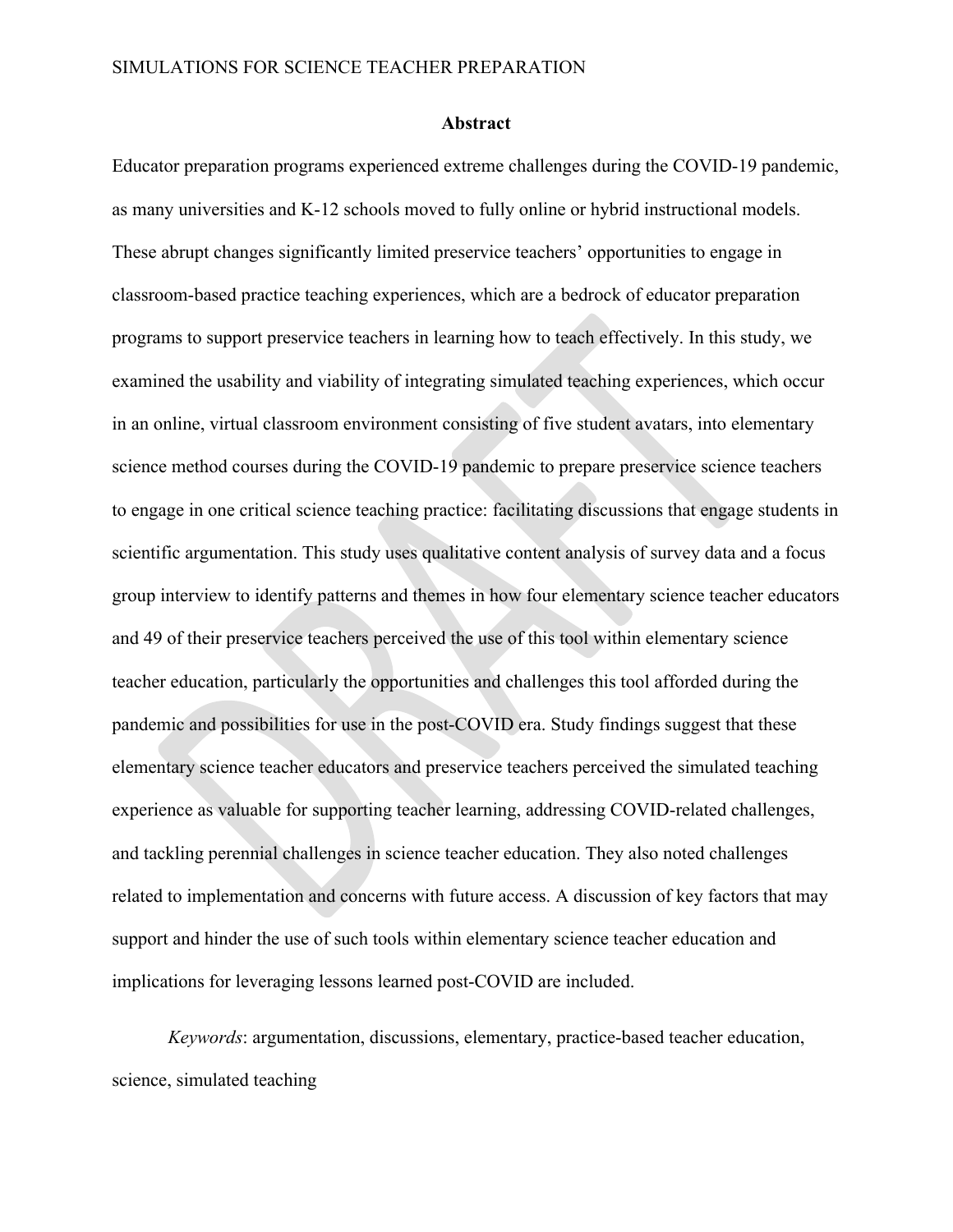# **Examining the Usability and Viability of Using a Simulated Classroom Environment to Prepare Preservice Science Teachers During and After the COVID-19 Pandemic**

The Next Generation Science Standards (NGSS) has redefined K-12 science instruction to focus on a three-dimensional model of learning that attends to students' integrated understanding and use of disciplinary core ideas, cross-cutting concepts, and scientific and engineering practices (NGSS Lead States, 2013; National Research Council, 2011). This new vision for science instruction has required considerable reconceptualization of learning opportunities in science teacher education so that science teachers can successfully enact this NGSS-aligned vision in their classrooms (Reiser, 2013). One perennial challenge in science teacher education has been how to provide substantive, practice-based learning opportunities for preservice teachers (PSTs) to tryout and learn how to engage in novel, complex teaching practices aligned with this new instructional vision. While field experiences have played a major role in providing these learning opportunities, that has not always been possible in elementary science due to limited instruction in this content area at the elementary level (Blank, 2013). And in the recent case of the COVID-19 pandemic, these practice-based teaching opportunities were significantly limited or non-existent as universities and K-12 schools moved to fully online or hybrid instructional models (Reich et al., 2020; Saenz-Armstrong, 2020).

To address this perennial challenge, elementary science teacher educators (TEs) have turned to other practice-based approaches to provide these learning opportunities (Benedict et al., 2016), including the use of micro-teaching, peer rehearsals and video-based analysis of elementary science instruction (Benedict-Chambers et al., 2020; Davis et al., 2017; Masters, 2020; Roth et al., 2018). More recently, novel approaches offer such practice-based experiences on a digital platform using a virtual classroom environment with student avatars and have the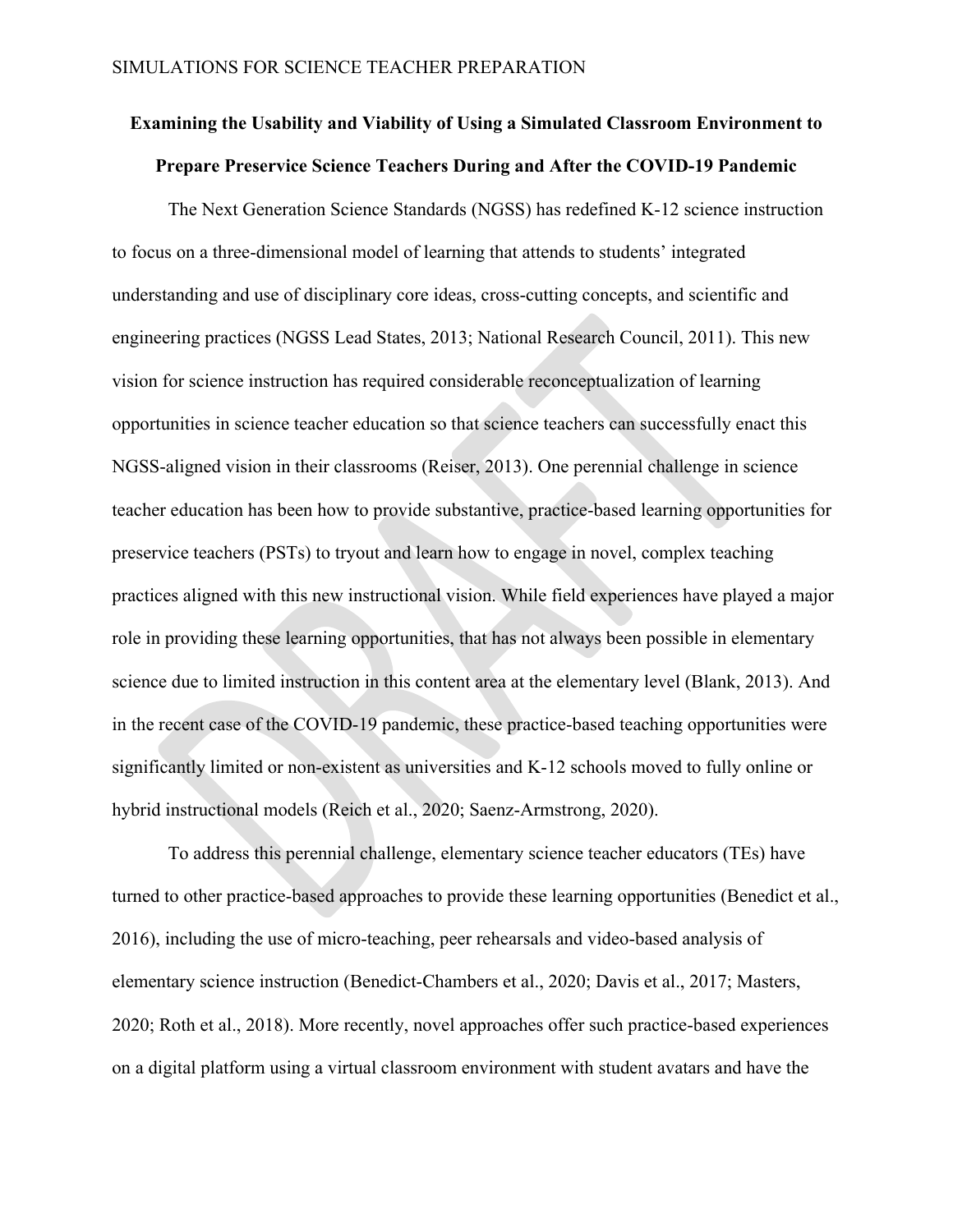advantage of being able to be conducted online remotely (Lee et al., 2018; Mikeska & Howell, 2020; Mikeska, Howell, Dieker, & Hynes, 2021; Straub et al., 2015). However, the field has a limited understanding of the affordances and challenges of using and integrating such tools within teacher education settings, especially in specific content areas like science. Currently there is a need for research to understand the usability and viability of simulated teaching experiences, especially for PST populations that tend to have limited opportunities to engage in practice teaching in science classrooms. This need has been even more pronounced during the recent COVID-19 pandemic that resulted in the shuttering of K-12 schools and universities and limited opportunities for PSTs to practice teaching.

### **Research Focus**

This study's research questions focused on examining the usability and viability of integrating simulated teaching experiences into elementary science method courses that are delivered via fully online or hybrid instructional approaches. Previous research has investigated similar questions but in the context of face-to-face instruction within elementary science and mathematics methods courses (Mikeska & Howell, 2021b). This research extends previous research by examining the use of this tool within online or hybrid learning contexts to determine use and application in a wider diversity of settings.

By usability we mean understanding how well TEs and PSTs perceive they can use the simulated teaching experience to achieve key learning goals effectively and satisfactorily. By viability we refer to the capacity of the simulated teaching experience to be sustained over time – in this case, both during and after the COVID-19 pandemic – as part of elementary science teacher education. We addressed these aspects using the following research questions on PST use (research question 1) and TE integration (research question 2): (a) Research Question 1: What do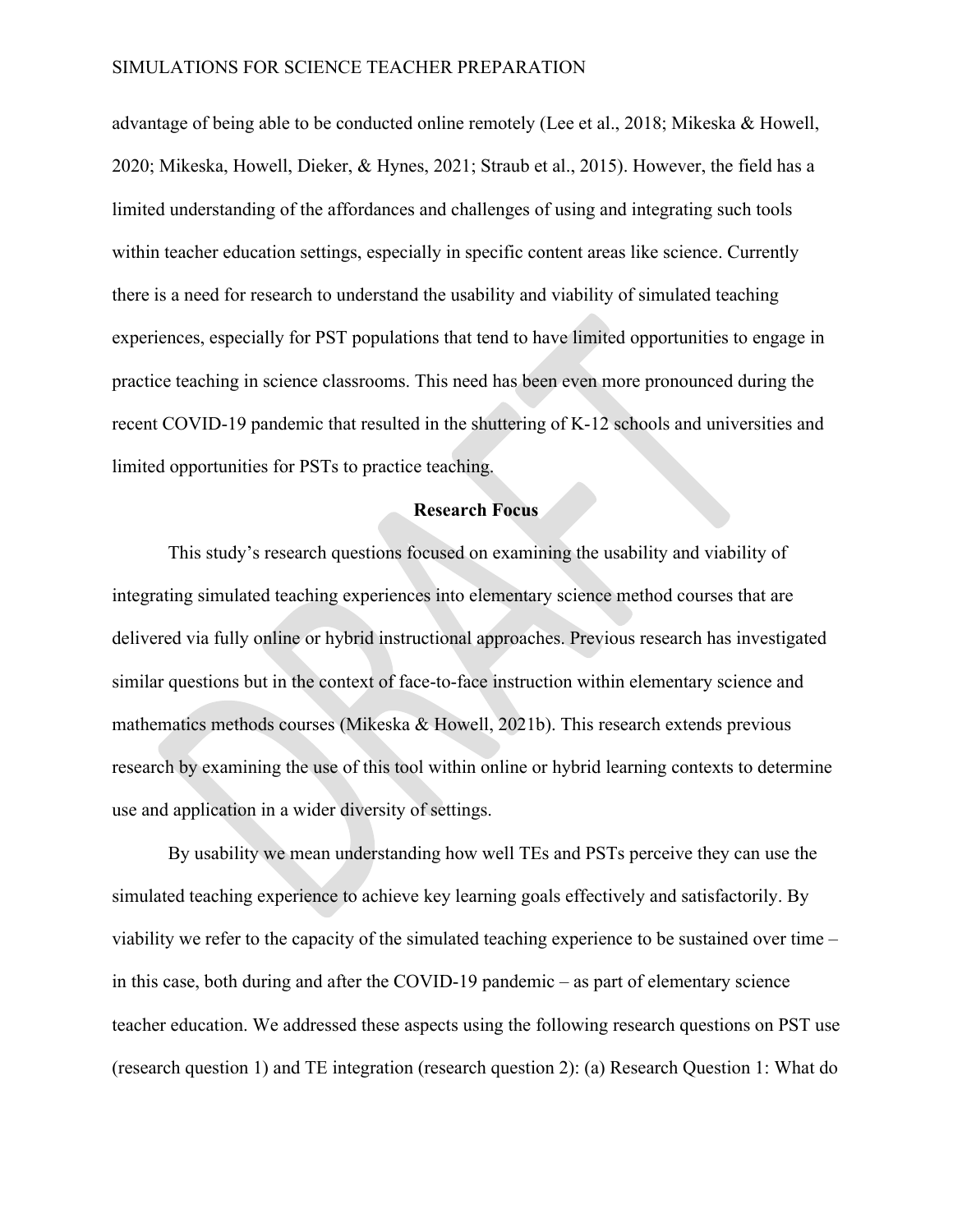the PSTs perceive they learned from the simulated teaching experience? What are their perceptions of challenges they faced during the simulated teaching experience?; (b) Research Question 2: How do TEs perceive the affordances and challenges of integrating simulated teaching experiences within elementary science method courses? How do they envision using this tool post-COVID to support PST learning?

#### **Background**

### **The Role of Teaching Practicum Experiences in Supporting Teacher Learning**

Student teaching, also referred to as clinical experience, fieldwork, or internship, has been a staple of teacher preparation for decades (Zeichner, 2012), with every state in the United States currently requiring some form of clinical experience in order to receive a teaching certificate via a traditional pathway. The reasons for assuming such practice is needed are so widely accepted that they are rarely articulated, including rationales for supporting teacher learning as well as gatekeeping for the profession. Novice teachers need to learn to do the work of teaching and engaging in teaching is a method for doing so. In addition, it is assumed that novice teachers should first teach under the watchful eye of someone more experienced to ensure that they are adequately prepared. Thus, student teaching serves multiple roles, allowing the novice to work with and be mentored with a more experienced colleague, to enact pedagogy they are learning about in coursework, and to be judged as to their readiness to take on classroom instruction independently (Korthagen et al., 2006). These opportunities tend to be impactful. Research has shown that novice teachers cite student teaching opportunities as the most important component of their preparation (Levine, 2006) and studies find that the quality of mentoring matters, suggesting the power of a strong practicum experience (Goldhaber et al., 2020).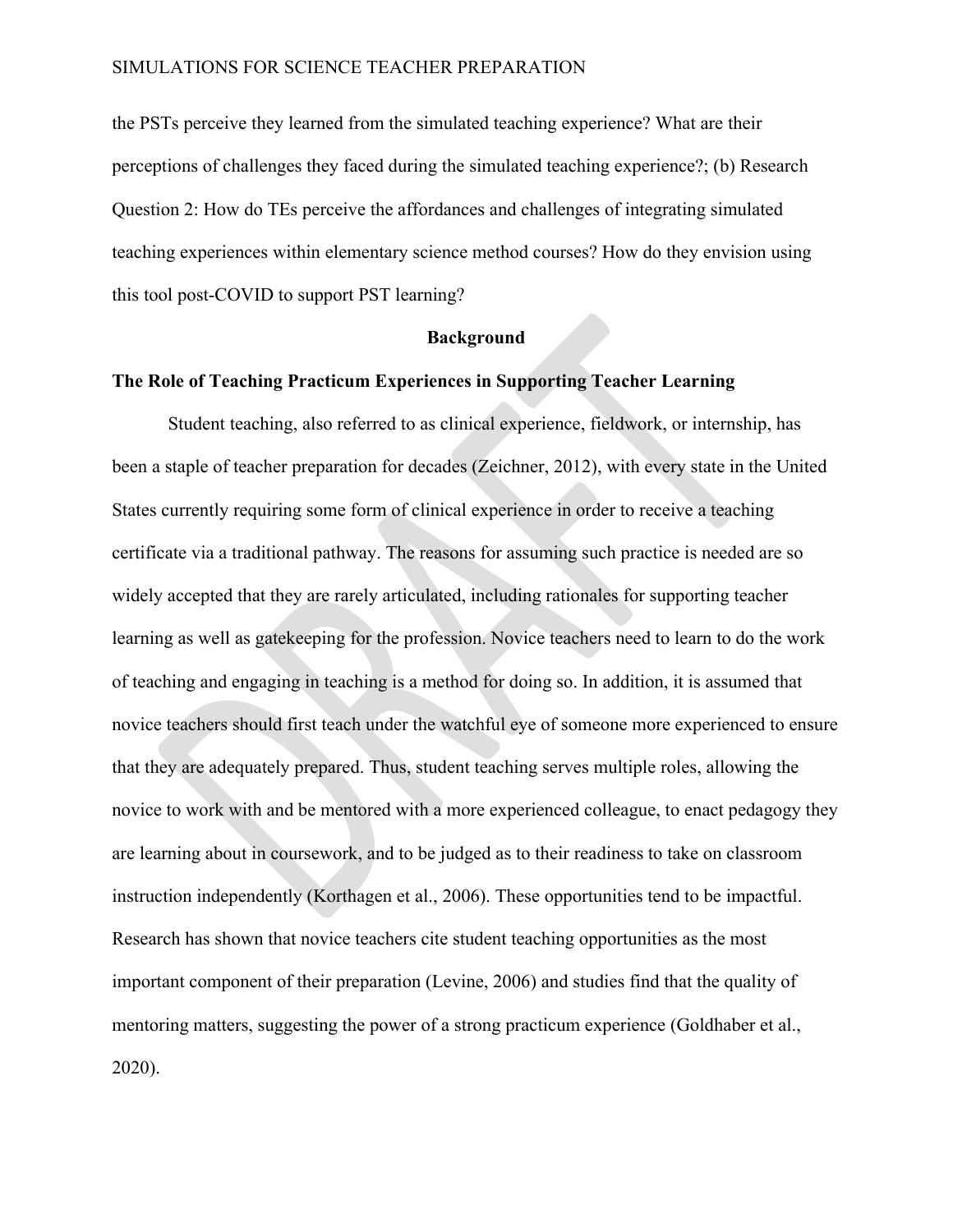Yet, practice in schools, while acknowledged as a critical step in teacher preparation, has limitations, particularly when it constitutes the only way of practicing available to aspiring teachers. The same evidence that suggests that high quality mentoring matters suggests that lower quality mentoring could be problematic, and student teaching placements with appropriate mentors can be difficult to come by (Greenberg et al., 2011). Student teaching, because it initiates the novice into an existing system, can also reinforce the replication of elements of that system, and combined with novice teachers' prior experience as students within such systems can make enactment of new and different teaching approaches quite difficult (Gray, 2020; Lortie, 1975). Student teaching also demands of novices that they enact a complete version of teaching. While they may do so with support, there is little opportunity for gradual scaffolding. Finally, student teaching sometimes takes place as a relatively separate component of university preparation and is not always well integrated with coursework (Allen & Wright, 2014), although there have been many notable attempts to strengthen these connections (Zeichner, 2010; Zenkov et al., 2019). This feature of student teaching leaves the novice teacher to attempt to make connections between academic learning and practical application independently.

The field has proposed several approaches to help mitigate these limitations and better bridge the space between academic learning and student teaching, most recently in the associated movements referred to as Practice-Based Teacher Education (PBTE) and Core Practices. PBTE is an umbrella term used to describe programmatic shifts in teacher preparation in which teaching practice is integrated into learning earlier, more frequently, and in more scaffolded ways (Ball & Forzani, 2009; Grossman et al., 2009). The idea is to engage novice teachers in the work of teaching before they enter the classroom with students, and to allow them to practice discrete components of the work of teaching in meaningful ways with support. The closely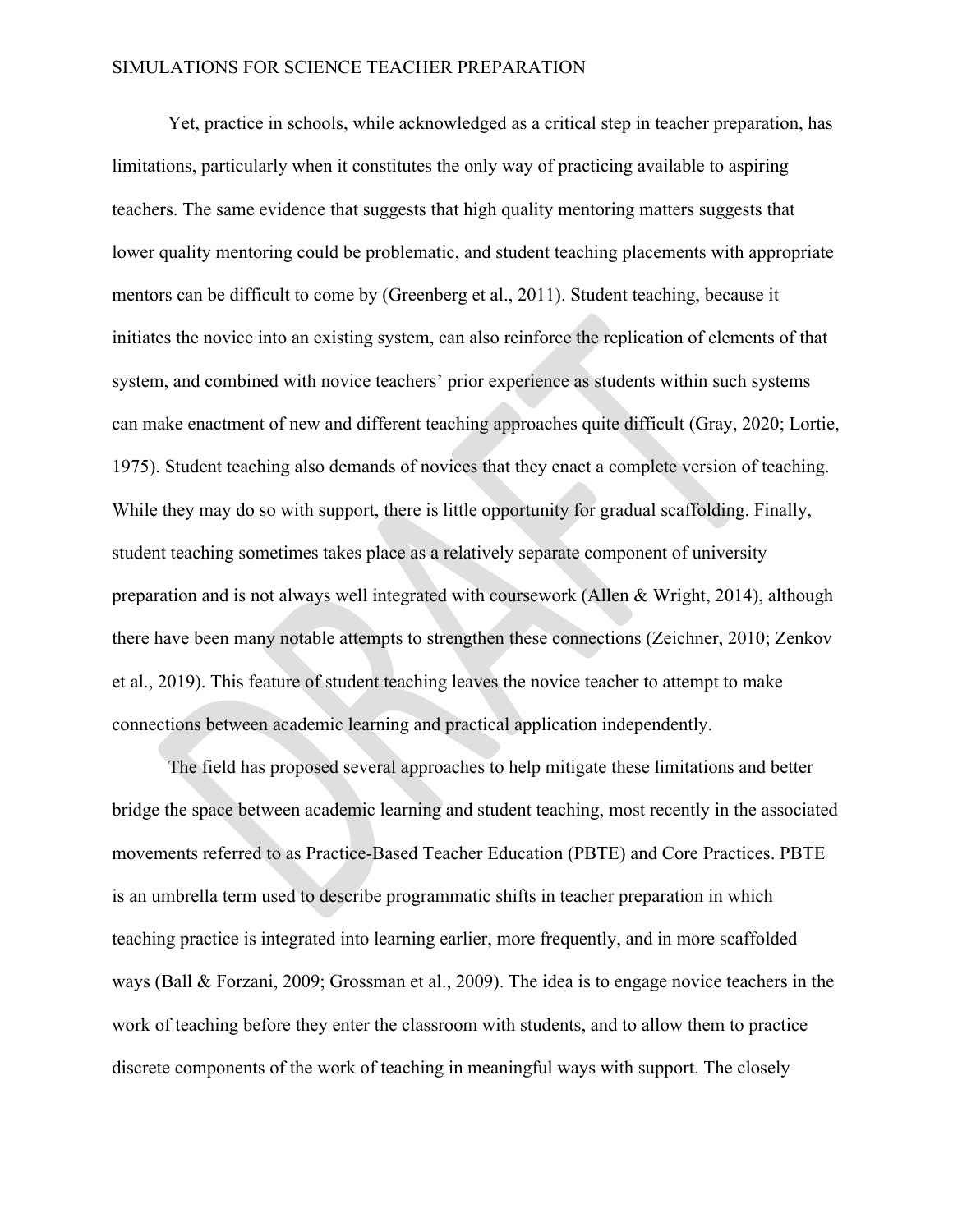aligned Core Practices movement suggests a differentiation among teaching practices that identifies some as more critical for teachers to master, allowing programs of teacher education to focus more narrowly on what will be most useful (Forzani, 2014; McDonald et al., 2013). Taken together, these frameworks suggest that, prior to working with K-12 students, novice teachers should spend time practicing the most critical teaching practices, or components of them, as part of university coursework and as part of a structured trajectory of teacher learning.

What PBTE looks like can vary. Grossman et al. (2009) discusses three pedagogies of enactment – representations, decompositions and approximations – as a lens for engaging novices in teaching practice. Representations can include activities such as watching videos of classroom teaching to practice noticing salient features of instruction (Wenner & Kittleson, 2018). Decomposition is the work of identifying the core components of teaching, each of which is more manageable to learn and can then be recomposed into robust instruction (Grossman et al., 2009). Approximations are activities that engage the novice in doing some part of the work of teaching in a context of limited complexity, such as rehearsing an instructional sequence with peers or responding to a case study. Research has shown that TEs' use of practice-based teaching approaches, like the use of approximations, can be challenging to enact productively, although they do afford learning opportunities that differ when using other teaching pedagogies (Peercy & Trojan, 2017). In this study, we focus on examining the use of one tool – an online, simulated classroom consisting of five upper elementary student avatars – to engage PSTs in approximations of one core teaching practice that is critical to science teaching and learning: facilitating discussions that engage students in scientific argumentation.

#### **Learning How to Engage Students in Scientific Argumentation**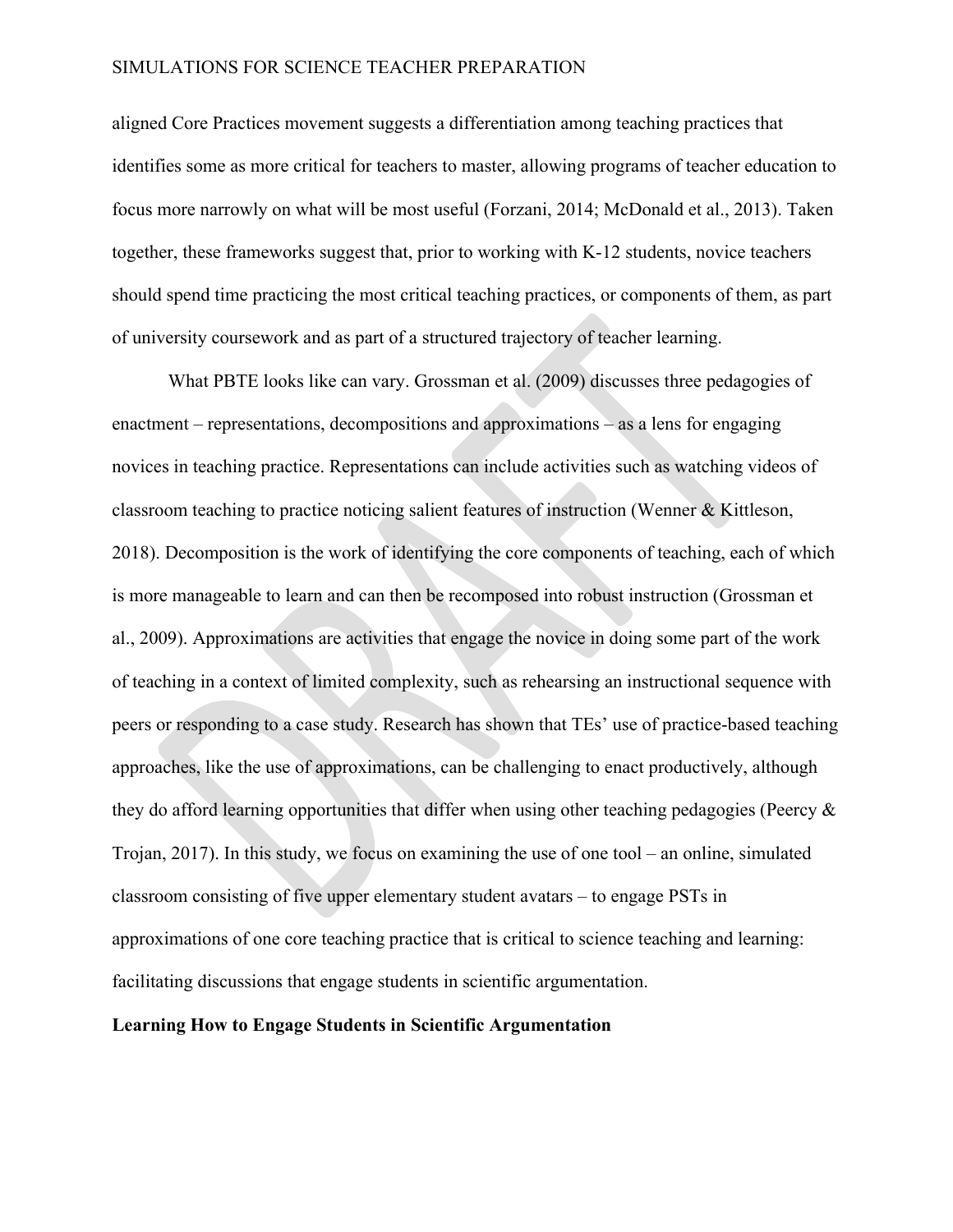Engaging in argumentation from evidence is one of the key scientific practices important for students to develop their understanding of scientific phenomenon and support their scientific sensemaking (NGSS Lead States, 2013). Scientific argumentation involves students in two key processes – argument construction and argument critique – which map onto the structural and dialogic aspects of this practice (Gonzalez-Howard & McNeill, 2019; Grooms et al., 2018; Jimenez-Aleixandre & Erduran, 2008). Productive argument construction provides opportunities for K-12 students to generate evidence-based scientific claims, justify those claims, consider competing claims, and revise their claims based on new evidence and reasoning (McNeill et al., 2016). Argument critique targets the dialogic aspect of scientific argumentation where students evaluate one another's evidence-based reasoning, offer counterarguments and rebuttals, and consider the adequacy and relevancy of scientific evidence (Kuhn, 2010; McNeill et al., 2016; Osborne et al., 2013). Together these two aspects of argumentation complement each other as students collectively work toward coming to consensus on their explanations of scientific phenomenon.

While there are varied approaches that K-12 science teachers can use to engage their students in scientific argumentation, one of the most frequently used and well-known approaches involves the use of whole or small group discussions (National Research Council, 2011). Facilitating argumentation-focused science discussions is a hallmark of high-quality science instruction and is noted in the science teaching standards as an approach that provides a supportive context for students to engage in scientific sensemaking (National Science Teaching Association, 2013). Most importantly, research has suggested that engagement in such discussions can support students in developing their conceptual understanding, their thinking processes, and their epistemic practices (Cartier et al., 2013; Chinn, 2006; Duschl & Osborne,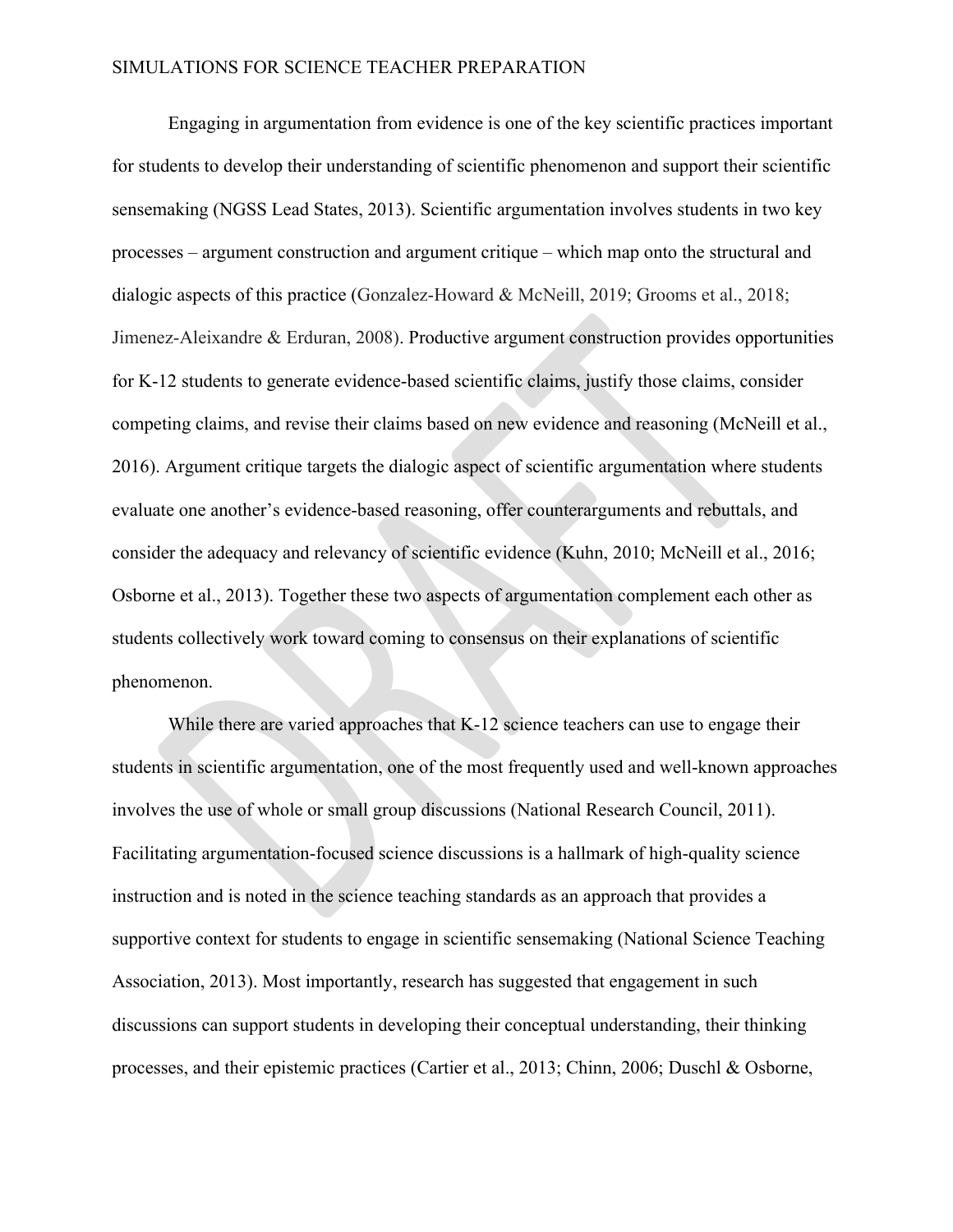2002). Research has indicated that many factors impact students' and teachers' abilities to, respectively, engage in or facilitate science discussions including their conceptual understanding, their previous experiences with discussions, the classroom and curricular contexts in which the discussions are used, and perceptions about teachers' or students' self-efficacy and capabilities (Colley & Windschitl, 2016; McNeill et al., 2016, 2017; Osborne et al., 2013; Sadler, 2006).

Research has suggested that learning how to engage students in productive scientific argumentation requires structured and scaffolded learning opportunities. There have been a few notable efforts in the last decade to develop and use targeted resources and supports, including professional development programs, to support K-12 teachers in learning how to engage students in scientific argumentation. Two particularly robust examples stand out. First, researchers and science teacher educators on the Argumentation Toolkit project [\(www.argumentationtoolkit.org\)](http://www.argumentationtoolkit.org/) developed a suite of multimedia modules to help science teachers learn about how to plan for and engage their students in argumentation. As part of these learning modules, teachers had opportunities to build their understanding of the different elements of argumentation (e.g., claims, evidence, reasoning), analyze students' engagement in scientific argumentation through various written and video examples, and plan argumentation-focused science lessons (Marco-Bujosa et al., 2017; McNeill et al., 2016, 2018). They found that teachers who engaged in learning with these multimedia materials improved their self-efficacy, their ability to generate and attend to student learning goals, and their perceptions about students' abilities. More recently, a team of university researchers collaborated on a project in which they developed a multi-year professional development (PD) program, which they coined the PRACTISE PD model, where practicing teachers engaged in an institute, practicum, and follow up sessions throughout the school year to learn how to support argumentative discourse between students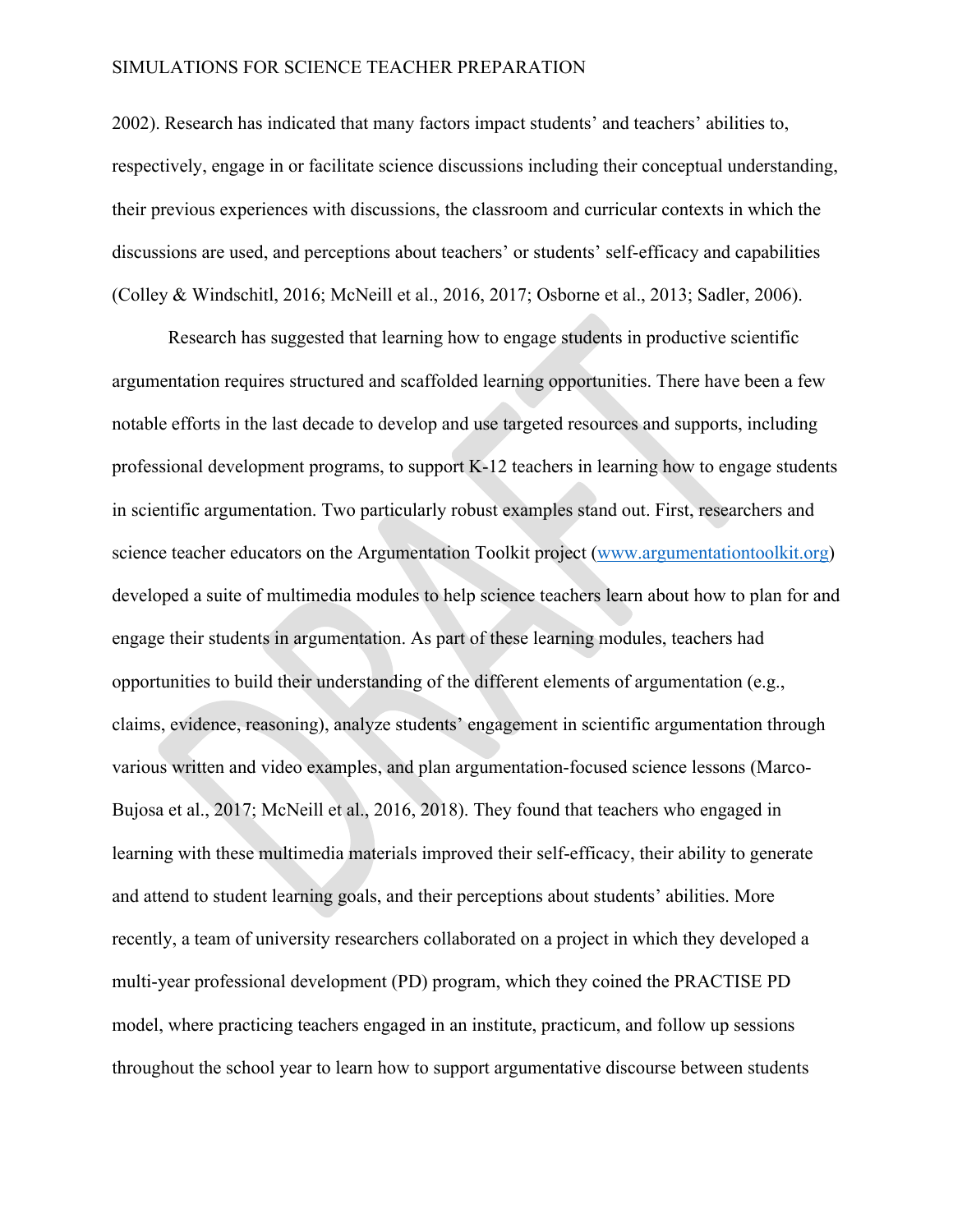(Fishman et al., 2017; Osborne et al., 2019). In the practicum component, teachers practiced facilitating argumentative discourse with their peers. Results from this study showed that there was improvement in both teacher and student discourse practices across three different versions of the PD program, and these positive changes were sustained across multiple years. This study extends the focus of previous research in this area by examining the usability and viability of an innovative technological tool – a simulated classroom – for supporting PSTs to engage in approximations of practice to learn how to facilitate argumentation-focused discussions in elementary science. If findings support the tool's usability and viability within online and hybrid teacher education courses in this context, then this tool could broaden the resources that TEs have at their disposal to support PSTs in building expertise in this core teaching practice – and possibly others – within science and across other disciplines.

#### **Methods**

This study used qualitative content analysis (Schreier, 2014) to examine the TEs' and PSTs' perceptions on the usability and viability of integrating simulated teaching experiences into elementary science method courses. This analysis approach supports the interpretation of meaning from written and spoken text and, as such, provided a way to identify patterns or themes across the survey and interview responses to address the study's research questions.

#### **Sample**

Participant recruitment began by sharing information with elementary TEs about the study via the listservs or blog posts of professional organizations, such as the Association of Science Teacher Educators (ASTE), the National Association for Research in Science Teaching (NARST), and the American Association of Colleges for Teacher Education (AACTE). Project leads also sent individual communications to faculty who had submitted letters of collaboration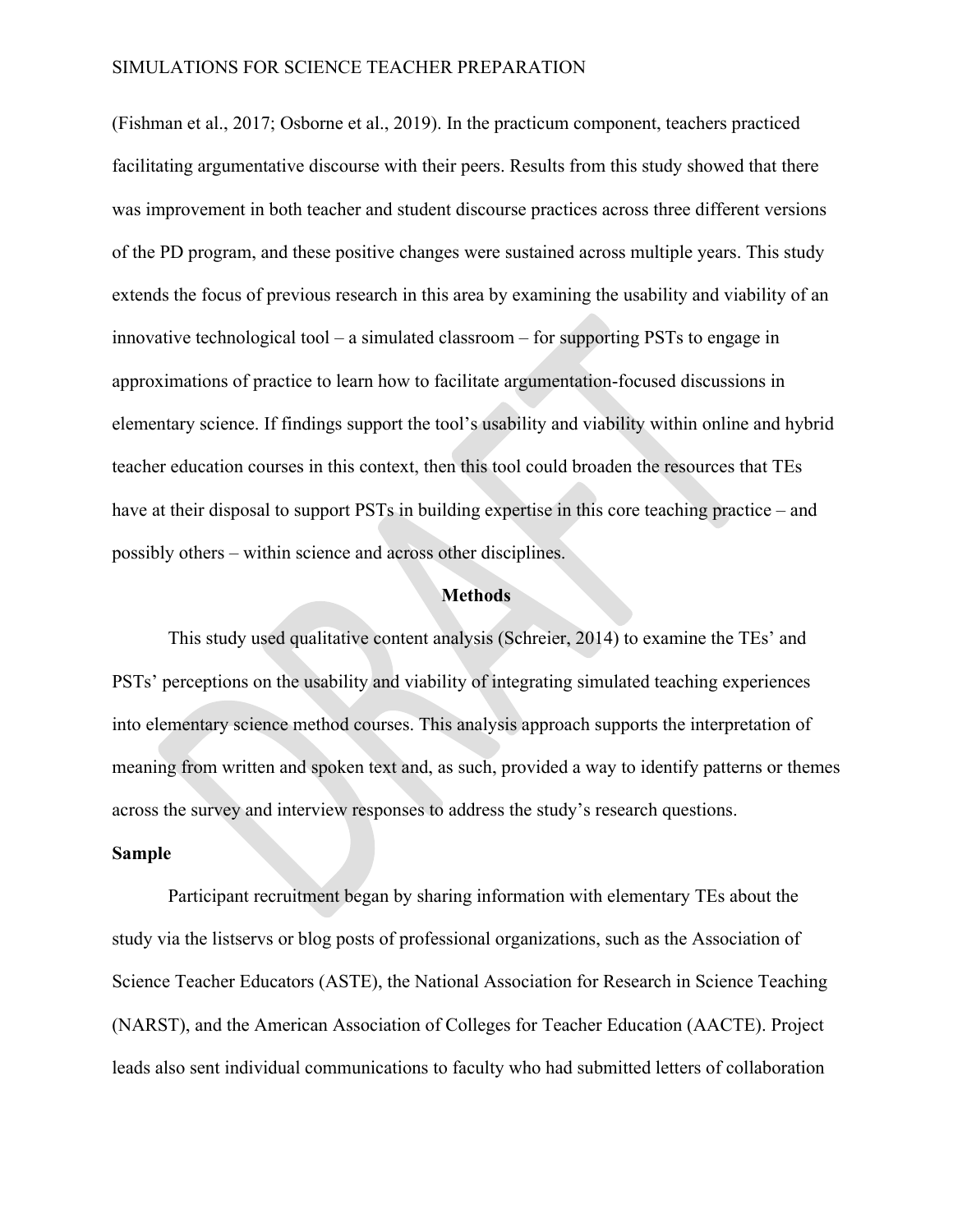as part of the grant submission process. Interested participants responded to an online survey providing information about their institution's characteristics, why they were interested in participating in the study, and their qualifications for study participation, including information about the course they planned to integrate the simulated teaching experience into, the characteristics of the college students who typically enroll in this course, and the current challenges they were facing due to the COVID-19 pandemic.

In total, we had 95 elementary TEs complete the full online application survey<sup>[1](#page-10-0)</sup>. Based on the recommendations from our project's advisory board, we prioritized selection of TEs who were working at a minority serving institution or a historically black college or university and those who were working at a university with a larger percentage of black or Hispanic college students enrolled. We also considered the urgency of the challenges the TEs were facing due to the COVID-19 pandemic and whether their university policies would allow them and their PSTs to participate in this study. After selecting the TEs for study participation, we then used a nested recruitment method to recruit the PSTs for study participation. Every PST in the course in which the TE was planning to integrate the simulated teaching experience into was provided an opportunity to consent to participate in this research study.

Four elementary science TEs (one male, three female) participated in this research study and integrated the simulated teaching experience into one of their elementary science method course sections in fall 2020 at their university (three public and one private institution; three urban and one suburban location). Due to the COVID-19 pandemic, two courses were taught in

<span id="page-10-0"></span> $<sup>1</sup>$  The larger research study included elementary teacher educators in two content areas (mathematics and</sup> science) and our total recruitment efforts reflect elementary teacher educators across both areas. In our larger study, we selected a total of eight teacher educators – four in elementary science and four in elementary mathematics – for participation. In our selection across the full set of eight teacher educators, we also attended to the balance of institution type and geographical location. This manuscript analyzes and reports on the findings for the four elementary science teacher educators and their preservice teachers.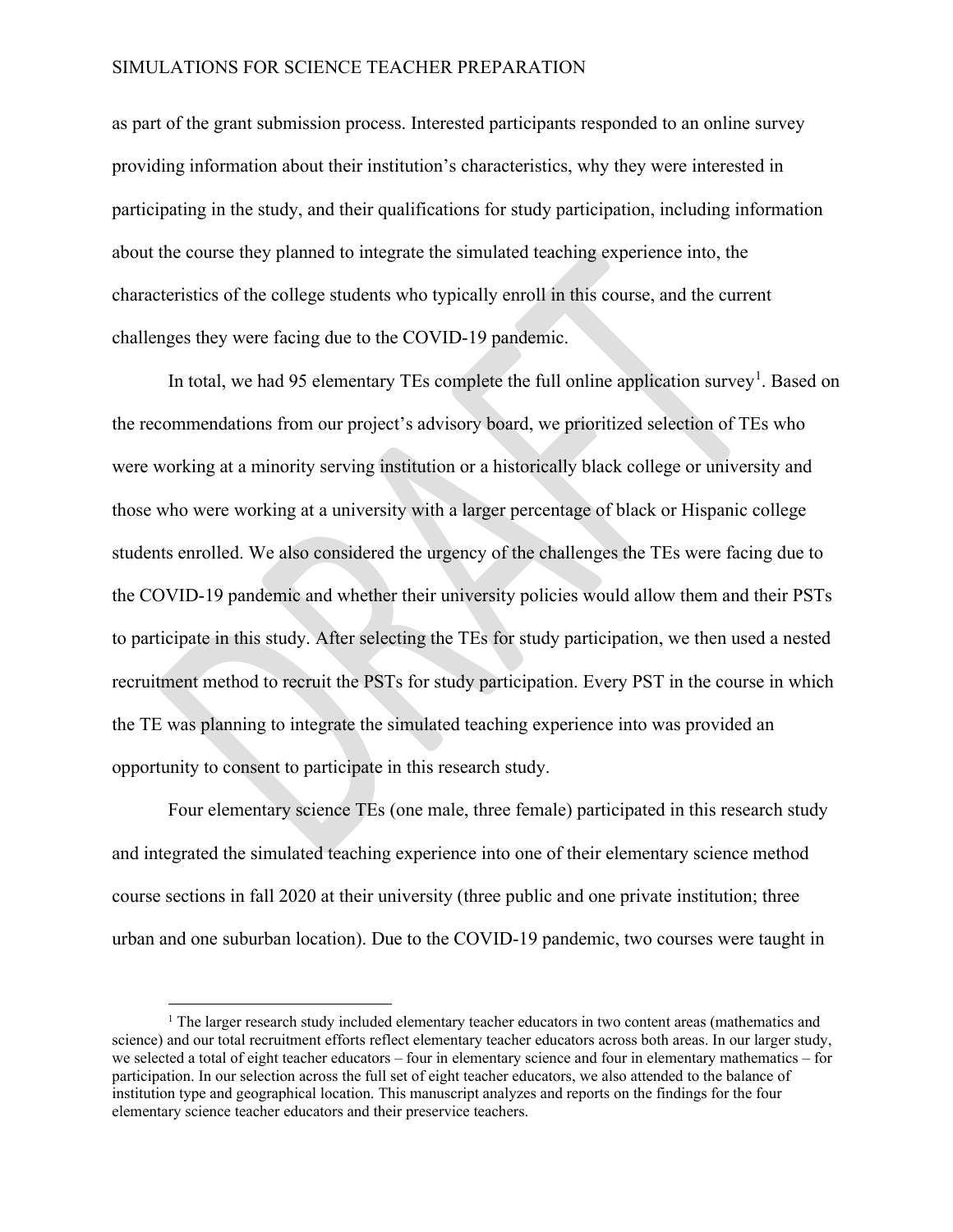an entirely online format while the other two courses were taught via a hybrid format using both online and face-to-face instruction. All four courses were taught synchronously. Forty-nine of the PSTs (three males, 46 female) across these four elementary methods sections participated in the study.

The participating PSTs' reported ethnicity was diverse with 47% Hispanic/Latino, 12% Black, 4% Asian, 41% Caucasian, and 4% Other. Two PSTs (4%) reported previously obtaining a bachelor's degree—one PST had a major of Elementary Education and the other PST did not specific their undergraduate major. However, no PSTs reported previously obtaining an advanced degree. The PSTs reported their majors in their current program as Elementary Education (55%), Early Childhood Education (51%), Special Education (12%), Bilingual Education (6%), Secondary Education (4%), English Language Arts (4%), Foreign Language (2%), Math/Computer Science (2%), Natural Sciences (2%), and Social Sciences (2%), with many selecting multiple current majors. Although most of the PSTs (65%) had previously completed a science content course at the college level (e.g., college biology, physics, earth science, engineering), only a small proportion of PSTs had already completed a science methods/pedagogy course (12%) or a science content course designed specifically for K-12 teachers (12%). Most PSTs (82%) and their TEs (three of the four) reported having no prior experience using simulated classrooms. Table 1 provides details about the study participants' background.

#### Insert Table 1 about here

#### **Data Collection**

Each PST in this study participated in the simulated teaching experience as part of their elementary science methods course in fall 2020. The simulated teaching experience consisted of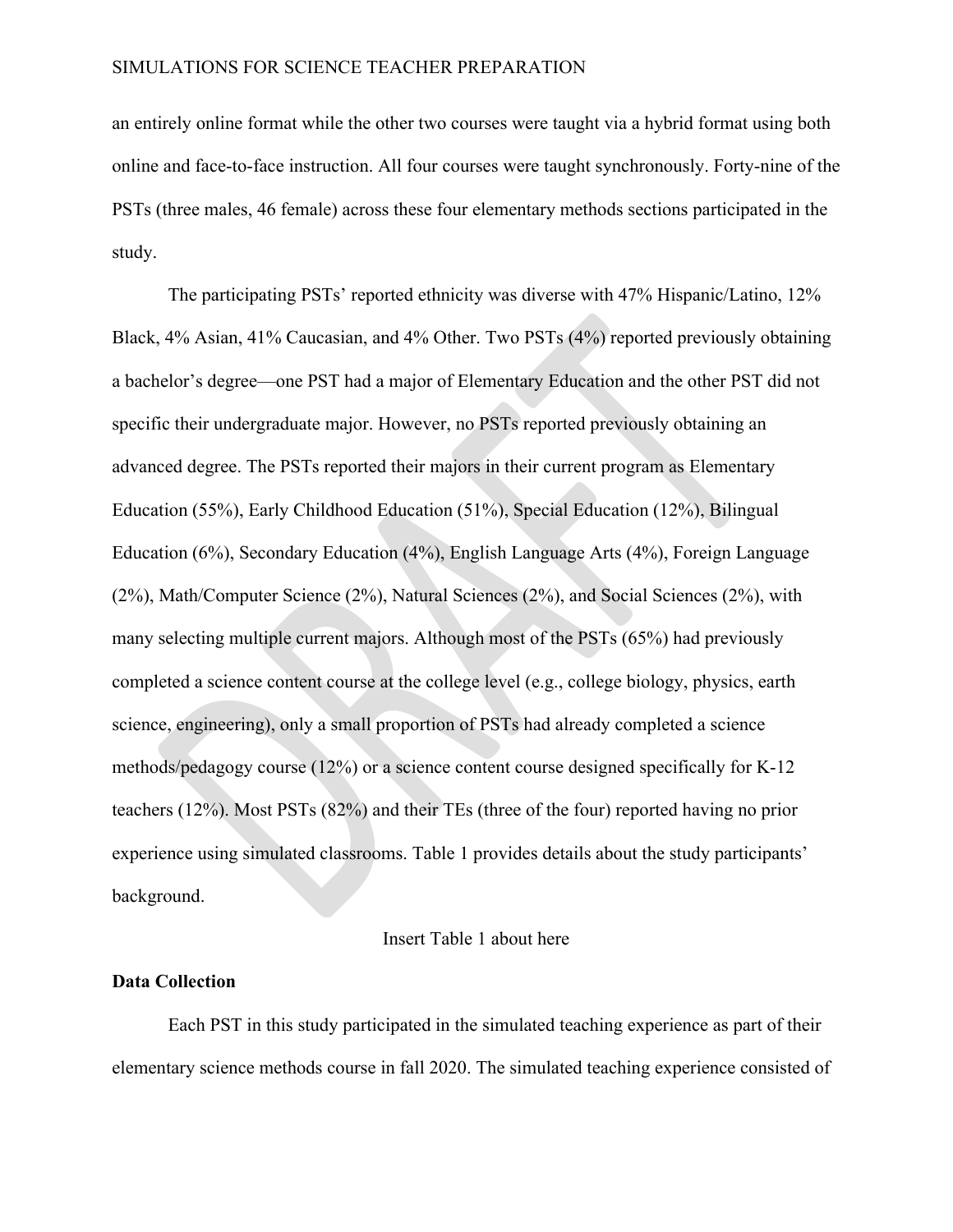three main components: (a) preparing for facilitating a science discussion in the simulated classroom, (b) facilitating a discussion in the simulated classroom on a given science topic, and (c) debriefing and reflecting on the discussion afterwards. Each TE decided how to help their PSTs prepare for (first component) and debrief/reflect on (third component) their simulated discussion as part of their coursework (Mikeska, Webb et al., 2021). During the second component, each PST facilitated a discussion on their own on the given science topic using the *Mystery Powder* science performance task for up to 20 minutes in the simulated classroom. The simulated classroom (see Figure 1) consists of five upper elementary student avatars, who are controlled on the backend by a human-in-the-loop called an interactor. The interactor uses specialized technology to sound like and respond as fifth grade students during the discussion. This simulated classroom was developed as part of an earlier project (National Science Foundation grant #1621344) in collaboration with the project's technology partner, Mursion, Inc. The design of the simulated classroom and five student avatars was conducted with input from relevant stakeholders with expertise in elementary instruction, educational research, and technology. Certain decisions, such as the number of student avatars, were directly related to the capacity of the technology available for use at the time of this study. Each simulated discussion occurred outside of the PSTs' class time and was conducted individually with each PST without the TE or any other observers present.

#### Insert Figure 1 about here

The *Mystery Powder* performance task was developed on an earlier project (Mikeska et al., 2019; Mikeska, Howell, Ciofalo et al., 2021a). This task is a written packet that our research team provided to each PST approximately one week prior to their scheduled discussion in the simulated classroom. The packet provides the PST with information about the student learning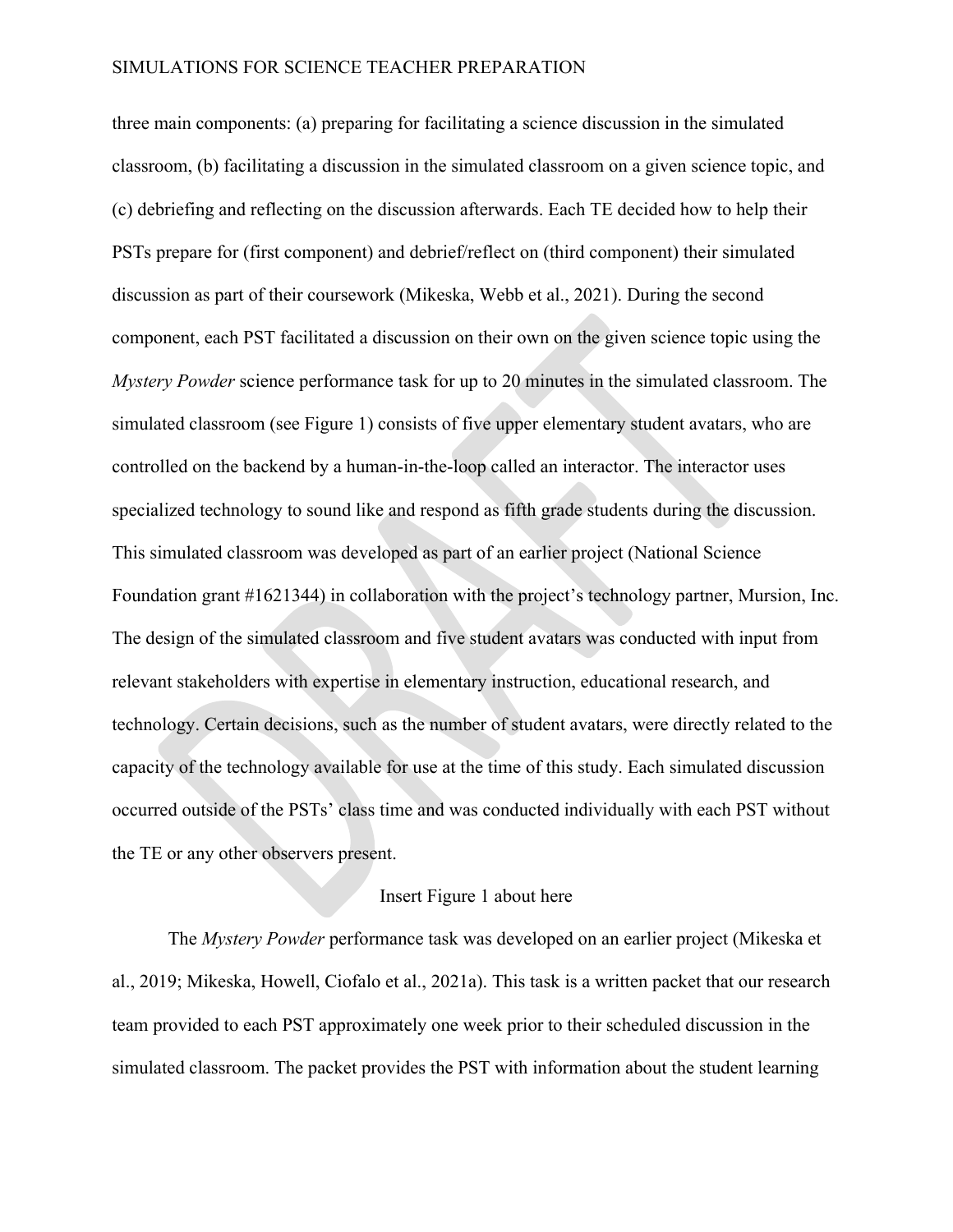goal for the discussion and what prior experiences and classroom activities the students have completed before the discussion. It also gives the PST information about where this discussion fits into the larger instructional sequence and science lesson. In addition, the packet provides the PST with copies of the students' written work to use in their planning and gives them access to example video clips so the PST can learn about teaching moves to engage students in argumentation-focused science discussions. These video clips are part of the Argumentation Toolkit website, which is an online resource that includes a set of interactive tools and videos to help teachers build their understanding about and ability to teach scientific argumentation<sup>[2](#page-13-0)</sup>. These video clips illustrate the various ways that science teachers have integrated argumentation into their science instruction.

The goal of the My*stery Powder* science discussion is for the PST to support the students in coming to consensus, using evidence and reasoning, on the identity on an unknown mystery powder and which properties are most useful to identify the mystery powder. Prior to the discussion, the students in this class had collected data on various properties (e.g., color, texture, reaction with vinegar, etc.) of six known powders (e.g., sugar, salt, baking soda, etc.) and one unknown mystery powder and had completed an entry in their science journal explaining their claim and evidence-based reasoning about the mystery powder's identity. The five students begin the discussion with varying claims and evidence. While the PSTs were expected to read through and use the *Mystery Powder* task packet in their preparation, each of the TEs also engaged the PSTs in one or more preparation activities to support them in preparing for the simulated discussion. Therefore, the task packet itself was not the only support or scaffold provided to the PSTs prior to facilitating the discussion. The PSTs could also decide what to do

<span id="page-13-0"></span><sup>&</sup>lt;sup>2</sup> The Argumentation Toolkit was funded by the National Science Foundation (grant  $\#1119584$ ) and the online tools and videos are available at: [http://www.argumentationtoolkit.org/intro.html.](http://www.argumentationtoolkit.org/intro.html)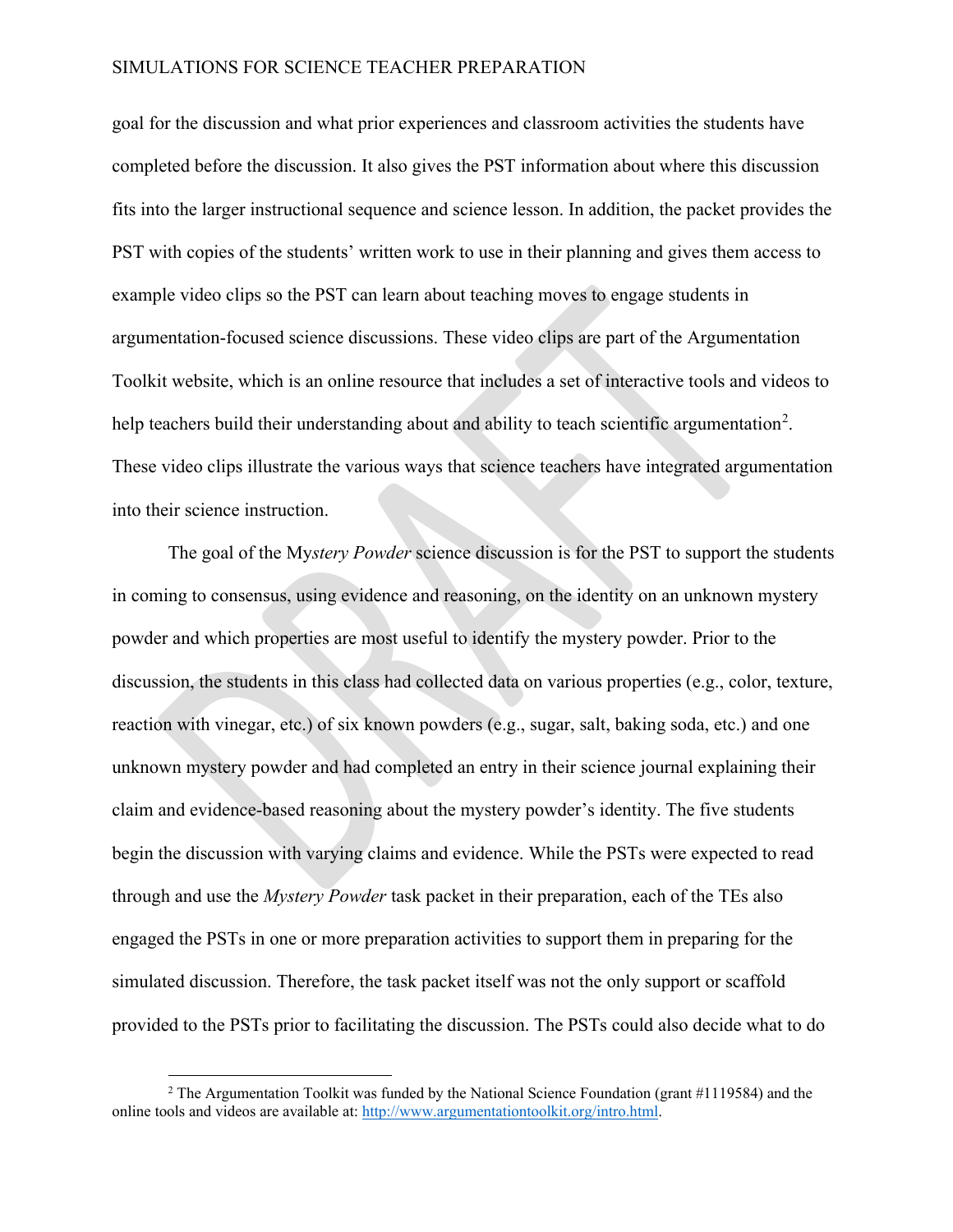and how to prepare for their simulated discussion using the task packet and the preparation activities facilitated by their TE.

A few notes about how the simulated discussion works are important to highlight. First, prior to the discussion, the interactor (the person behind the scenes) completes extensive training to learn how to act and respond as the five upper elementary student avatars in the simulated classroom and prepare for the science discussion. This training, which takes approximately 60 to 80 hours in total, is multifaceted and includes a series of synchronous and asynchronous training sessions led by one or more trainers. In particular, the training involves the interactor in learning:

- how to use the equipment to sound and move like upper elementary students,
- how to use the online portal developed by Mursion, Inc. to launch, engage in, and video record the simulated discussion session,
- about the students' personal backgrounds,
- about the students' initial claims and evidence-based reasoning from the *Mystery Powder* task and science content related to this task that could come up during the discussion,
- when and how the students should "learn" during the discussion and revise their initial arguments about the mystery powder's identity and which properties are useful to determining what the mystery powder is (as needed), and
- how students should respond to each other and the teacher during the discussion, including when they should or should not interact directly with each other.

Second, the interactor is trained to provide the PSTs with a *semi*-*standardized* learning experience wherein each PST has the opportunity to facilitate the discussion with the same five student avatars who begin the discussion with the same initial ideas and previous learning experiences. These interactions are not scripted; rather the interactor's training is grounded in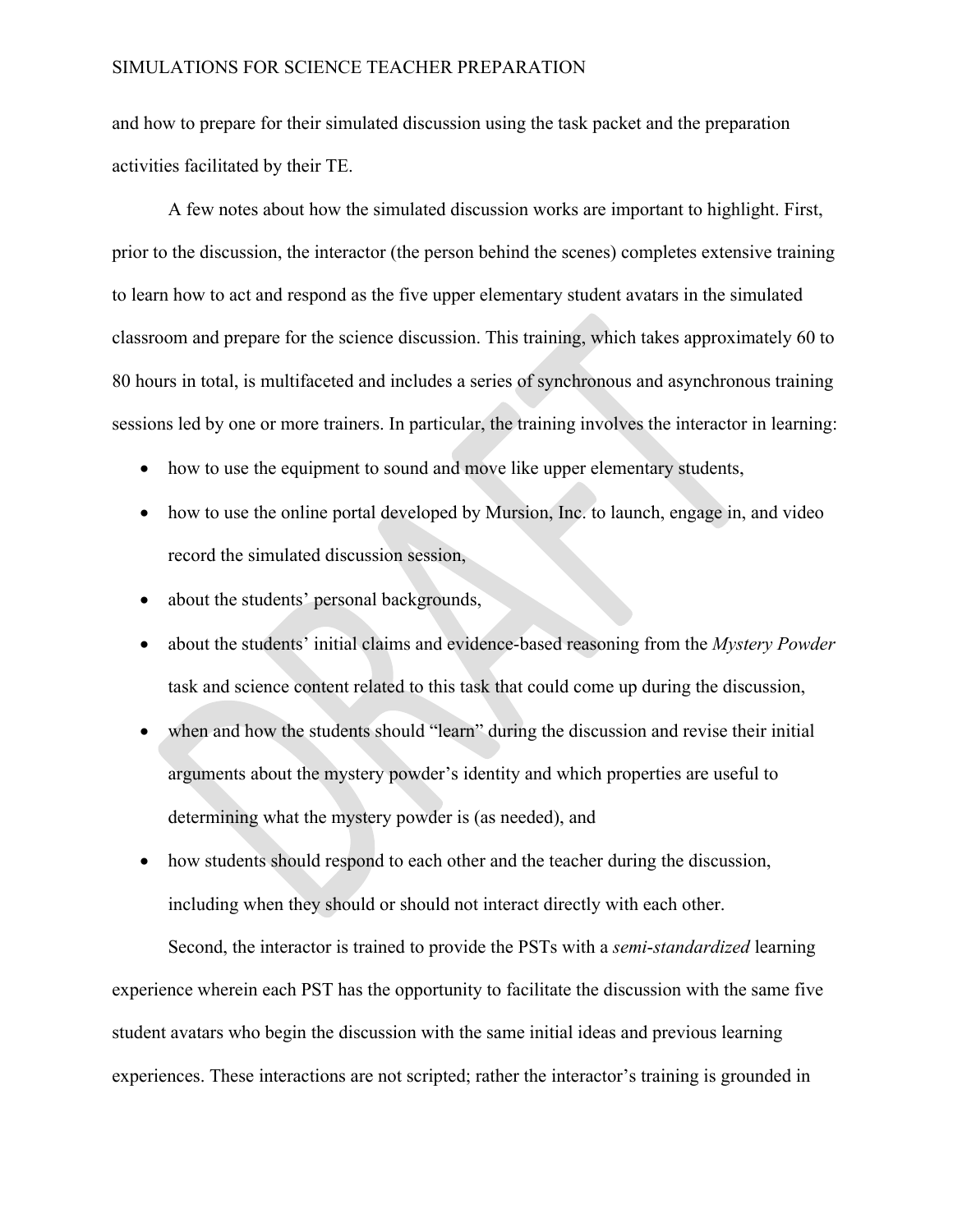representing the student ideas in consistent and research-backed ways within an improvisational frame that allows for responsiveness and change. This feature means that each PST encounters the same initial teaching challenge. For example, Mina and Will begin the discussion with an incorrect claim (they think the mystery powder is flour) and insufficient and inaccurate evidencebased reasoning. In addition, two other students (Jayla and Emily) start the discussion with an accurate claim (that the mystery powder is baking soda) but use irrelevant evidence to justify their claim. Irrespective of the PST facilitating the discussion, the same students start with the same claims and evidence-based reasoning, which results in each PST having to contend with similar challenges and determine how to help these students recognize gaps in their approach and thinking.

While the starting points are the same for each PST's discussion, the way in which the discussion progresses is not standardized, and no two discussions, facilitated by different PSTs, are the same. Instead, the interactor is trained to follow the PSTs' lead and let each PST decide what approach they want to take in their discussion facilitation. For example, if a PST makes teaching moves to facilitate a teacher-directed discussion where students are asked to raise their hands to speak and are rarely encouraged to share their reasoning, then the student avatars in that discussion will wait to be called on to answer any of the teachers' questions and will only respond to the questions asked by the PST. Alternatively, if a PST encourages the student avatars to justify their claims, offer rebuttals in response to their peers' ideas, persuade each other, and speak to each other directly, then the student avatars will engage in those behaviors during the discussion in response to the PST's prompts. Thus, the interactor is trained to provide each PST with a semi-standardized learning experience that flexibly adjusts to the teaching approach each PST uses to facilitate the science discussion. As a result, the actual discussions that the PSTs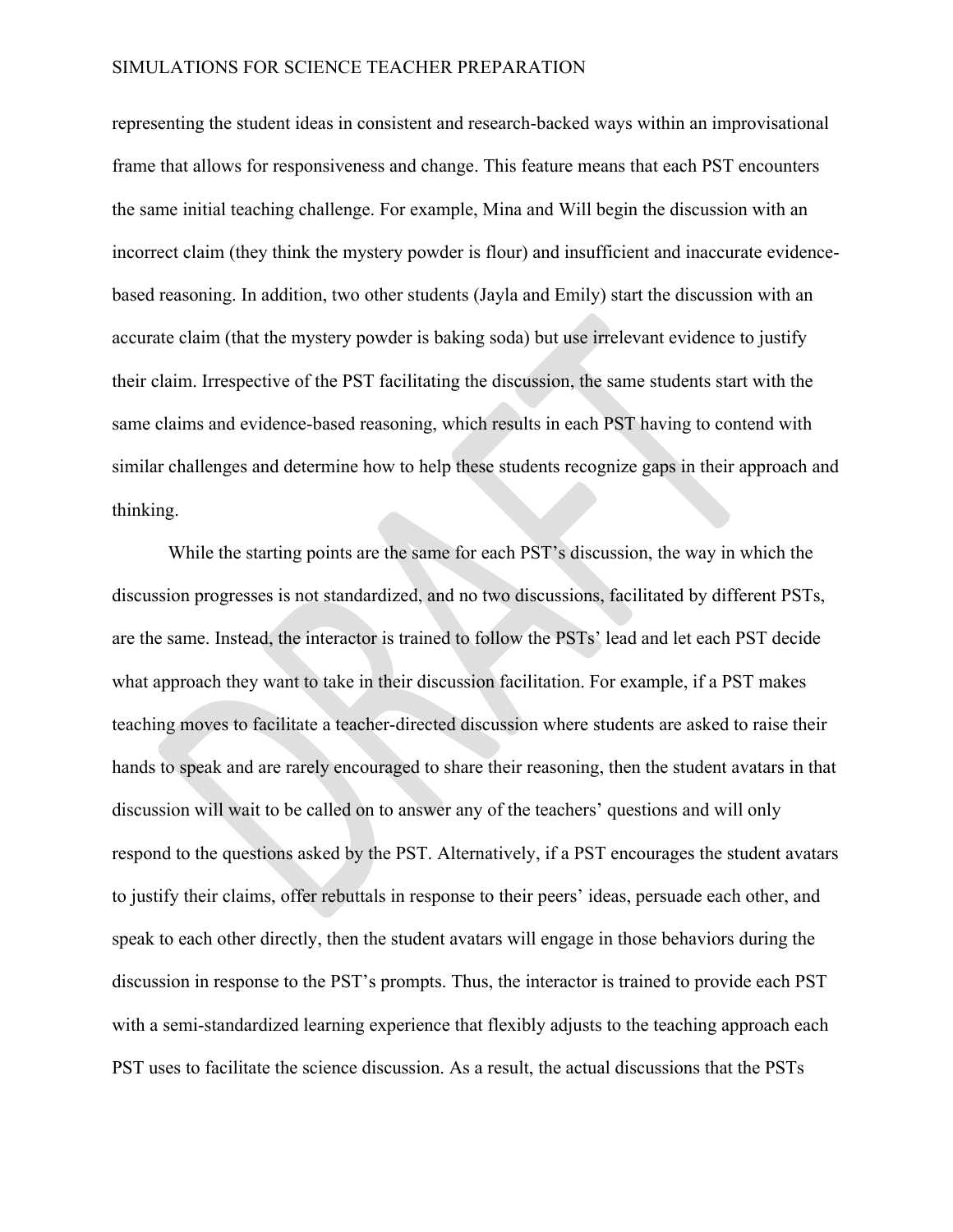facilitate do not operate like a script but operate in the context of a carefully crafted set of previously designed parameters that unfold in response to the PST's facilitation, reflecting adaptive situations that occur in real classrooms. Earlier research (Mikeska & Howell, 2021a) has shown that PSTs and TEs perceive these kinds of tasks, including the *Mystery Powder* task, as authentic and reasonable representations of what elementary teachers are asked to do in the classroom. A more extensive discussion of the design and delivery of these semi-standardized performance tasks can be found in Mikeska et al. (2019) and access to the full set of interactor training materials for the *Mystery Powder* science task can be found in Mikeska, Howell, Ciofalo et al. (2021b).

Our research team collected various data throughout the simulated teaching experience, although the analysis reported in this manuscript uses results from the background questionnaires, the PST and TE surveys, and the TE focus group interview only. First, each TE and PST participant completed a short, online background questionnaire about their demographics, teaching experience, and educational background. For the TEs, this questionnaire asked them to provide information on the elementary teacher education program where they currently teach (e.g., location, types of teachers they work with, etc.) and information on the course that they planned to integrate the simulated teaching experience into. For the PSTs, the questionnaire asked them to provide information about their previous and current degrees and major area(s) of study and the types of courses they have already taken.

Second, the first author attended a few of the TEs' online class sessions to observe the preparation and debrief/reflection activities that the TEs facilitated in their course prior to and after the simulated discussions and collected any class assignments and artifacts related to the simulated teaching experience. These observations included different types of class activities,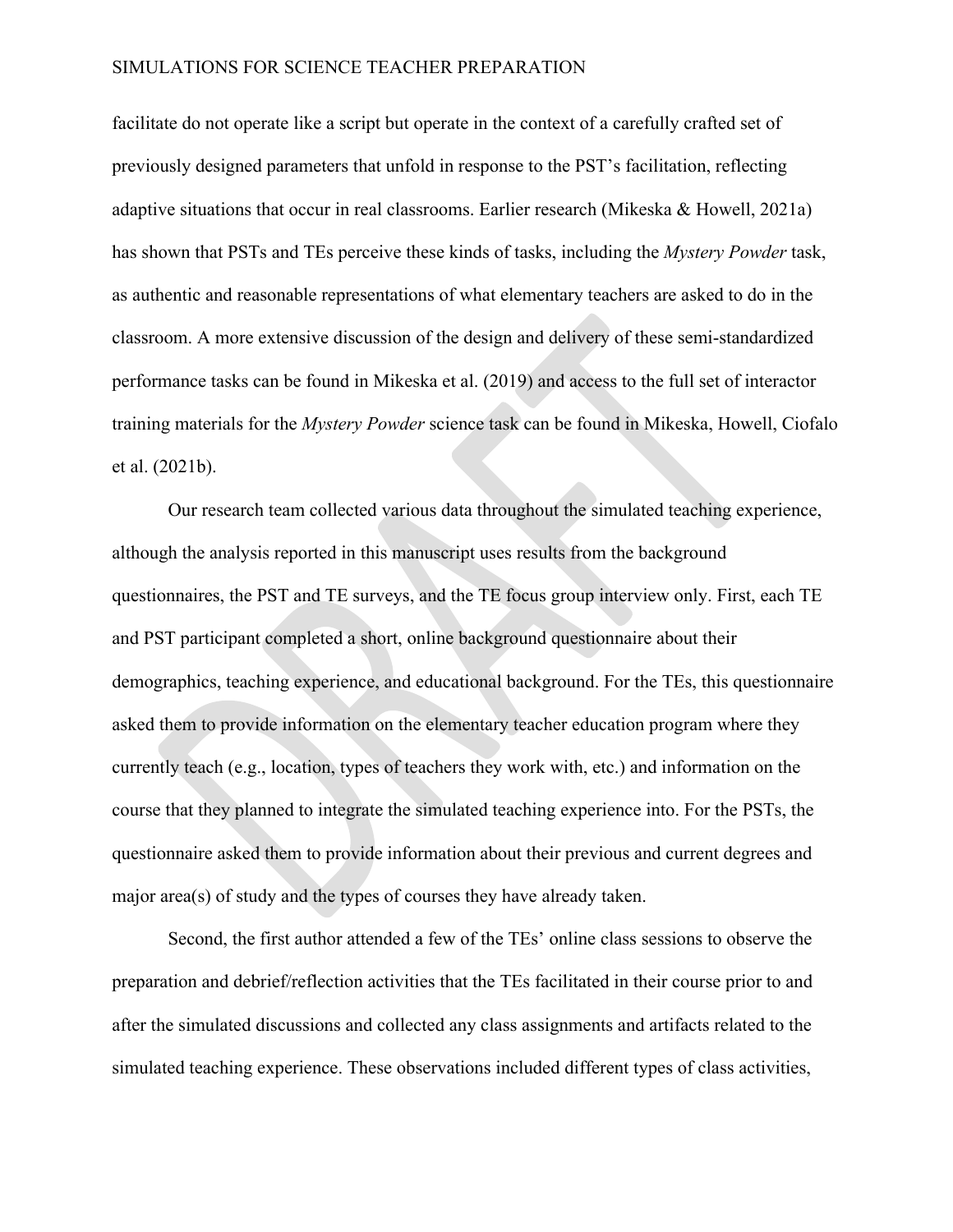such as observing the PSTs watching videos (their own or others) and discussing what they noticed, discussing key features of high-quality science discussions, making sense of data from the *Mystery Powder* science task, or sharing their reflections about the discussion experience with each other. The purpose of conducting these observations and collecting these assignments and artifacts was to gather data on the types and nature of the preparation and debrief/reflection activities that the TEs used to support the PSTs in preparing for and learning from the simulated discussion, as well as to understand how the PSTs responded to these activities, including any challenges they encountered. Outcomes related to the TEs' use of various preparation and debrief/reflection activities to support PST learning can be found in Mikeska, Howell, and Kinsey (2022).

Third, following the simulated teaching cycle (preparation  $+$  simulated discussion  $+$ debrief/reflection), each PST completed an online survey about their experience. In this survey, the PSTs reported on several different aspects, such as their main takeaway or learning from this experience, their reported success of meeting the discussion goal and various discussion elements, their perceptions on the preparation and debrief/reflection activities, and their reflections on their overall discussion performance. To examine what the PSTs perceived they learned from the simulated teaching experience, we analyzed their written responses to the following open-ended survey question.

PST survey question 25: Briefly describe your main takeaway or learning from the simulated discussion teaching activity cycle (including the preparation, discussion in the simulated classroom, debrief/reflection, and any other course assignments or activities related to this cycle) this semester.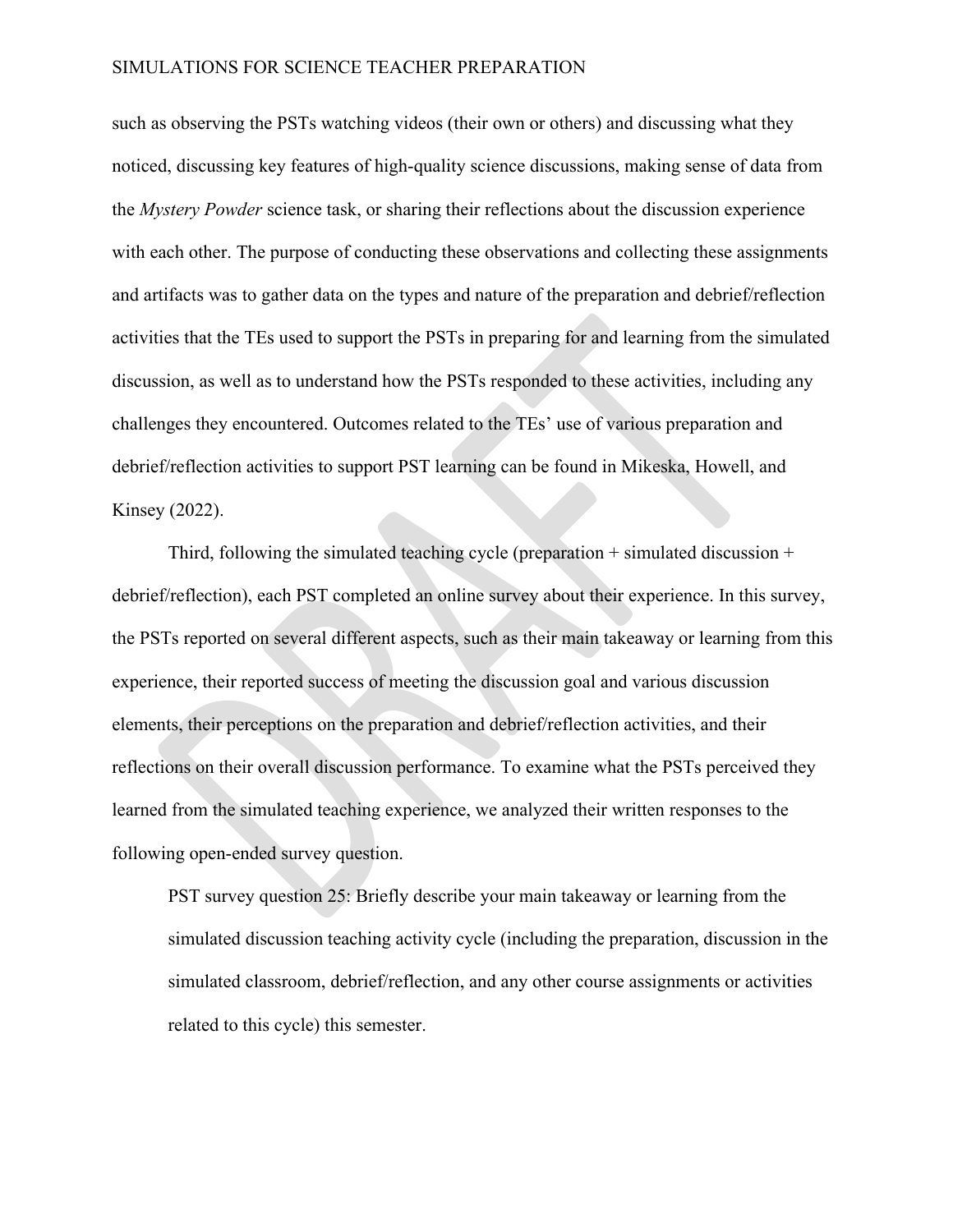To better understand their perceptions of challenges they faced during the simulated teaching experience, each PST first responded to a Likert scale question where they selected whether they agree, somewhat agree, somewhat disagree, or disagree with the following statement.

PST survey question 15: I did not perform as well as I could have. For any PST who selected agree or somewhat agree with that statement, they also provided a written response to this open-ended survey question.

PST survey question 17: Please explain why you did not perform as well as you could have in facilitating the discussion.

Our goal in analyzing the PSTs' responses to this question was to explicitly look for evidence that the nature of the simulation constituted a significant impediment to PST performance or learning, which would indicate challenges related to the usability of the simulated teaching experience to achieve key learning goals.

Fourth, each TE completed an online survey and participated in a focus group interview after the simulated teaching cycle was complete. In their survey and interview responses, the TEs provided their perceptions on several aspects, such as what their PSTs learned, the adequacy of the preparation and debrief/reflection activities they used, the affordances and challenges they experienced when using the simulated teaching experience, and their overall impression of the feasibility and usefulness of this approach. To understand the TEs' perspective on what their PSTs learned from the simulated teaching experience, we analyzed their written responses to the following open-ended survey question.

TE survey question 32: What are the big takeaways your PSETs [preservice elementary teachers] learned from participating in the simulated teaching experience (including the preparation, discussion in the simulated classroom, and debrief/reflection)?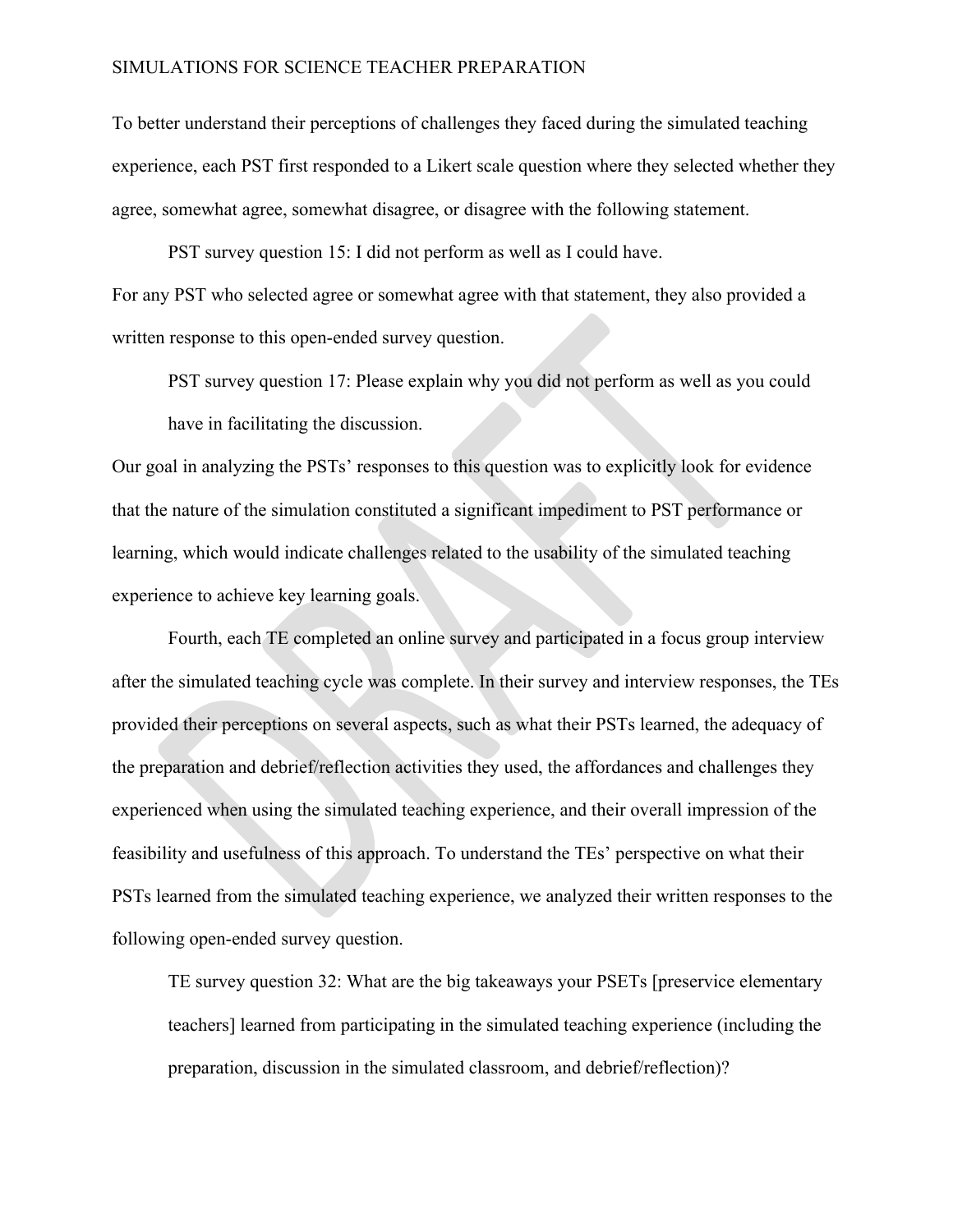To identify patterns in the key affordances and challenges the TEs encountered when integrating the simulated teaching experience into their course during the pandemic and to understand how the TEs were envisioning the use of this tool post-COVID, we analyzed their responses across one survey question and multiple focus group interview questions.

TE survey question 38: What would be the impediments to incorporating simulated classroom experiences into a future course?

TE focus group interview question 14: In what ways, if at all, did this simulated teaching experience support you in addressing specific COVID-related challenges that you, your institution, and/or your preservice teachers faced this past semester?

TE focus group interview question 15: What affordances, if any, were there in terms of incorporating the simulated teaching experience in your course?

TE focus group interview question 16: What challenges did you encounter when incorporating the simulated teaching experience in your course?

TE focus group interview question 18: How would you plan differently if you were to use the simulated teaching experience again in a future course?

TE focus group interview question 19: Overall, what do you think about incorporating simulated teaching experiences, like the one that your preservice teachers experienced, into elementary science methods courses?

Prior to their use, the project's advisory board members conducted a content review of the questions on both surveys. In addition, similar survey questions were used on a previous study and analysis of responses indicated they were adequately capturing participants' perceptions on these aspects.

#### **Data Analysis**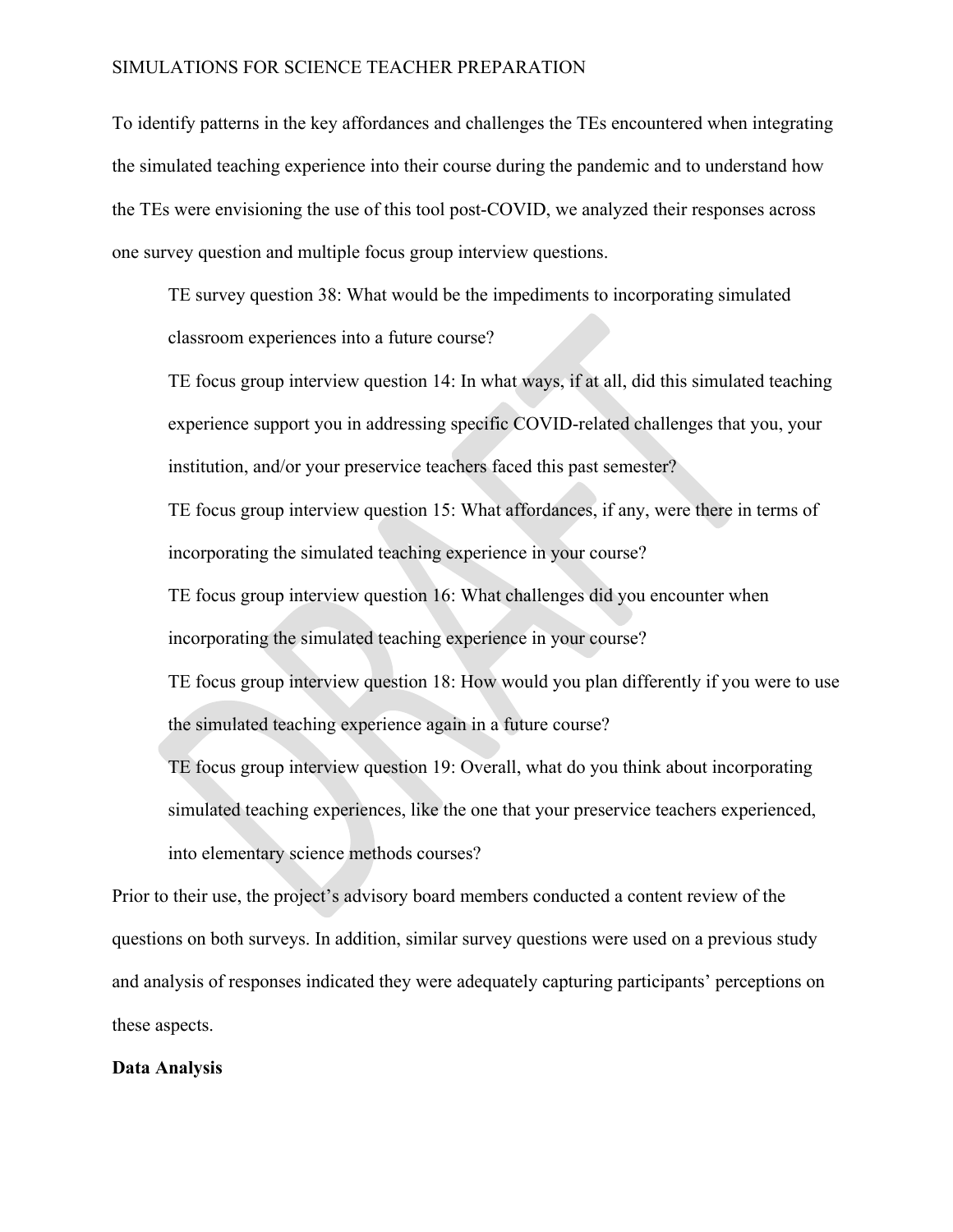To examine the PSTs' perceptions of the simulated teaching experience and the TEs' use of this approach to promote PST learning, we used a two-pronged approach. First, for Likertscale survey questions, we used frequencies and descriptive statistics to identify trends. Second, we used a general qualitative analysis approach (Maxwell, 2013) to examine the survey and interview data to identify themes and patterns in the participants' responses. Specifically, we generated coding schemes to examine what the PSTs reported learning from the simulated teaching experience, what challenges the PSTs and TEs faced, the opportunities this tool afforded during the pandemic, and possibilities for use in the post-pandemic era. After developing and refining the codes, two research team members double coded approximately 20% of the data and reconciled any disagreements, as needed.

For each round of coding, we followed a set of process steps, allowing for satisfactory reliability. To develop the codes, one team member initially skimmed through the responses of each item to identify common ideas. The team member then drafted the descriptions of each code and pulled example responses to be used in the codebook. The team member then presented the codebook descriptions to the other two team members who provided suggestions for code revisions. Once the team finished the codebook review the double coding process varied depending on whether the item being coded was from the PST survey or the TE survey. For the PST survey, approximately 25% of the data within each of the four sites was identified to be separately coded by two team members. The coding from both team members was then reconciled to address any areas of disagreement. Those codes were compared and used to determine interrater reliability. Finally, the remaining 75% of responses were coded by one coder. For the TE survey, since there was a maximum of four responses per item, 100% of the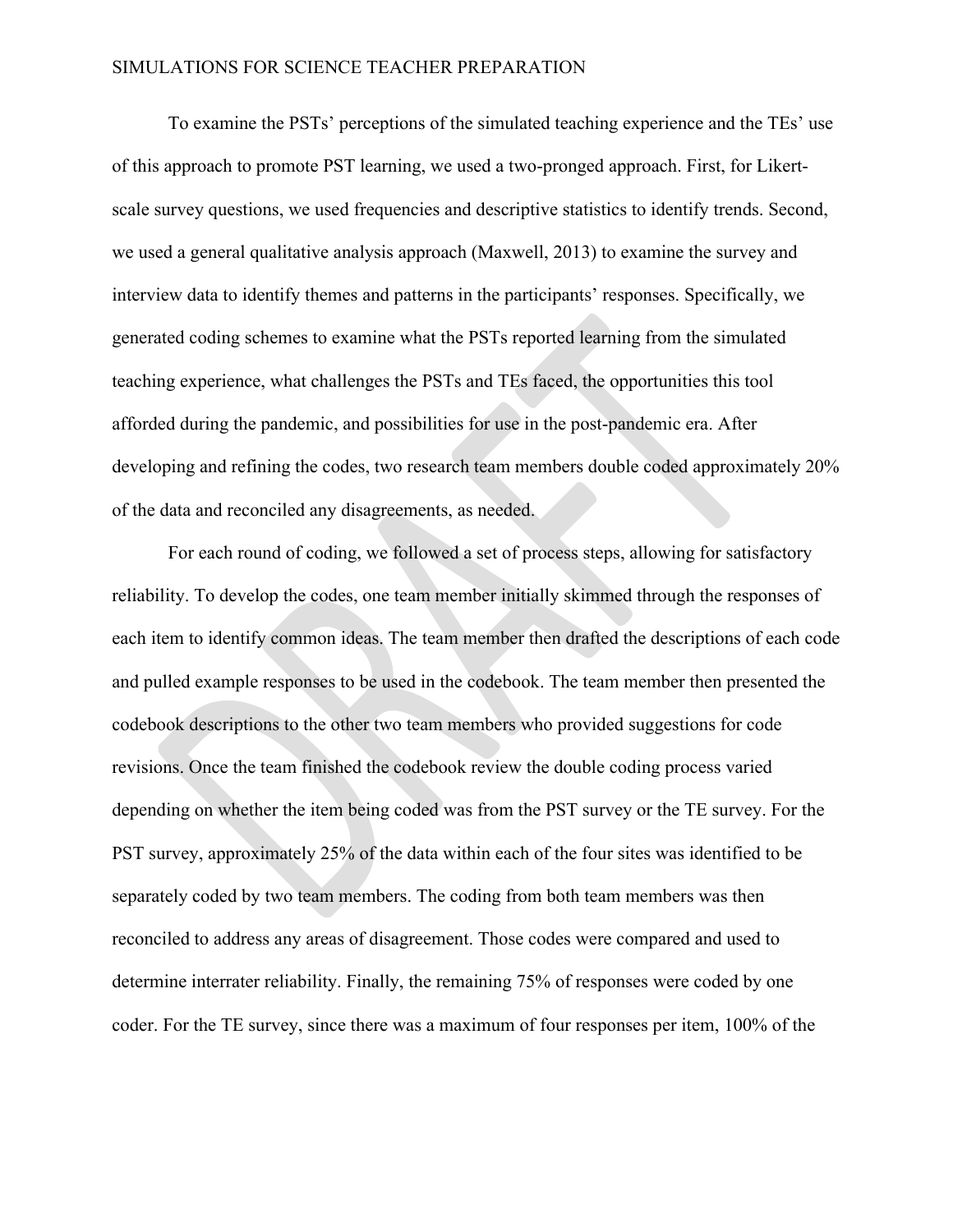data was doubled coded by two team members who followed the same reconciliation process. Again, this coding was used to determine interrater reliability.

Overall rater agreement for each PST and TE task survey item was within acceptable ranges, including PSTs' main takeaway or learning [94% exact agreement; 0.83 intraclass correlation coefficient (ICC)], PSTs' reason for not performing as well as they could have (94% exact agreement; 0.84 ICC), and TEs' impediments to using simulated teaching experiences in the future (93% exact agreement; 0.91 ICC). After coding the PST and TE task survey responses for each question, we then calculated the number and percentage of responses representing each code and compared coding frequency to identify patterns.

#### **Results**

#### **PSTs' Perspectives on Using Simulated Teaching Experiences (PST Use)**

#### *Main Takeaway/Learning*

Table 2 shows the codes applied to characterize the PSTs' perceptions about the main takeaways from the simulated teaching experience. About a third (31%) of the PSTs noted that this experience helped them recognize the importance of adequately and thoroughly preparing for facilitating these kinds of discussions with students. For many of the PSTs in this study, this was the first time that they had an opportunity to facilitate a science discussion with students. Recognizing the importance of making sure that they had specific questions and prompts ready for use, as well as an overall outline of the discussion plan linked to the student learning goal, was an important takeaway from this experience. For example, PST 810's main takeaway was, "…that preparation is key. I didn't start looking at the simulation materials until an hour before my scheduled time, and if I would've looked at them more in advance, I would have realized I had a lot of information to take in before starting my simulation."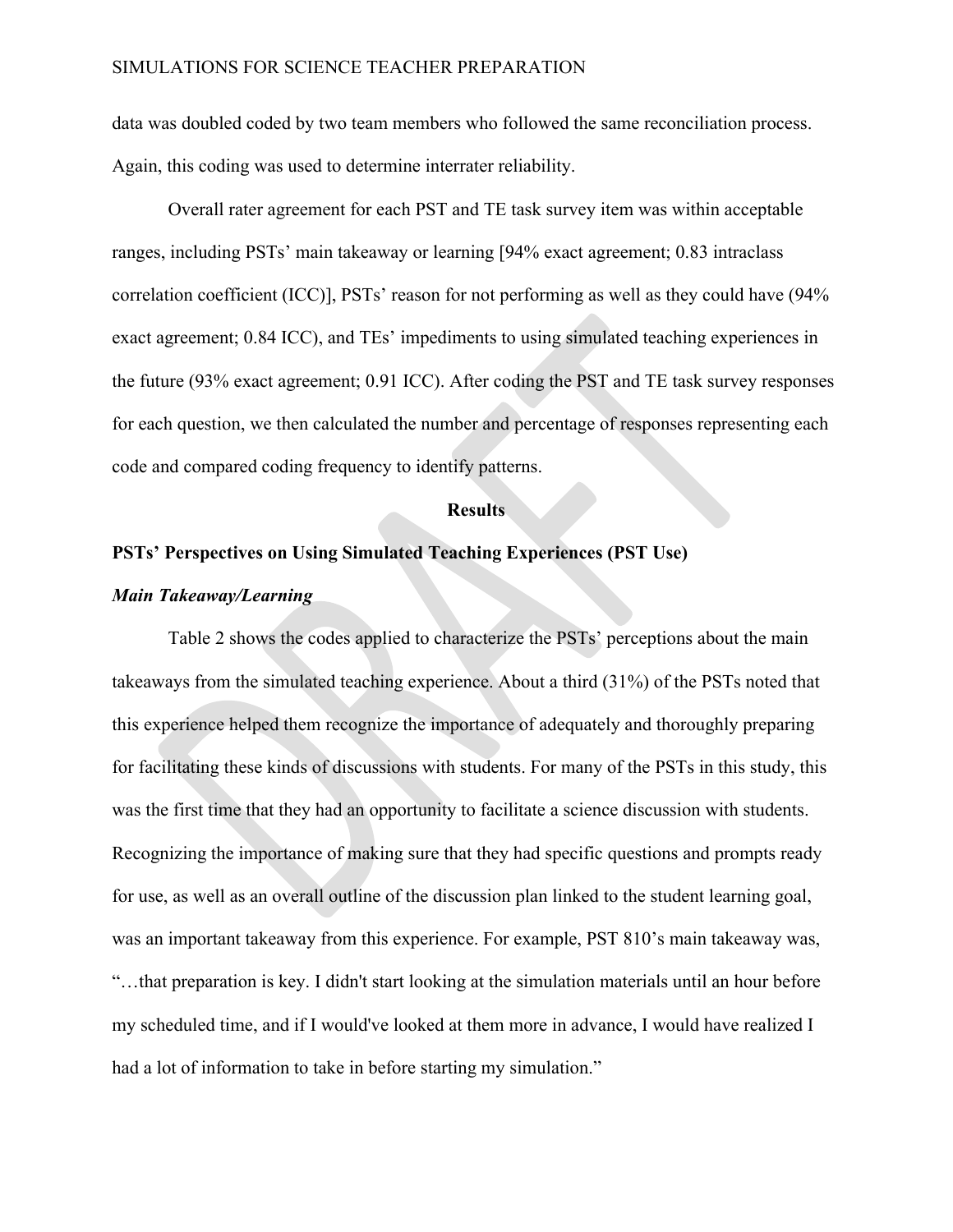### Insert Table 2 about here

Another key learning, reported from 27% of the PSTs, was the importance of being flexible when preparing for and leading a discussion, especially as a variety of different student ideas may emerge during the discussion; being willing and making space to take up and follow these student ideas is important to facilitating high-quality discussions. For example, PST 101's main takeaway was "…to expect the unexpected. Lessons do not always carry out how you may want them to." Some PSTs (12% of PST responses) included both aspects of the importance of preparation and the importance of being flexible in their responses. For example, PST 304's main takeaway was, "…that it is very important to be prepared for a lesson. No matter how much you prepare, the students will most likely move this discussion in a way you did not prepare for." Similarly, PST 102 stated, "Be more prepared and be ready to be flexible, plans change depending on children's understanding."

In addition, a little more than a third of the PSTs (39% of PST responses) connected their learning from the simulated teaching experience to one or more of the five key features of highquality argumentation-focused discussion that were identified in the *Mystery Powder* science task. The PSTs reported that the simulated teaching experience helped them with ensuring all student voices are heard and ideas are valued (20% of PST responses), focusing on the accuracy of content and students' opportunities to evaluate content accuracy (12% of PST responses), and focusing on the extent to which argument construction and critique are a focus of instruction (10% of PST responses). For example, in terms of student participation, PST 204 learned that they need to, "…work on inviting thoughts from students rather than jumping in and taking the lead…". Furthermore, in terms of student interactions, PST 210 learned to "have the students lead the discussion more and try to rely on yourself less." Also, in terms of student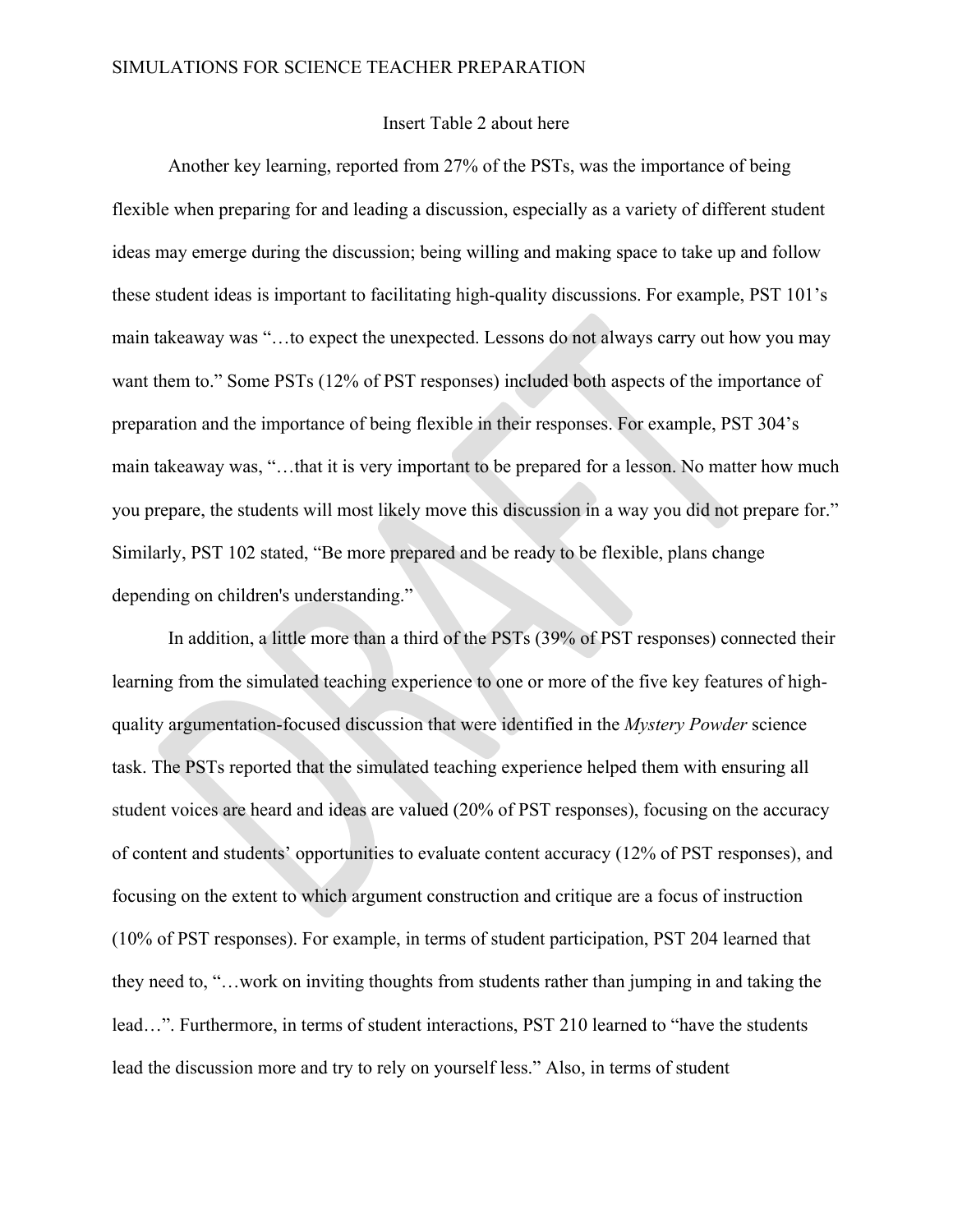understanding, PST 103 learned that they need to "…make sure that students fully understand why the answer is what it is. I need to further explain things in the future."

Other codes indicating additional takeaways from the simulated teaching experience, such as recognizing the importance of this teaching practice or learning how to regulate their own socioemotional skills as learners themselves, were reported by less than 10% of PSTs. For example, PST 804 stated that, "The main take away that I have is how important facilitating discussions in class are." Additionally, PST 317 thought the simulated discussion was "…a unique way of gaining some teaching experience and a good way of practicing how to lead a small-group discussion." Table 3 shows, in summary, the main takeaways and learnings PSTs provided in their responses.

#### Insert Table 3 about here

#### *Challenges with the Simulated Teaching Experience*

Sixty-five percent of PSTs (n=32) agreed or somewhat agreed that they did not perform as well as they could have in the simulated classroom, and 29 of those 32 PSTs provided a written response explaining why they did not perform as well as they could have facilitating the science discussion. Table 4 shows the various codes applied to explain why some PSTs felt they did not perform as well as they could have in the simulated discussion. The coding classification revealed that the PSTs were most likely to cite two main reasons why they did not perform as well as they could have, and both these reasons were not related to the simulated environment.

The first reason was related to the PSTs' own personal characteristics (22% of PSTs), such as nervousness or lack of confidence. For example, PST 108 mentioned, "My nerves got the better of me…making me less confident." The second reason was related to specific difficulties some PSTs experienced regarding one or more of the five key features of high-quality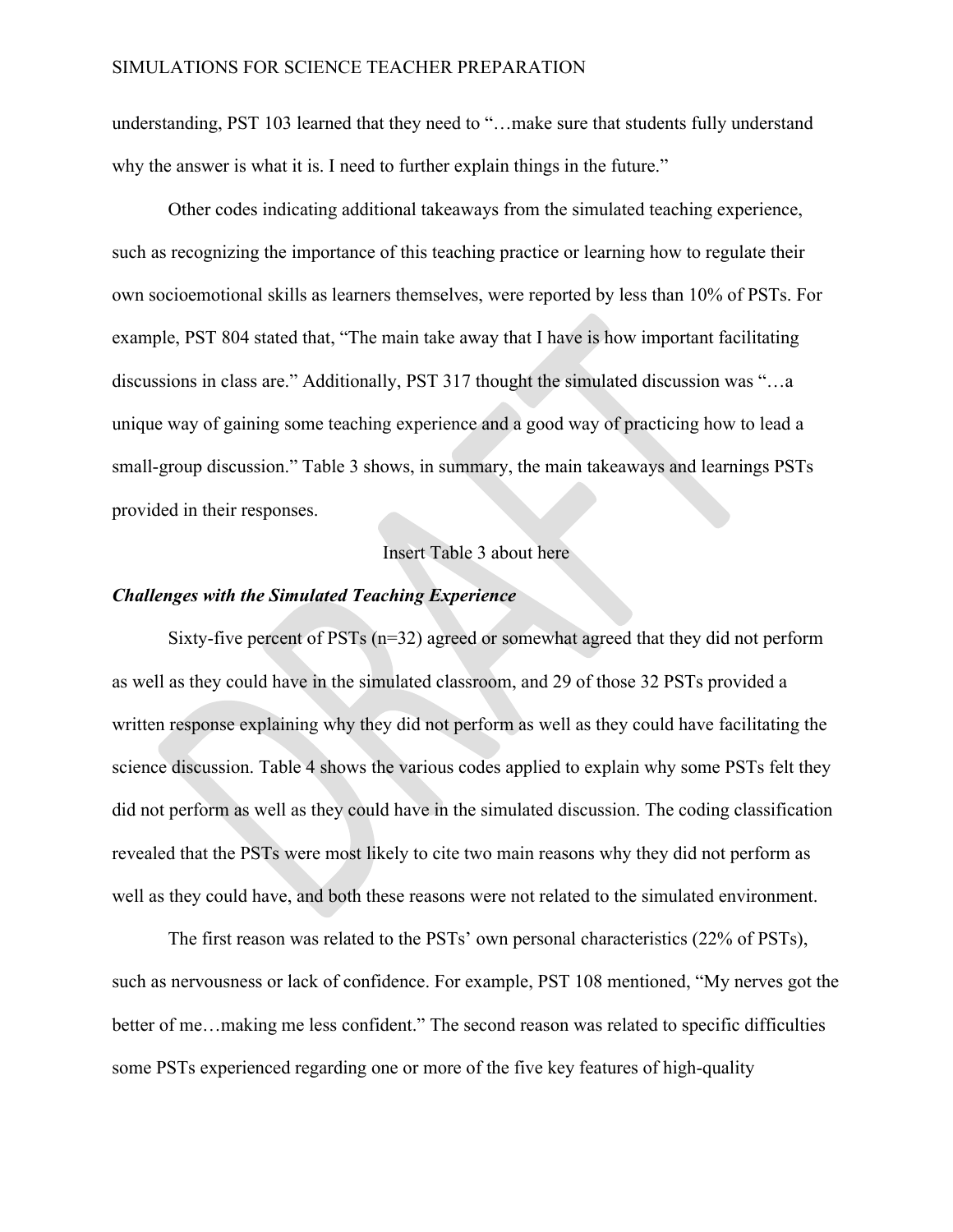argumentation-focused discussion identified in the *Mystery Powder* task (22% of PSTs). Specifically, these PSTs noted that they struggled with the following instructional aspects when facilitating the science discussion: ensuring all student voices are heard and ideas are valued (8% of PSTs), emphasizing the structure and clarity of what transpires in the discussion (4% of PSTs), focusing on the nature and extent of teacher mediation of student contributions, (10% of PSTs), ensuring the accuracy of the content and providing students with opportunities to evaluate content accuracy (10% of PSTs), and providing opportunities for students to engage in argument construction and critique (4% of PSTs). For example, PST 204 called out their challenges with student interactions: "I did not make the discussion as student led as I wanted to. I lead the entire discussion." Similarly, PST 812 linked their reason to difficulty engaging students in aspects of scientific argumentation: "I could have asked the students to use more of their claims. I also could have asked those students who were not correct to argue their points better."

### Insert Table 4 about here

A small proportion of PSTs also explained how their lack of preparation (12% of PSTs) was the reason they did not perform as well as they could have. For instance, PST 809 noted, "[I was] not really prepared for the discussion. [We] spent one class going over 3 slides and then used the given materials from my email to prepare." Aside from linking to themselves or the five key features of high-quality argumentation-focused discussion as the reason they did not perform well, PSTs also gave reasons related to various external factors that were part of the simulated discussion, although these other reasons were only mentioned by a small proportion of the PSTs. For instance, PSTs described not performing as well as they could have due to the context of the simulation task being dissimilar from what would normally be found in a real classroom (4% of PSTs), issues or unfamiliarity with technology (6% of PSTs), differences in how the avatar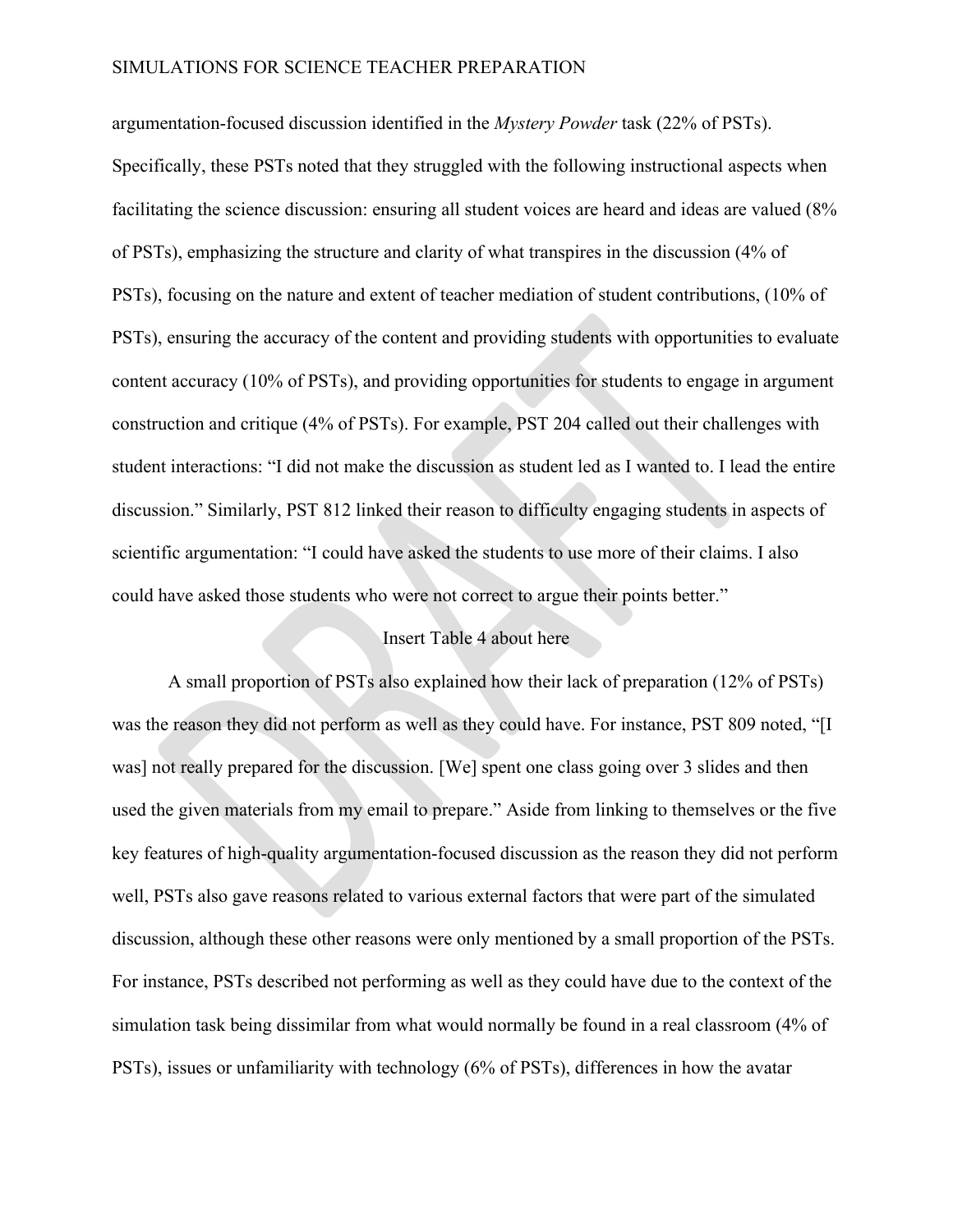students respond and/or behave compared to real students (4% of PSTs), and issues with the 20 minute allotted discussion time (2% of PSTs). For instance, PST 112 mentioned that the simulated discussion environment was "…a new and foreign concept that...I was not too comfortable with…". Moreover, PST 308's reason linked back to the avatar students' behavior: "In a real classroom, students would be more interactive and not always wait to be told to answer a question." PSTs also mentioned a general lack of experience with teaching as the reason for them not performing as well as they could have (4% of PSTs). Table 5 shows the reasons PSTs provided for not performing as well as they could have. Overall, most PSTs cited factors other than the simulated environment as the primary challenge, such as nervousness and difficulties engaging in specific teaching moves, which are ones that you would expect to see for any teaching experience that PSTs engage in.

#### Insert Table 5 about here

# **TEs' Perspectives on Integrating Simulated Teaching Experiences within Elementary Method Courses (TE Integration)**

#### *Main Affordances*

The TEs' perspectives on the affordances of using the simulated teaching experience within elementary methods courses included several key ideas. One of the main patterns that emerged from the TEs' responses was that this experience provided the PSTs with practice teaching opportunities that they had limited or no access to this semester due to the COVID-19 pandemic. In many cases the simulated teaching experience directly replaced the PSTs' canceled field experience and provided them with their only teaching experience this semester. As noted by TE03, "…at least gave them an opportunity to, as others said, with the avatars, but it gave them a hand [sic] of what it really would be like to teach. And some of them…had told me, they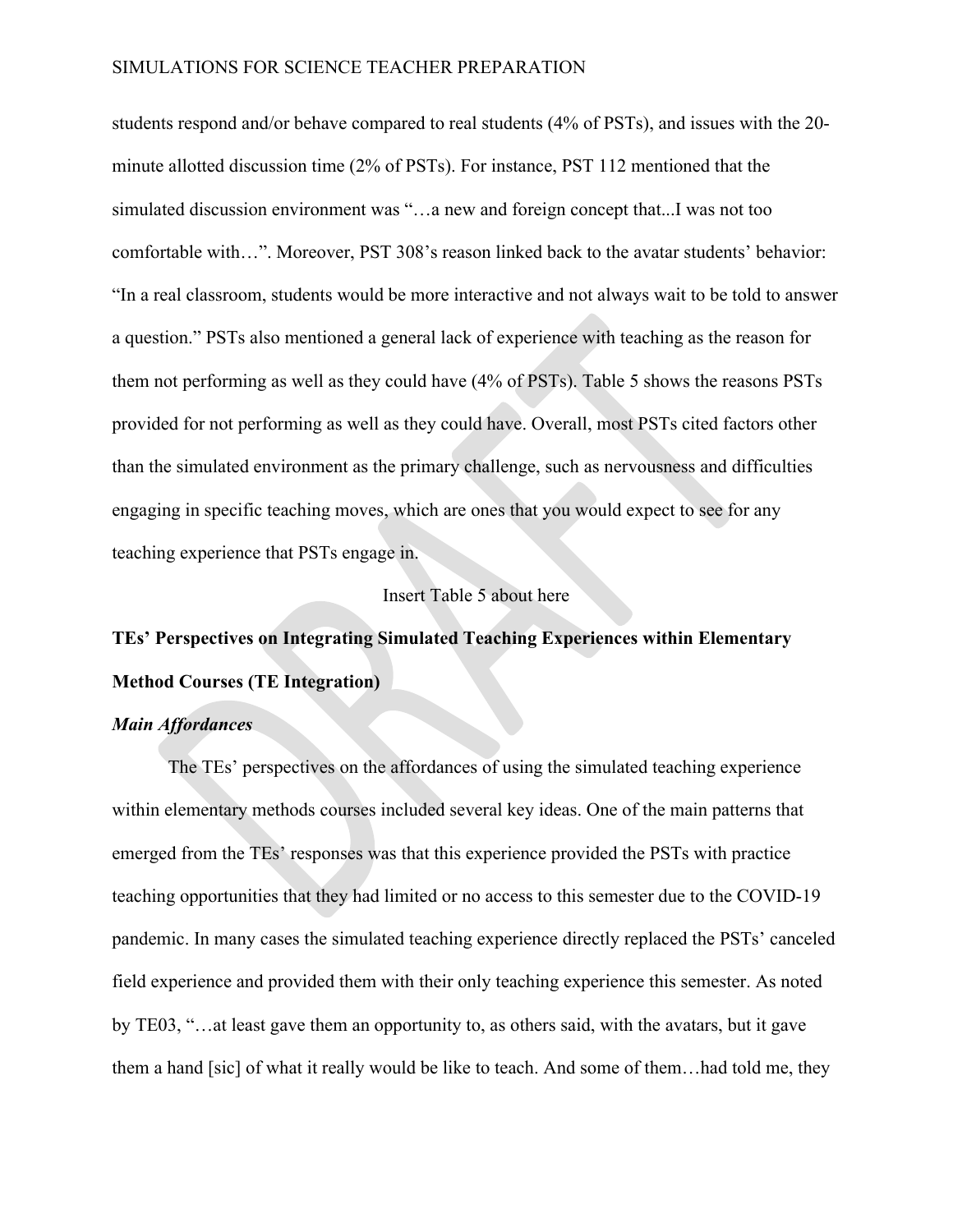hadn't taught anybody. This was a first-time experience for them." Similarly, TE02 explained how:

…one of the real positive things I've heard from all of my students is that they appreciate that they were able to engage in experiential learning in the course this… semester…in spite of the pandemic and not being able to go into classrooms. And they really appreciate that there were ways for them to still have those experiences, which they clearly value and think is important to their development.

This opportunity to "get a feel again for the elementary classroom" (TE08) after being away from in-person classroom instruction was valued by all four TEs. Complementary to this idea is the notion that a practice space like this provides a safe space where mistakes can be made without any consequence to real students. As TE08 noted:

…because it gives them a safe space. They're always worried they're going to mess up with a kid. I'm going to mess up. I'm going to give this kid the wrong idea and I've ruined their lives. This gives them this really safe space. It's like, it's fine if you mess up. These are actors. Who cares? Try it out, see what happens. You're not going to mess anything up.

Other affordances of the simulated teaching experience noted by the TEs included the opportunity to reduce complexity as well as the ability to use the video records to support targeted observation, reflection, and analysis – both by the TEs and the PSTs. The reduction of complexity occurred by focusing the PSTs' learning on small group, as opposed to whole group, discussions. TE08 concisely summarized this benefit by stating:

They also really valued, which I didn't expect this, they really valued being able to work with a small group. I actually thought that they would complain about that because they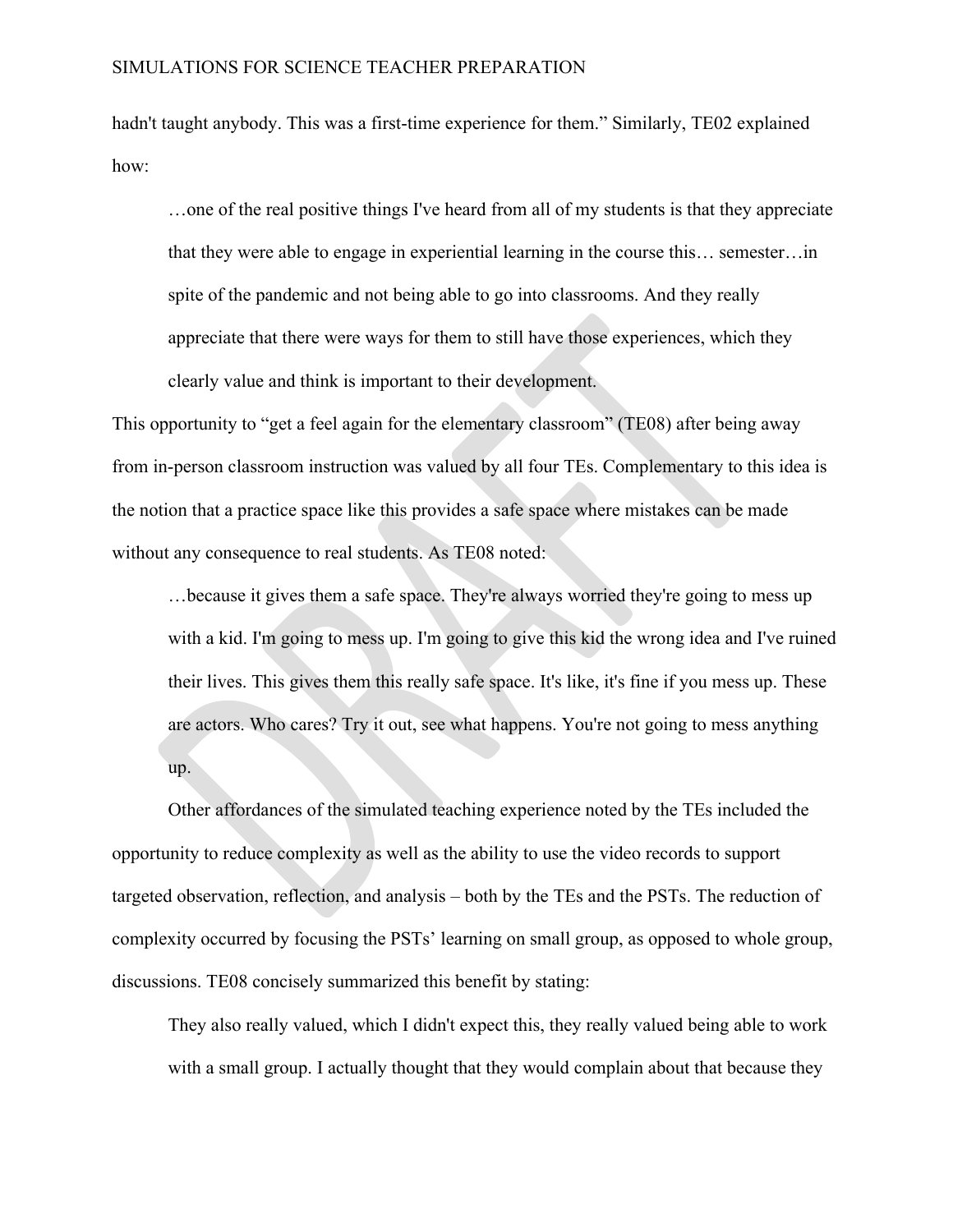wanted to do a whole class discussion. But many of them were like, "No. I really understood now the learning. If I get a small group of kids together and we focus on an idea how... And I can really get in depth into their thinking." So they really valued that, which totally surprised me.

This perspective points to how the simulated teaching experience can easily be tailored to address specific learning goals and zoom in on specific aspects or features of instruction, while limiting others that may distract from PST learning.

In addition, the simulated teaching experience, particularly the provision of the video record of the discussion in the simulated classroom, allowed the TEs to observe what the PSTs had done (as opposed to what the PSTs elected not to do) and to make their own judgments about what they had done well and identify their areas of growth. While most TEs spoke about the class of PSTs in broad terms and reflected patterns of strength or weakness, a few exceptions stood out. For example, TE02 noted 'a wide range of students', suggesting that the videos allowed him to see variability in his PSTs' skills while TE03 noted that what she saw informed what she did for the remainder of the semester, as it gave her information about what they needed more support on moving forward. Similarly, TE08 made use of the videos programmatically, to inform decisions about individual student teaching placements based on observed strengths and weaknesses, and to inform reflection about where the program as a whole might or might not be with providing certain supports. TE08 similarly noted things that she would have been better prepared to observe had she not lost the opportunity to observe live instruction during the semester, such as how the PSTs "take that learning [from their methods course] and start building on that with live children in a classroom," driving home how much was lost from a semester with no access to field placements in elementary classrooms.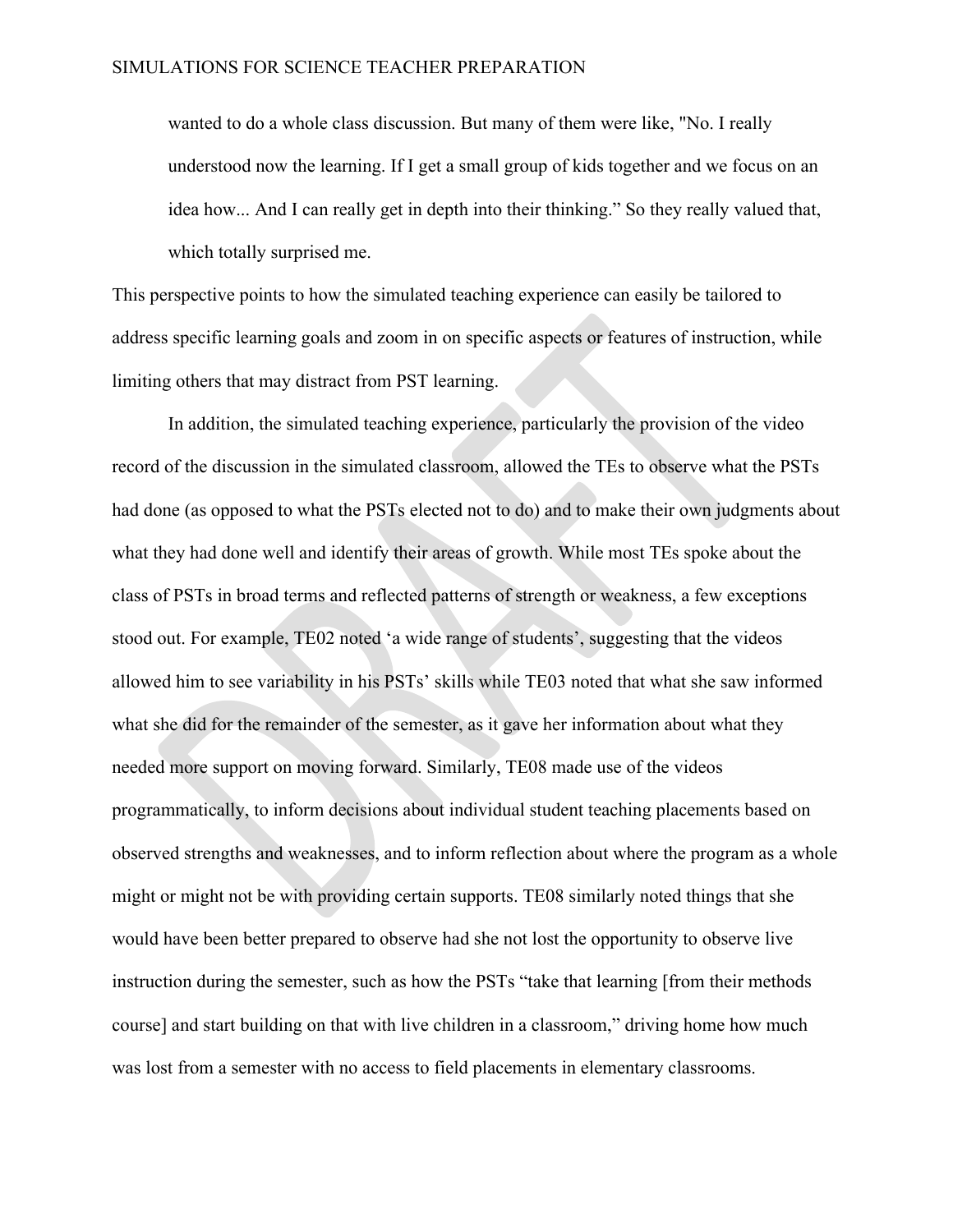### *Key Challenges*

The main challenge noted by these TEs was figuring out how to integrate the simulated teaching experience as part of their existing elementary science method course, especially due to limited time and space in their current course. For some TEs, this challenge was even more daunting due to the additional difficulty of figuring out how to address new science content that had not previously been a part of their course. For example, TE01 commented how her challenge was to:

…be able to think through the process of what activity to put first, how to build up and scaffold the content, and what would that look like in the integration of science content? I personally had some internal conflict of how do I [sic] incorporate my science content that I've taught for many years and the immersion of…CER [claims, evidence, and reasoning] and argumentation.

Likewise, TE08 had to consider how to restructure her course, including addressing a more explicit focus on scientific argumentation and explained that her:

…challenge was the CER stuff, finding readings since I don't typically use those, but it also opened up some avenues for me. Like that was the first time I dug into the what's your evidence book, and I was like, "Oh, this is valuable. Maybe I should have been using this all along."

Figuring out how to fit the simulated teaching experience into a larger course progression in a way that productively scaffolds and sequences learning activities throughout the full course and creates a coherent learning experience for the PSTs was both important and challenging for these TEs.

#### *Future Use Beyond COVID*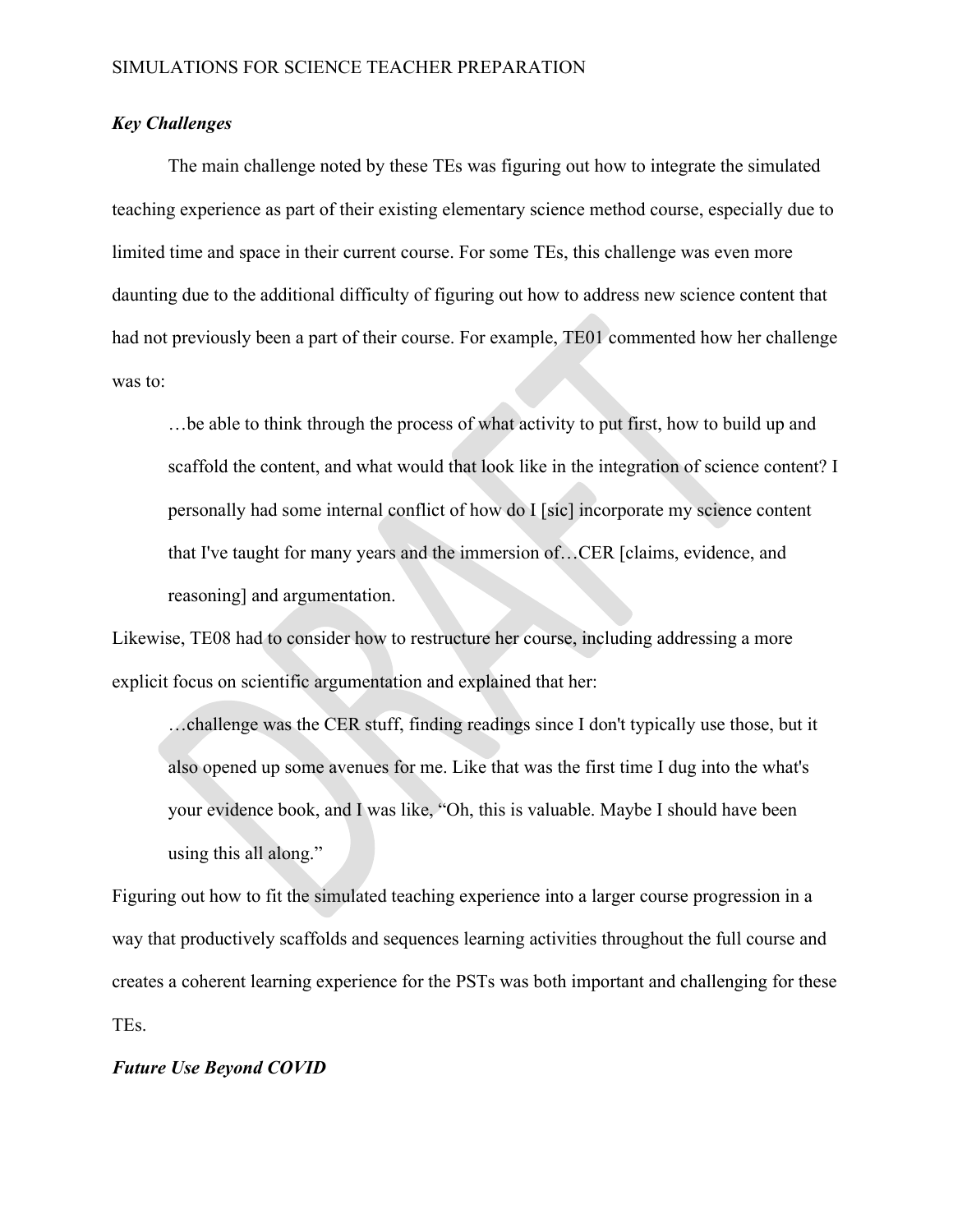Four key themes surfaced in these TEs' responses regarding their perceptions of using the simulated teaching experience post-pandemic. Most of these responses directly target what these TEs perceive as benefits of the simulated teaching experience that can continue in future use of this tool, while one primarily targets a specific challenge they perceive in continuing the use of this tool moving forward. First, two TEs discussed how the simulated classroom provides a safe space for PSTs to practice their teaching skills and learn from their experience. They felt this was especially important for novices who are "just embarking on this career" (TE01) and learning how to engage in complex teaching practices. TE08 explained how the PSTs are "always worried they're going to mess up with a kid" but that the simulated classroom provides them with a safe space to practice and make mistakes without causing any harm to real students. Similarly, TE01 commented that:

…what we need for these particular students is for them to work in that type of environment where it's okay to make a mistake. We're all human, and that's something I think that they feel is that the students are so fragile that they're working with, they don't want to break.

The simulated teaching experience provides the PSTs with a space where they can tryout novel teaching practices, make mistakes, get feedback, and try again – all without causing any harm or risk to real students.

Second, these TEs noted that the simulated teaching experience is a different kind of experience that can support PSTs in developing their teaching skills, including their ability to teach via online platforms, through experiential and interactive learning opportunities. For example, TE01 explained how "it gives the elevated and experiential opportunity to engage themselves, to have a better reflection of how they are now." For some TEs, these types of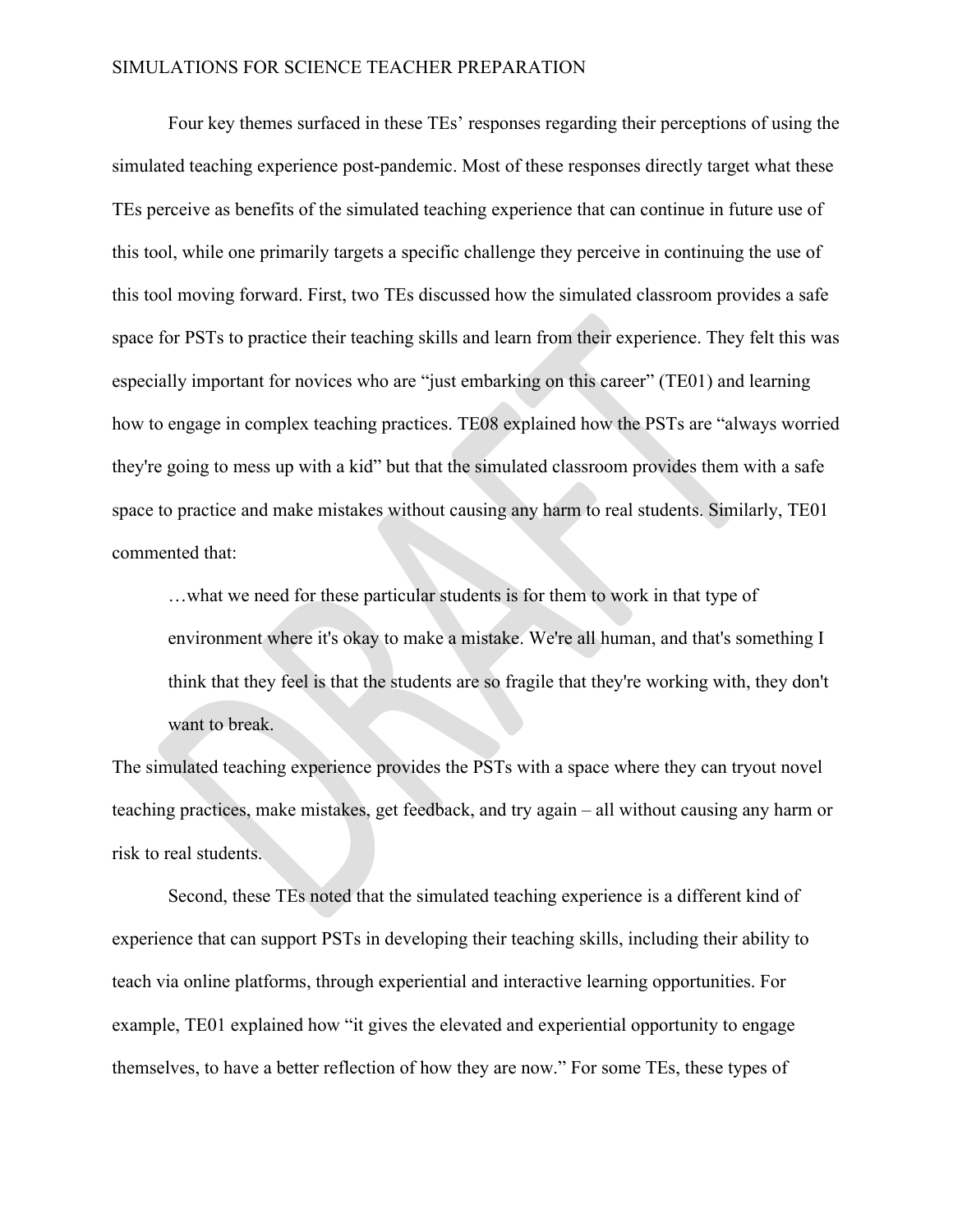experiential opportunities were especially important during the pandemic as the PSTs' field experiences were limited or canceled. But thinking forward to post-COVID, some TEs remarked how this platform provides a way for the PSTs to practice interacting with students and, for one TE, gives the PSTs a place to practice the science teaching skills they learn about in their methods course, even though science is not a priority in many elementary classrooms. One TE noted how using the simulated classroom has the potential to help PSTs practice teaching online, which is one practice that may continue – at least to some extent – post-COVID.

Third, some TEs mentioned how they valued the ways in which the semi-standardized nature of the experience gave them better insight into what challenges their PSTs were encountering, which was one reason why they saw a future use of this tool post-pandemic. TE02's response explains why she valued the "uniformity of experience" provided by the simulated teaching experience:

So if I send them out to classrooms, they're going to go to multiple classrooms, even if I send them in in partners so there's some confirmation of what they're looking at. They're all going to see very different things. They're going to see different groups of students. They're going to see different teaching styles, all the different ways that a classroom will vary. And I think the fact that they're all having the same experience gives us a really valuable tool for... It eliminates a lot of the variables that they experience. So that's one reason I would like to really incorporate it moving forward.

The simulated teaching experience essentially reduces some of the variability that the PSTs experience across sites when in the field. This characteristic of the simulated teaching experience provides a way for TEs to get insight into how their PSTs' teaching skills are similar or vary in response to the same teaching challenges and also allows them to better scaffold and structure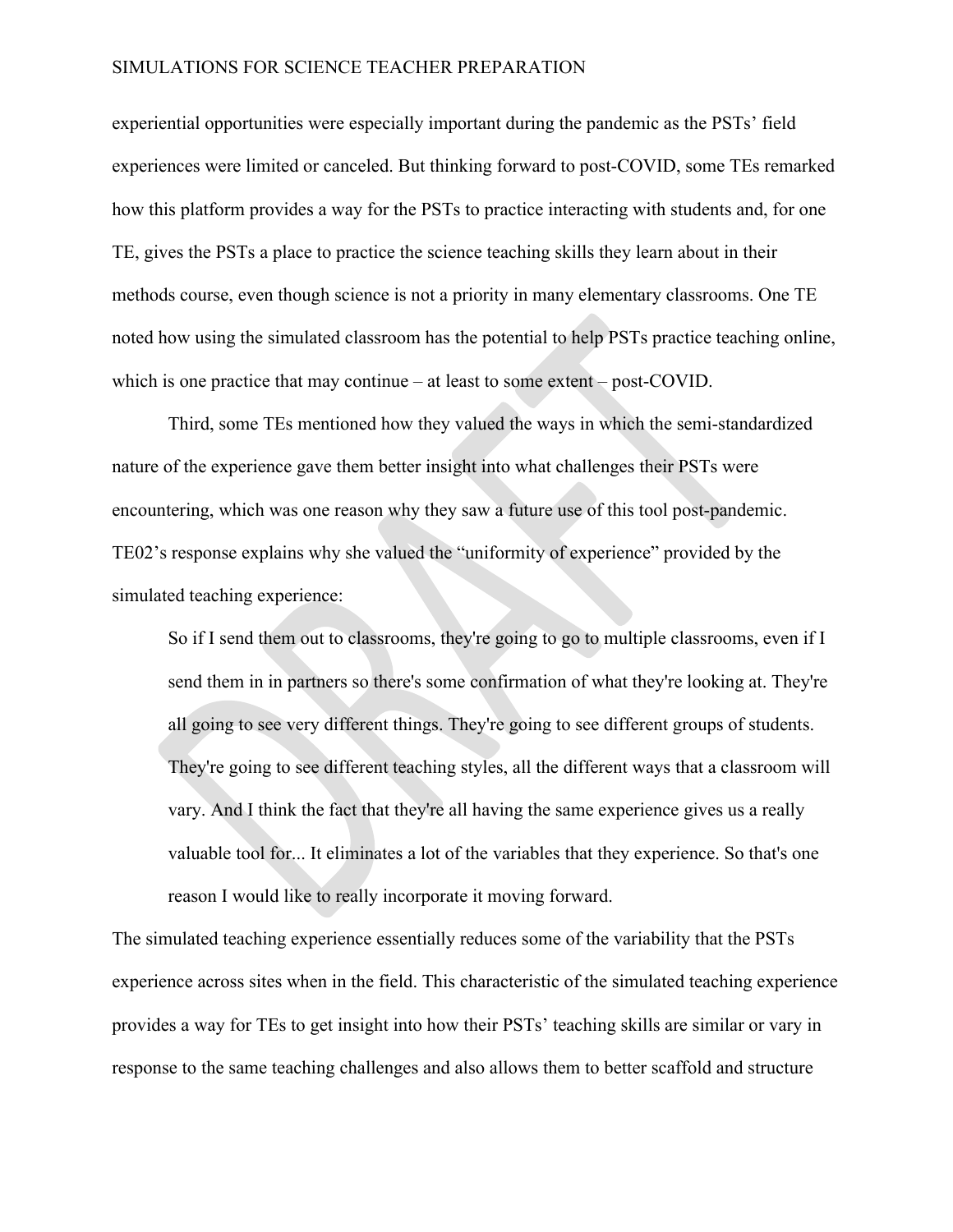future learning opportunities for their PSTs based on this comparable information. Such insights are more difficult to achieve when the PSTs are all teaching in different classrooms – and many times using different curriculums and addressing different student learning goals – as part of their field experiences.

Finally, while all TEs noted specific benefits of this experience as reasons for why they would want to continue using simulated teaching experiences in future methods course, many TEs also noted concerns they had with the expense of providing these kinds of learning opportunities for their PSTs and the time required to plan and use them within their science methods course. TE01 captured this sentiment of wanting to continue, but needed funding to do so: "And so I would definitely love if we had the funding to be able to incorporate…the Mursion simulation and then build from that experience of what to, what not to do, how to approach the methodology and pedagogy of teaching in a classroom setting." They also expressed frustration with not knowing where to start in terms of getting access to this technology after this research project. Some TEs mentioned being hopeful that they could find the funding at their universities to continue to incorporate these simulations into their courses. However, some were not sure if their institutions could afford simulations, especially at this time of funding deficits due to the recent pandemic. Overall, there was a sense that using simulated teaching experiences in the future would require a broader institutional commitment.

#### **Discussion**

This study's focus was on providing an approach where PSTs could engage in some form of practice-based teaching amid a pandemic where teacher education programs were scrambling to replace field placement experiences. Findings indicated both affordances and challenges of incorporating simulated teaching experiences into online or hybrid elementary science methods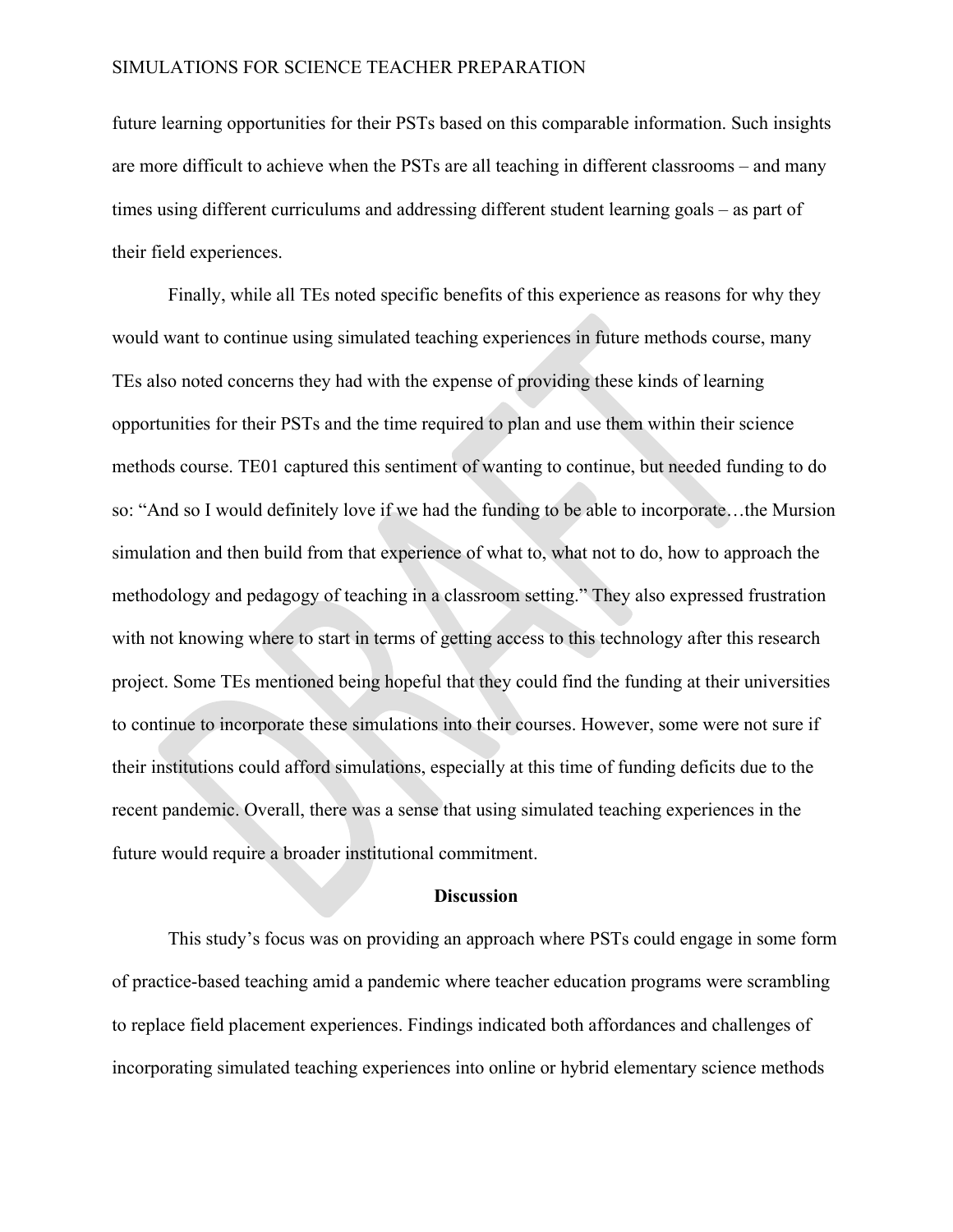courses. This is consistent with previous research in this area examining the use of such tools in face-to-face educational courses (Mikeska & Howell, 2021b; Straub et al., 2021). These findings are also consistent with the current literature on practice-based teacher education and the importance of providing PSTs with opportunities to engage in approximations of practice to support their learning (Arias & Davis, 2017; Benedict-Chambers et al., 2017; Davis, 2019; Masters, 2020).

In terms of affordances, participants were most likely to note how the simulated teaching experience provided an experiential opportunity and safe space to learn, supported the development of teaching skills, supported transfer to the classroom, and provided flexible opportunities for standardization and formative assessment. However, despite the TEs' consistent enthusiasm about the use of simulations as a practice space and viable pedagogical approach moving forward, they also voiced concerns related to the challenges of using simulated teaching experiences as part of teacher education courses in the future. These challenges were far more practical and related primarily to the cost of simulation implementation and how to best incorporate such tools within already full elementary science methods courses. PSTs also expressed concerns about their lack of preparation, lack of confidence, and limited familiarity with the simulated classroom environment, although these concerns tended to be limited to a smaller number of PSTs in comparison with the benefits noted by these study participants. Collectively, these findings suggest four important considerations.

First, findings suggest that simulated teaching experiences have the potential to support the bridging of the space between academic learning in university coursework and practical application in fieldwork that takes place in classroom-based settings. Helping PSTs make such connections has been a perennial challenge in teacher education (Allen & Wright, 2014;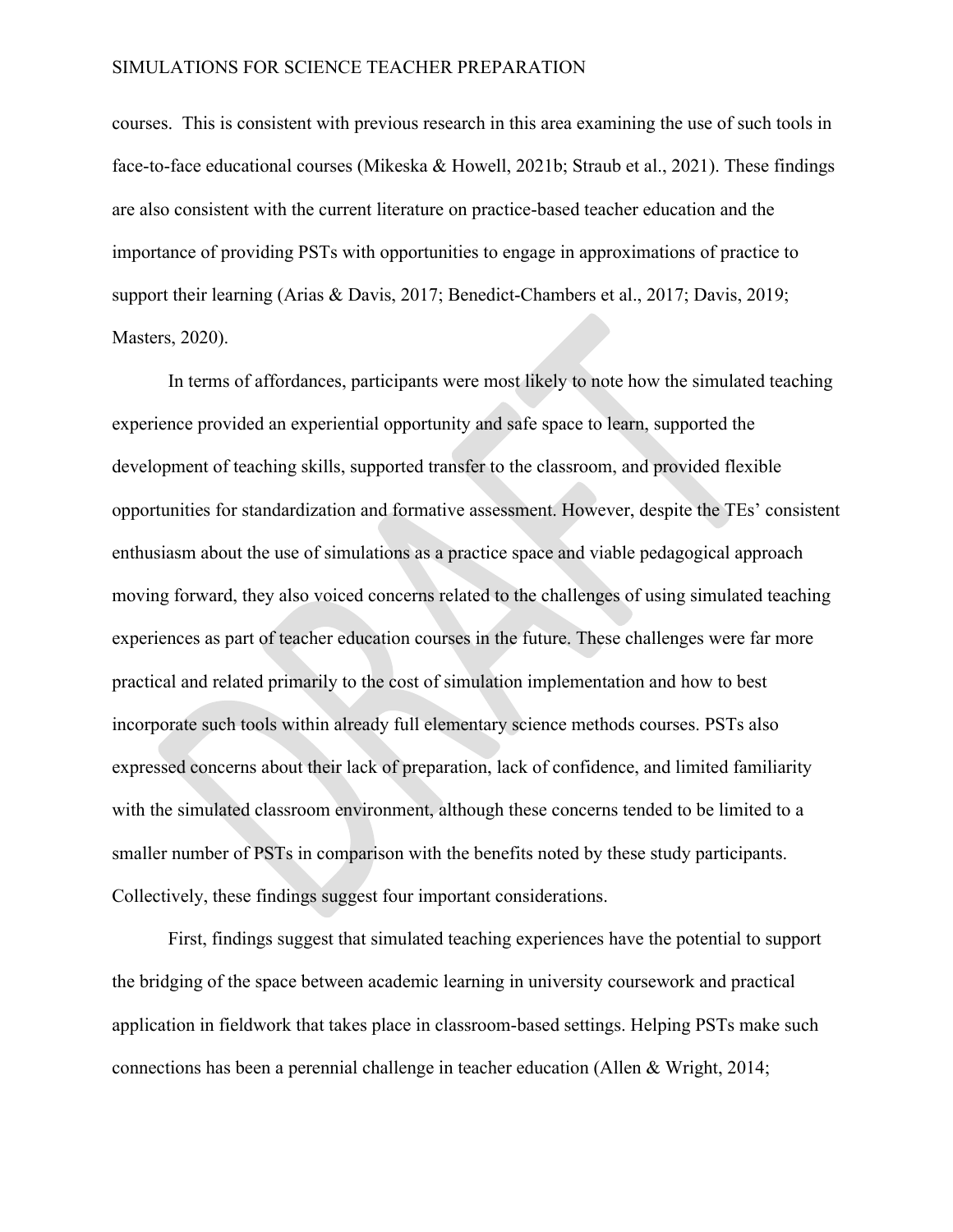Korthagen et al., 2006). During the pandemic the challenge was acute, and often PSTs simply had no access to field placement. As noted in the literature, however, access to field placements is not the only challenge. Quality of mentorship in field placements is variable and impactful on what PSTs learn (Greenberg et al., 2011; Goldhaber et al., 2020). Connecting coursework and field experience can be hindered by both substantive challenges including a lack of shared vision around what good instruction is and practical challenges, such as course instructors not having information about what is happening in field placements (Zeichner & Bier, 2017). Simulation, while limited in comparison to fieldwork in some ways, offers the TE an unprecedented degree of control over and access to the PSTs' learning experiences. It also offers a way to purposefully structure learning opportunities and provide PSTs with targeted feedback to support them in developing their teaching practice.

Second, many of the PSTs' reports about their main learnings focused on the nature of the work of teaching and what it demands of the teacher. The challenges faced by elementary PSTs as they learn to engage in high-quality science instruction have been well documented in the current literature (Davis et al. 2006; Yoon et al., 2012). Previous literature has suggested that PSTs not only need to develop their ability to engage in critical instructional practices, but they also need to develop the beliefs, orientations, identities, and understandings to support their instructional decision-making (Chen & Mensah, 2018; Kurup et al., 2019; Menon & Sadler, 2016). This study's findings suggest that, in addition to the obvious 'learn by practice' mechanism, there might be another learning mechanism at play by which PSTs' vision of what high-quality science instruction is may be impacted by using such tools. This is possibly an underexplored mechanism by which simulation can impact PST learning that could be studied more, as the theories of action used in the field generally place simulations in the role of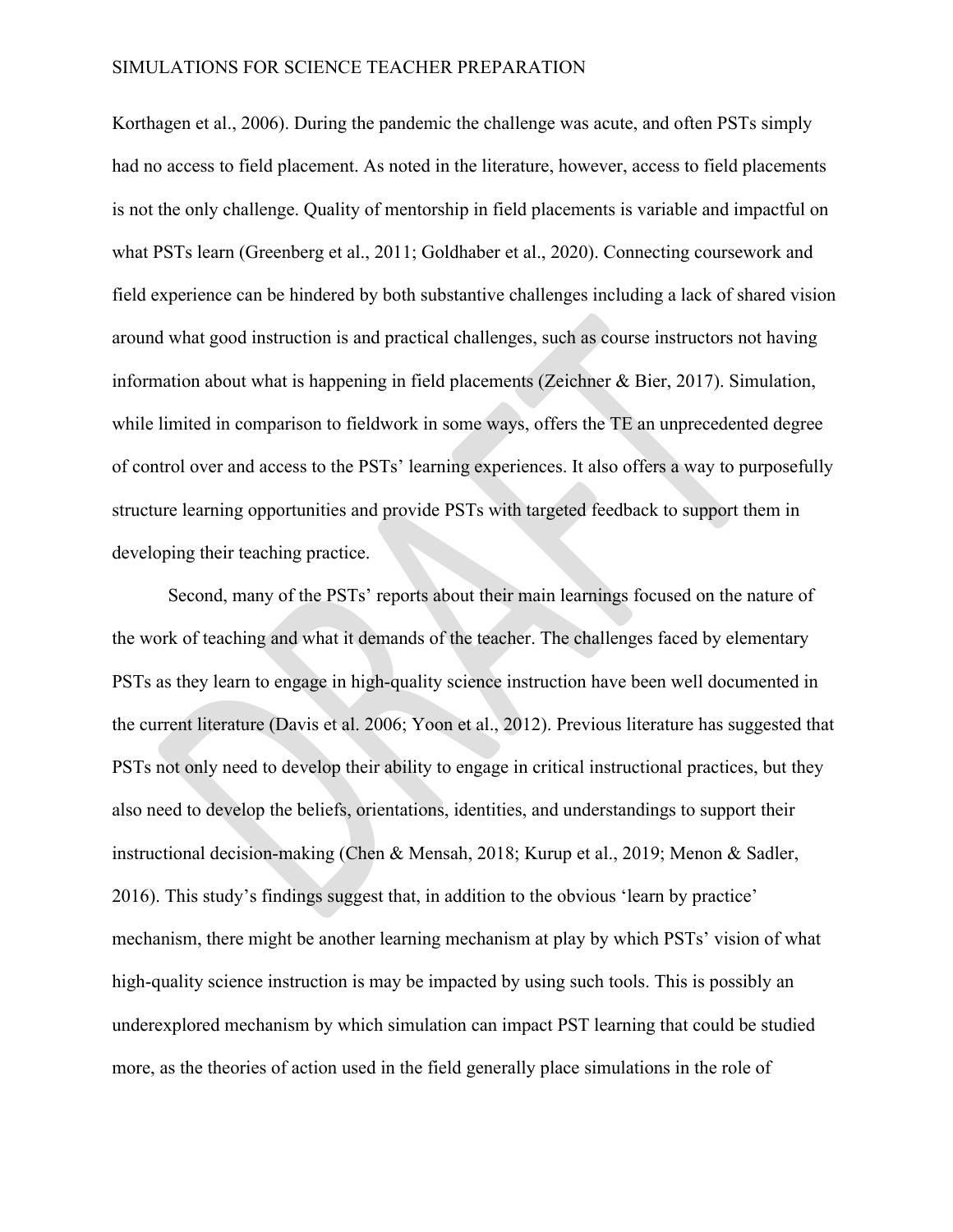"approximation" and not in the role of "representation." Understanding better how representations, decompositions, and approximations overlap within the context of online simulations and how they can be coordinated to support PST learning would be an important future contribution to theory (Grossman et al, 2009; Mikeska, Howell, Dieker, & Hynes, 2021).

Third, this study offers emergent evidence that simulation approaches are flexible enough to be used under varying course formats. To our knowledge, course format is not a variable that has been explored in detail in prior literature on simulation use, likely because hybrid courses were less commonly used in teacher preparation prior to the COVID-19 pandemic in comparison to in-person courses. In fact, prior to 2020 the technology provider we worked with, Mursion®, did not have an online-delivery compatible platform available in the education space, and simulation using this technological approach was previously conducted in-person in learning-lab environments. Others in the field have argued for the many advantages of using simulations, like the one used in this study, to support teacher learning, arguing that such tools can be used in flexible ways to address a range of learning objectives across grade levels, content areas, and student populations, which provides a way for PSTs to practice in (simulated) environments that have more variability than those the PSTs have opportunities to experience in real life (Dieker et al., 2014; Kaufman & Ireland, 2016). Moving forward, we suspect that schools of teacher education may continue to employ such formats to some degree, after having been forced to grapple more extensively with the challenges of hybrid learning environments.

Finally, study findings point to the importance of providing appropriate supports to help PSTs learn to prepare for and engage in productive instructional decision-making during their lesson planning and enactment. Study findings demonstrated that the simulated teaching experience helped the PSTs recognize the importance of adequately planning to facilitate these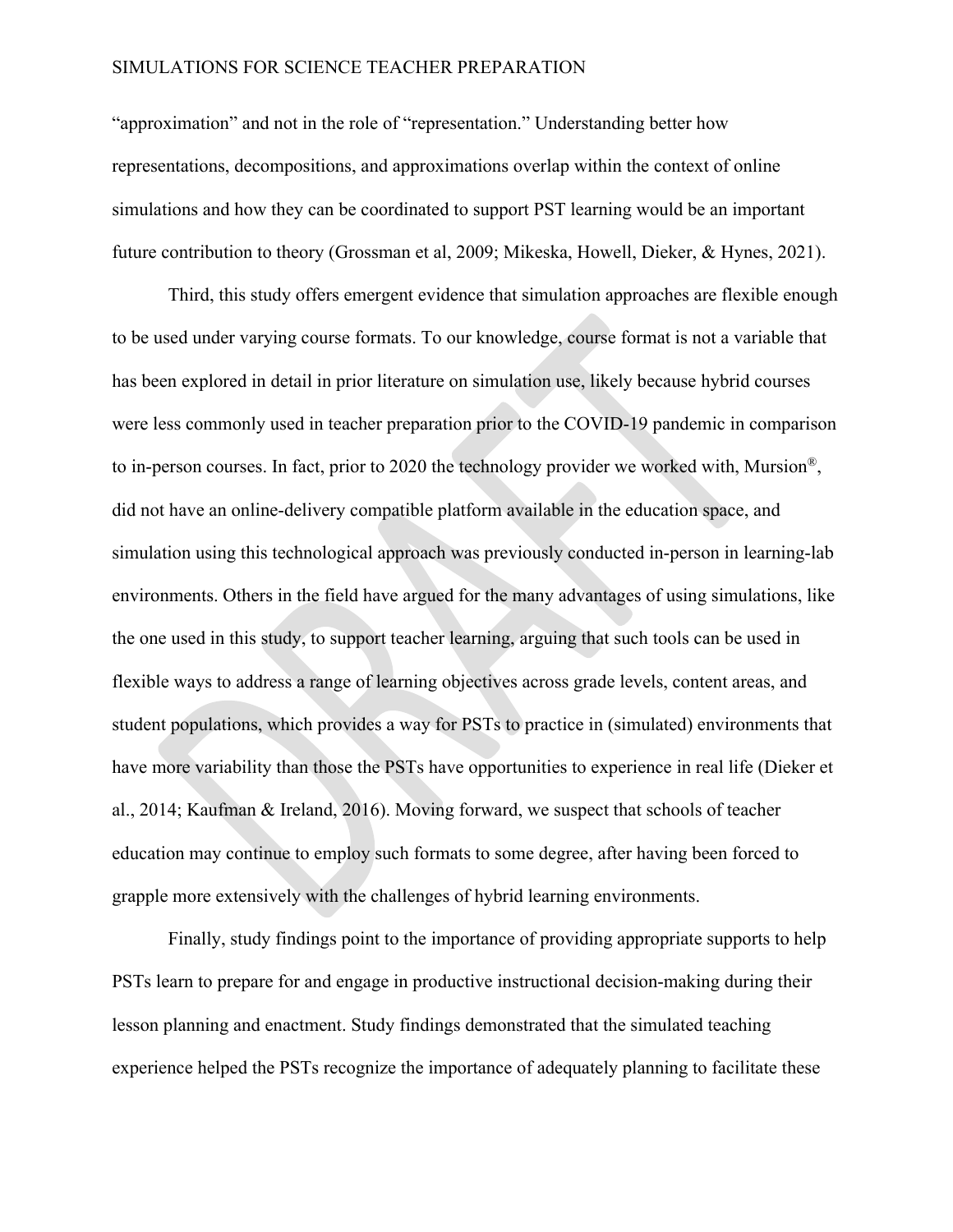discussions and how to ensure that they could flexibility attend to the students' ideas during the discussions. Previous research has also noted the importance of helping teachers build their knowledge and ability to effectively plan, including how to critically evaluate potential resources for use in this process, and to engage in responsive science teaching (Colley & Windschitl, 2016; Janssen et al., 2019; Kang, 2017; Robertson et al., 2016; Sawyer et al., 2020). These findings suggest that simulated teaching experiences could be one tool that can help develop PSTs' abilities in these pedagogical areas.

Based on this study's findings, we argue that using simulated teaching experiences is one technologically based approach that science teacher educators should consider incorporating into their instructional repertoire to develop elementary science PSTs' instructional capabilities. Such experiences can provide practice-based teaching opportunities to support PST development of ambitious and complex core teaching practices, such as learning how to facilitate argumentationfocused discussions. These experiences can help provide learning opportunities for PSTs in situations where access to high-quality K-12 field experiences is limited, such as the conditions under which this study was conducted. But they can also provide richer learning opportunities even in cases where access to field experiences is not problematic, by ensuring PSTs face key challenges that might or might not come up in naturalistic settings and receive strong mentorship from a TE which may or may not be available through a field placement.

#### **Limitations**

This study has three main limitations. First, this study relied primarily on self-report data from study participants to understand their perceptions of affordances, challenges, and opportunities for using simulated teaching experiences. Since study results target PSTs' and TEs' perceptions about the affordances and challenges of using this tool to support PST learning, we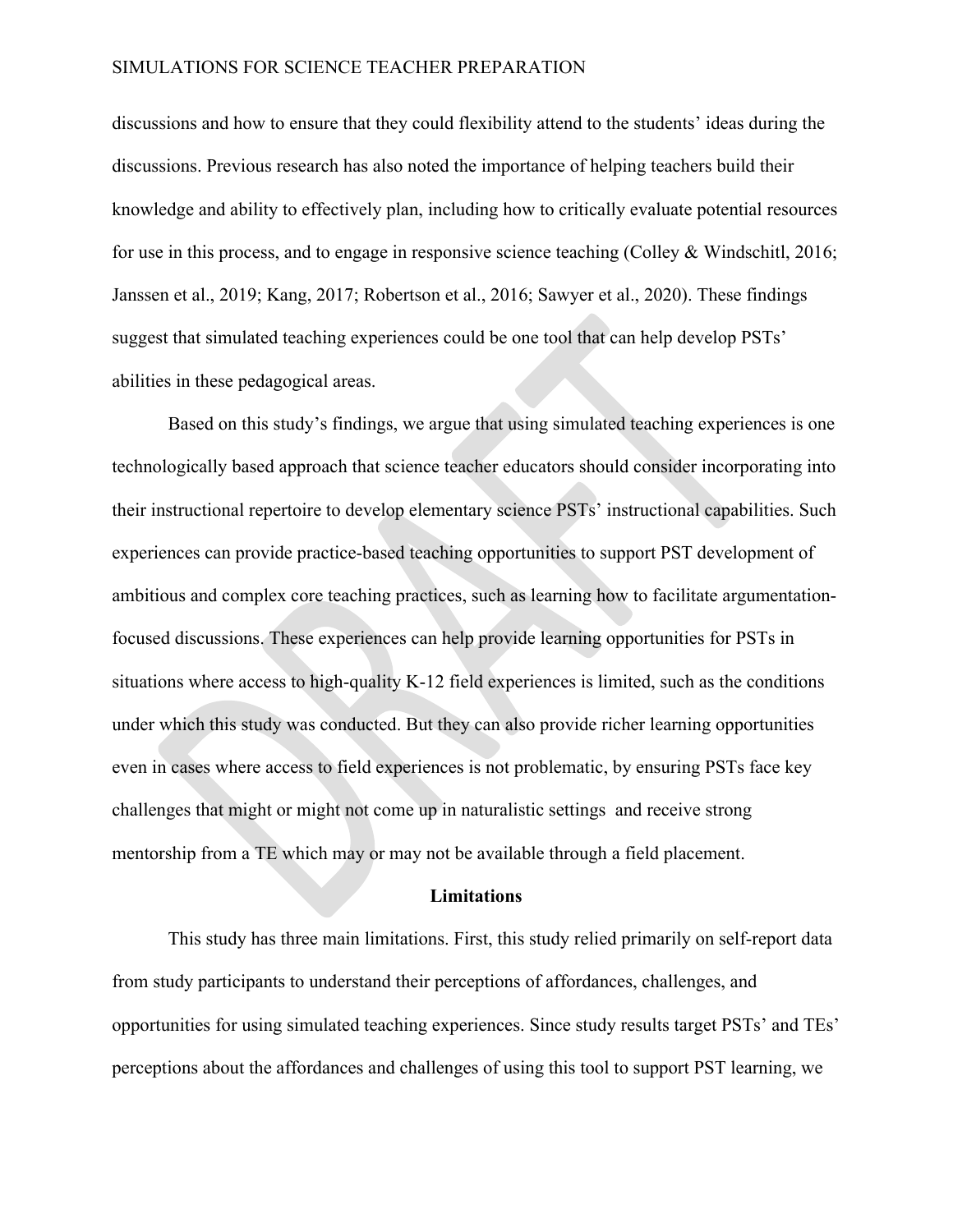are unable to draw strong conclusions about how the simulated teaching experience impacted changes to PSTs' practice, knowledge, or beliefs. However, other studies using similar tools have shown evidence of PSTs' improvement in their ability to engage in this core teaching practice (Mikeska & Howell, 2021b; Straub et al., 2015), suggesting that such use is linked to PST learning.

Second, one limitation is concerned with the possibility for participants to provide socially desirable responses on their perceptions of the simulated teaching experience. However, this limitation was mitigated with explicit framing in the survey and interview instruments where our research team explained the study's purpose to seek out feedback to understand the full complexity, potential, and pitfalls with this technology. Study findings indicate that TEs and PSTs openly shared affordances and substantive critiques of using simulated teaching experiences, suggesting that this limitation was mitigated.

Finally, this study oversampled minority serving institutions and selected participants with the direct goal of addressing COVID-19 induced challenges to instruction. This resulted in a PST sample that is somewhat more diverse than the national population of elementary science PSTs and a TE population that was participating under unusually difficult conditions. As such, results cannot be used to generalize to the population of elementary science TEs and elementary PSTs across the United States or to more traditional semester implementations.

#### **Conclusion**

Overall, this research study contributes to the nascent research on the possibilities for leveraging technologies, in this case simulated classroom environments, to productively develop elementary science PSTs' competencies both during and after the COVID-19 pandemic in the context of fully online or hybrid courses. Collectively, study findings suggest cautious optimism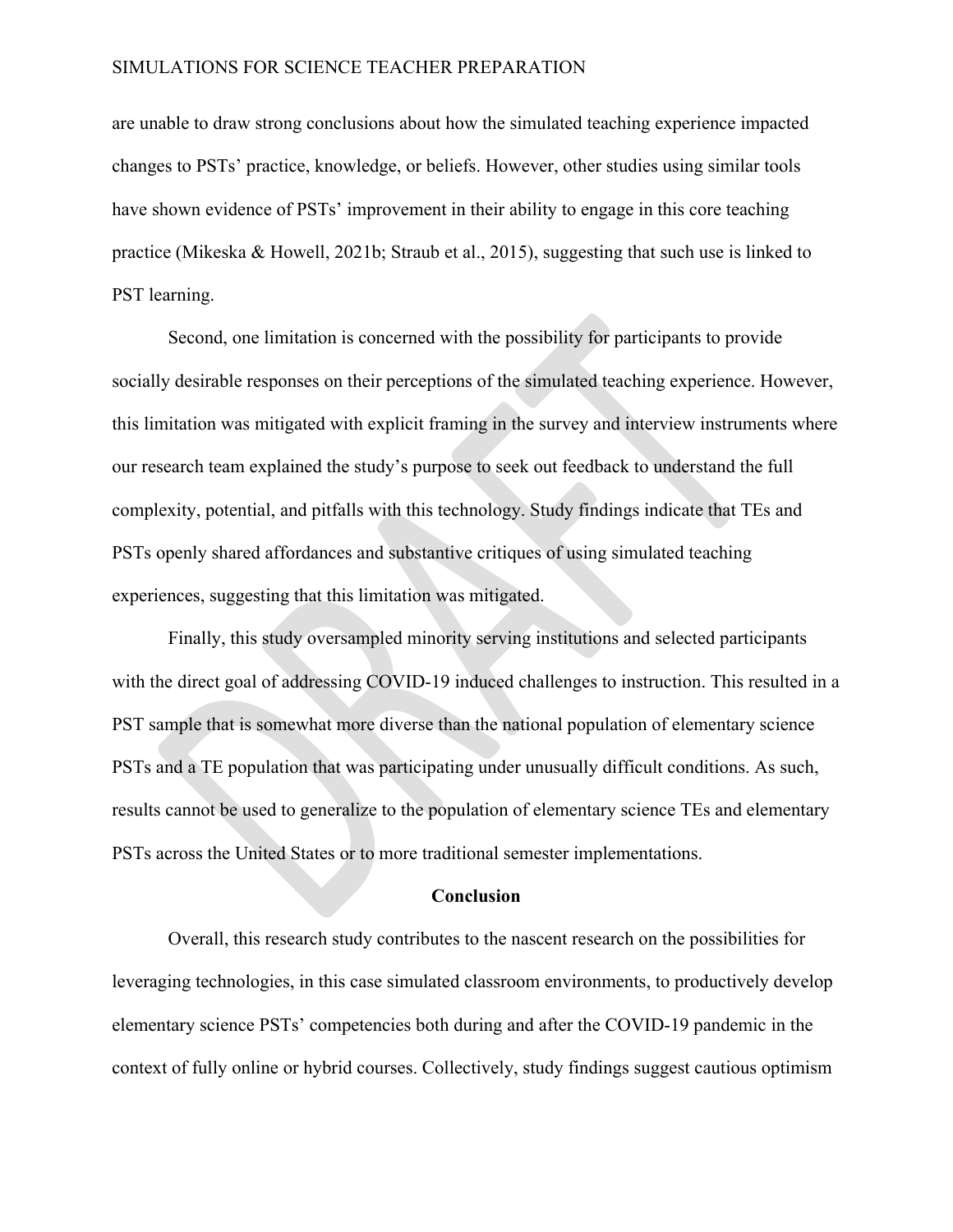for using simulated teaching experiences to support PSTs in learning how to facilitate argumentation-focused science discussions within online or hybrid method courses. In general, TEs' responses to the use of the simulated teaching experience was overwhelmingly positive despite challenges they encountered implementing the new approach for the first time. PSTs, on the other hand, showed more mixed reactions, with most reporting learning in ways that were consistent with the task design and the TEs' instructional goals, but with a notable minority reporting challenges related to the technology itself. In conclusion, we point to two areas in which we see ways to improve the approach, but which also point to areas in which the field might consider more dramatic shifts to capacity and infrastructure.

Study findings suggest that future development and research efforts in this area should more explicitly attend to the need for structured and guided supports for TEs in how to integrate simulated teaching experiences into their elementary science methods courses. However, additional guidance does not create more time. That the TEs reported a real tension fitting an activity they found deeply worthwhile into an already crowded course syllabi points to the reality of having relatively few hours of instructional time in most programs devoted to foundational and critical teaching practice. A true solution goes beyond the scope of this project and might require a more substantial commitment to allocating sufficient time in methods courses to address these goals.

In addition, an institutional commitment is likely also the practical answer to cost considerations. While reducing costs for simulation is a worthwhile goal, the cost of an approach reliant on trained interactors likely has a minimal threshold. A growing number of institutions do manage this challenge effectively at a programmatic level by making a commitment to supporting simulation use similar to the commitment they might make through laboratory or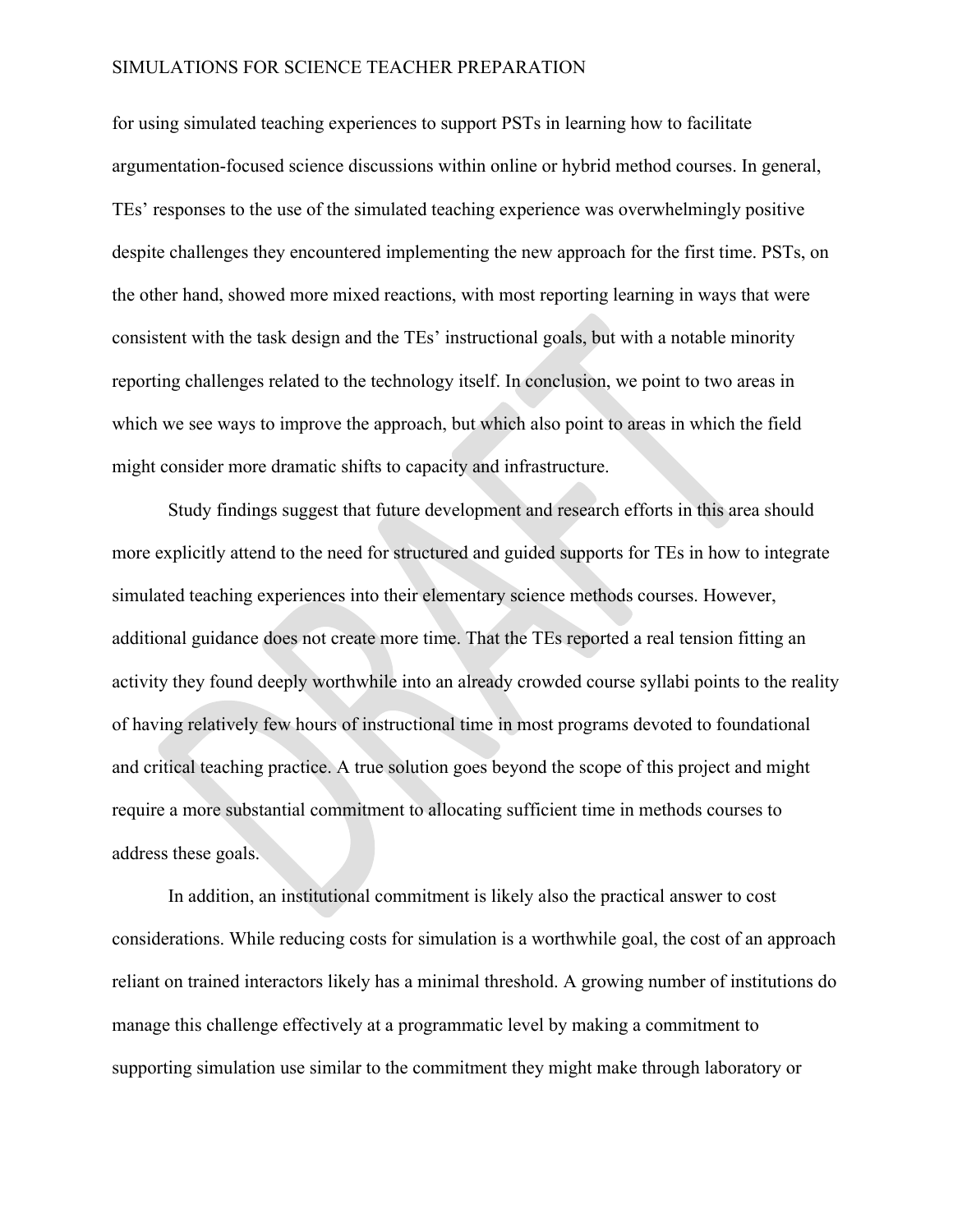facility investments in other programs. Generating and providing TEs with strategies for garnering and maintaining such support at an institutional level would be useful. Doing so would help to better ensure the viability of this practice-based approach to be sustained over time.

#### **Implications**

The study's findings suggest there are important challenges that require attention for such tools to be used productively and made available within a diversity of teacher education settings. First, TEs would benefit from additional supports so they can help their PSTs prepare for their simulated teaching experience. For some of these TEs, the focus on scientific argumentation and how to help PSTs learn to support that in science discussions was a novel one in their course. Research that provides concrete examples and tools for TEs to use as they scaffold their PSTs in learning how to engage in this ambitious teaching practice within the context of a simulated classroom would be an important contribution.

Second, PSTs also may need more direct, scaffolded support in figuring out how to plan for the simulated discussion. This support may focus on the task's science content or how to engage in specific teaching moves, such as eliciting and connecting students' ideas, shaping a coherent discussion, and encouraging students to build towards consensus. This support also may include work to help PSTs understand what it means to plan adequately and support in knowing what it is they should be planning to do. Some ideas include providing video-based examples of other teachers engaged in this core teaching practice for PSTs to analyze and decompose and having PSTs co-plan with one another with feedback from their peers and TE.

Optimal use of simulations likely also requires careful attention to structuring PSTs' opportunities to learn from reflection and helping them develop the appropriate skills to make sense of and accurately assess their own teaching (or that of others). Structured reflection could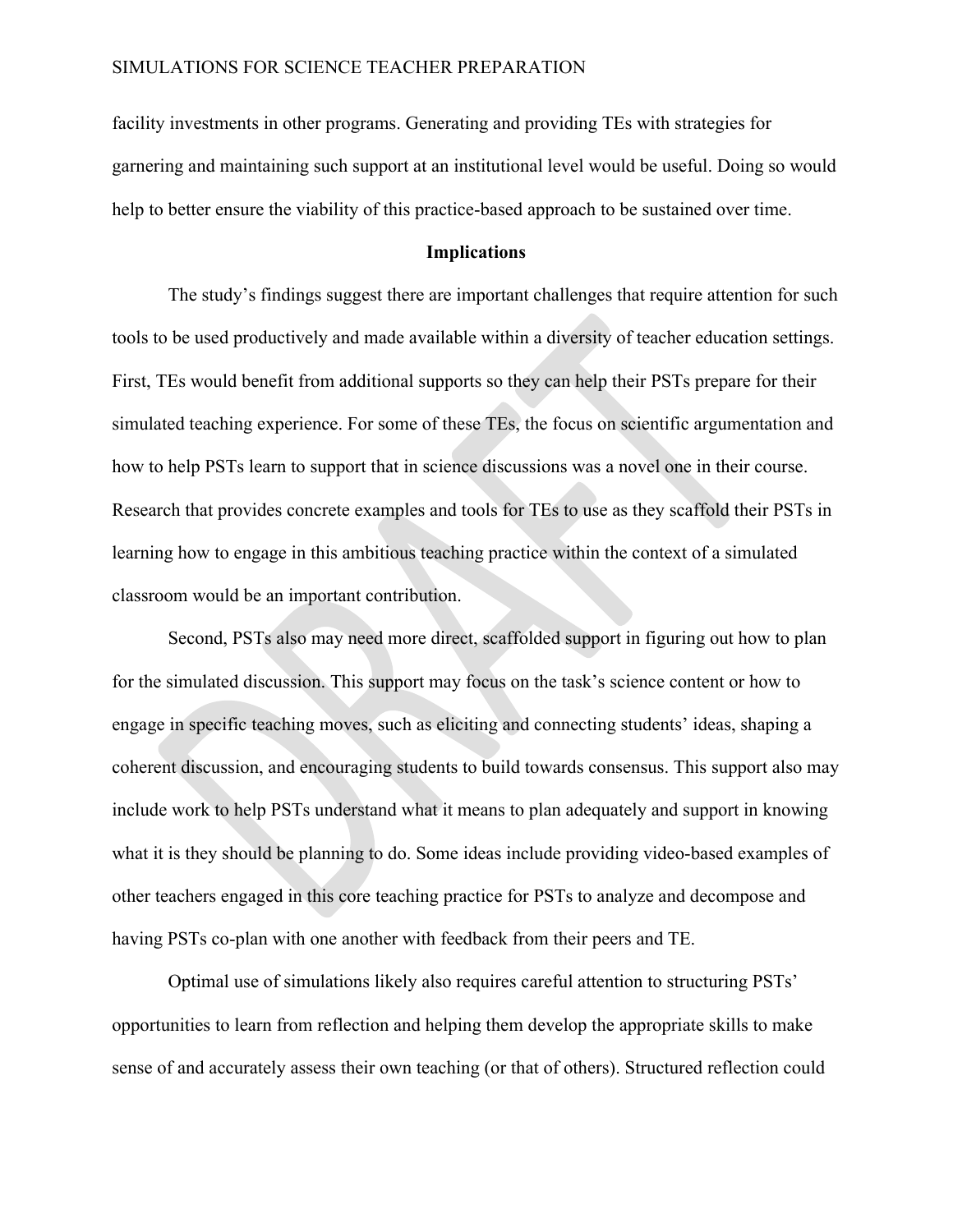also be coupled with repeated simulated teaching experiences where the PSTs could continue to refine and apply their newly learned knowledge and skills. In addition, increasing PSTs' understanding of the features of high-quality science discussions and their familiarization of the simulation classroom would also likely help to decrease their nervousness about the experience. For example, TEs could have the PSTs watch videos of the student avatars talking to one another, have them engage in a 'meet and greet' with the avatars ahead of time, and practice warm up tasks (e.g., talking to the avatars about their hobbies) unrelated to the core teaching practice. Alternatively, TEs could model the use of the simulated classroom with their PSTs to provide them with opportunities to become familiar with this tool and see it in action.

Finally, a more practical need is in helping individual TEs and teacher education programs consider how to provide access to the simulated teaching experience considering the tool's expense. While research grants can support such access, it would be useful for the field to also consider the development of an open-source simulated classroom to be used more broadly across programs. Some development has begun in this area with the recent testing of an online virtual teaching simulator for use in teacher education programs showing promise (Mikeska, Shekell et al., 2022).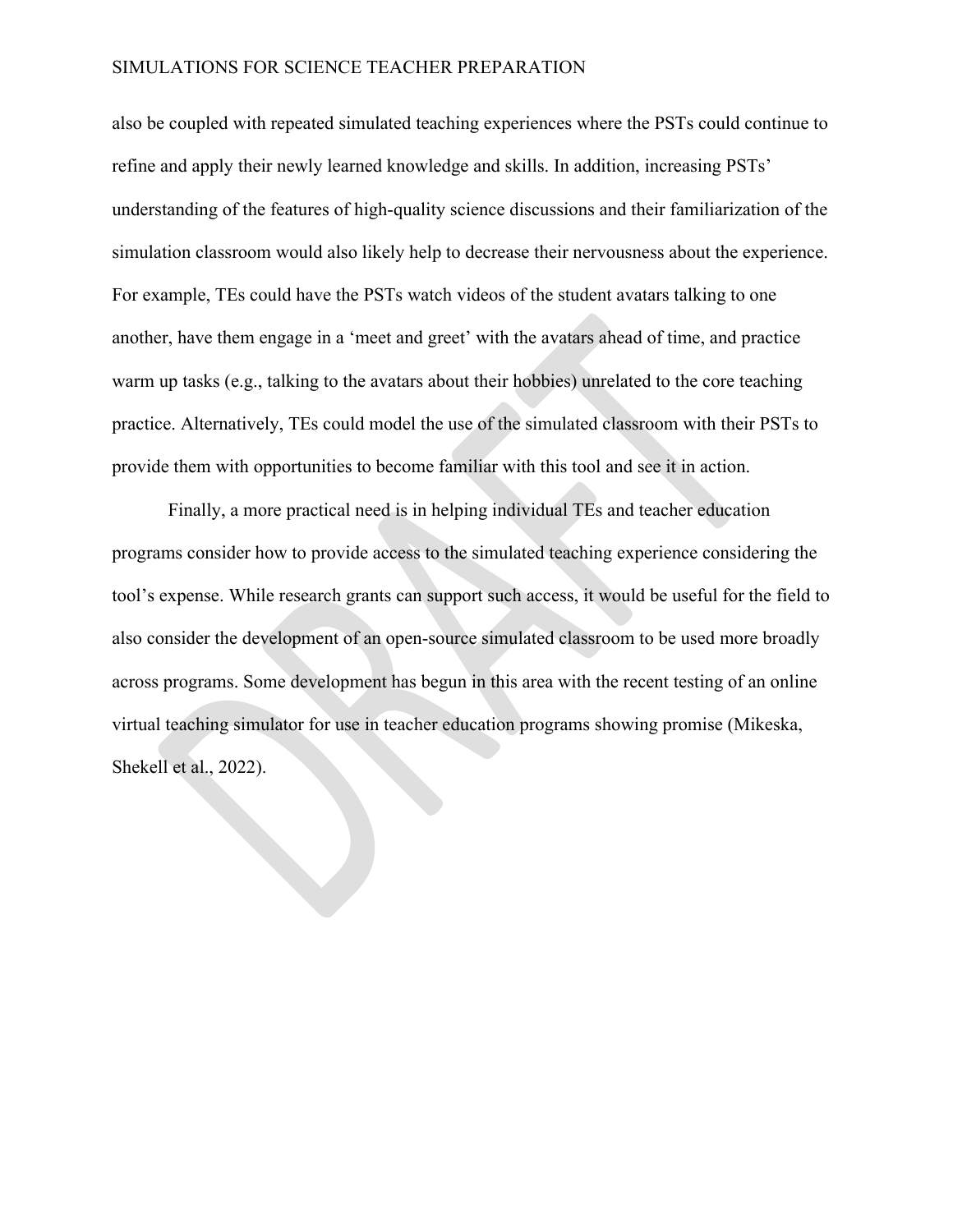#### **References**

- Allen, J. M., & Wright, S. E. (2014). Integrating theory and practice in the pre-service teacher education practicum. *Teachers and Teaching, 20*(2), 136-151. https://doi.org/10.1080/13540602.2013.848568
- Arias, A. M., & Davis, E. A. (2017). Supporting children to construct evidence-based claims in science: Individual learning trajectories in a practice-based program. *Teaching and Teacher Education*, *66*, 204-218.

Ball, D. L., & Forzani, F. M. (2009). The work of teaching and the challenge for teacher education. *Journal of Teacher Education*, 60(5), 497–511. https://doi.org/10.1177%2F0022487109348479

- Benedict-Chambers, A., Aram, R., & Wood, G. (2017). Implementing tool supported rehearsals for ambitious science teaching in an elementary science methods classroom. *Innovations in Science Teacher Education*, *2*(1).
- Benedict-Chambers, A., Fick, S. J., & Arias, A. M. (2020). Preservice teachers' noticing of instances for revision during rehearsals: A comparison across three university contexts. *Journal of Science Teacher Education, 31*(4), 435-459. https://doi.org/10.1080/1046560X.2020.1715554
- Benedict, A., Holdheide, L., Brownell, M., & Foley, A. M. (2016). *Learning to teach: Practicebased preparation in teacher education.* American Institutes for Research.
- Blank, R. K. (2013). Science instructional time is declining in elementary schools: What are the implications for student achievement and closing the gap? *Science Education*, *97*(6), 830- 847. https://doi.org/10.1002/sce.21078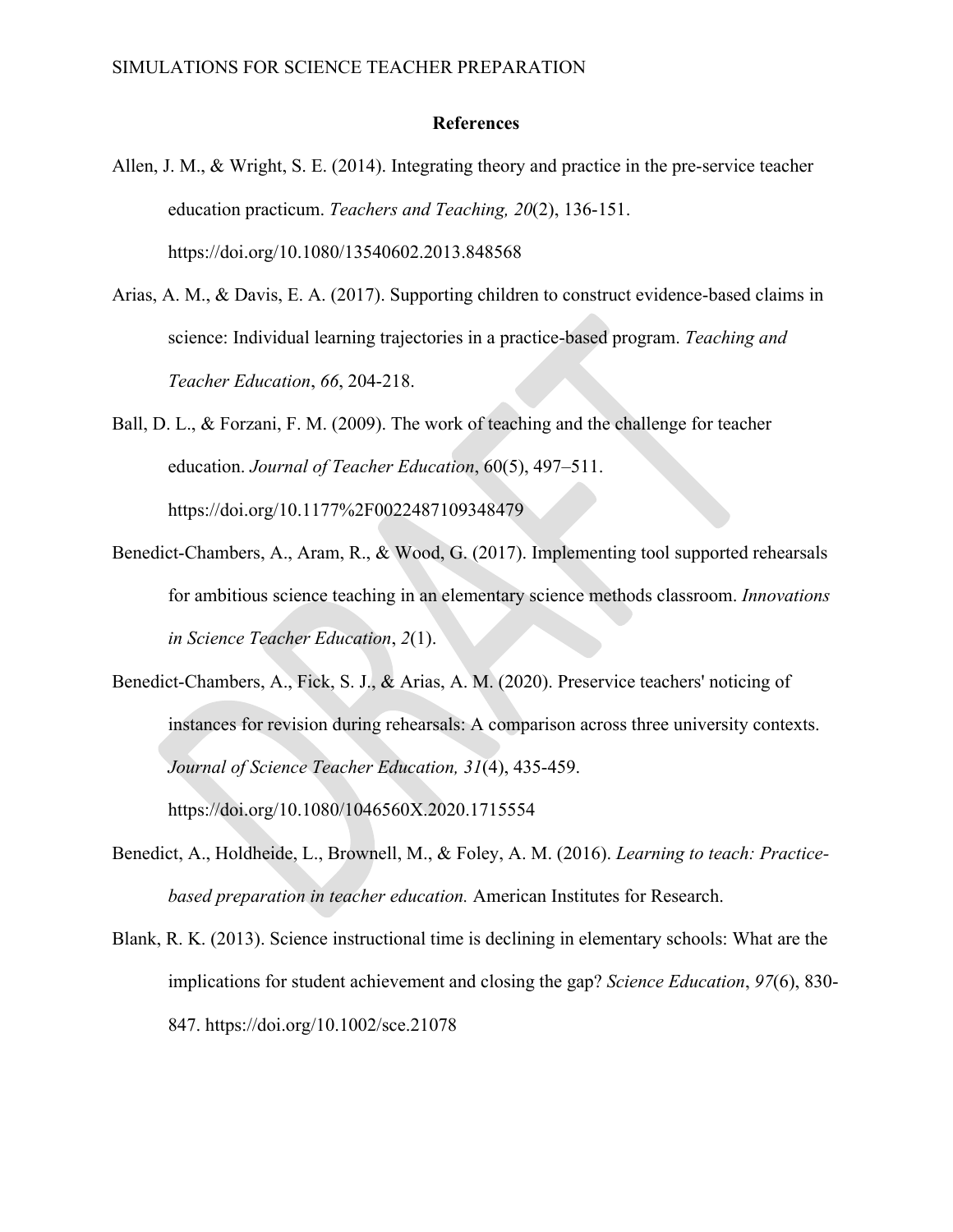- Cartier, J. L., Smith, M. S., Stein, M. K., & Ross, D. (2013). *Five practices for orchestrating productive task-based discussion in science.* NSTA: Corwin Press.
- Chen, J. L., & Mensah, F. M. (2018). Teaching contexts that influence elementary preservice teachers' teacher and science teacher identity development. *Journal of Science Teacher Education*, *29*(5), 420-439.
- Chinn, C. (2006). Classroom interaction in science: Teacher questioning and feedback to students' responses. *International Journal of Science Education, 28*(11), 1315–1346. https://doi.org/10.1080/09500690600621100
- Colley, C., & Windschitl, M. (2016). Rigor in elementary science students' discourse: The role of responsiveness and supportive conditions for talk. *Science Education, 100*(6), 1009- 1038. https://doi.org/10.1002/sce.21243
- Creswell, J. W. (2009). *Research design: Qualitative, quantitative, and mixed methodsapproaches*. Sage.
- Davis, E. A. (2020). Approximations of practice: Scaffolding for preservice teachers. In E.A. Davis, C. Zembal-Saul, & S.M. Kademian (Eds.), Sensemaking in elementary science: Supporting teacher learning. Routledge.
- Davis, E. A., Kloser, M., Wells, A., Windschitl, M., Carlson, J., & Marino, J. (2017). Teaching the practice of leading sense-making discussion in science: Science teacher educators using rehearsals. *Journal of Science Teacher Education, 28*(3), 275- 293. https://doi.org/10.1080/1046560X.2017.1302729
- Davis, E. A., Petish, D., & Smithey, J. (2006). Challenges new science teachers face. *Review of Educational Research*, *76*(4), 607-651.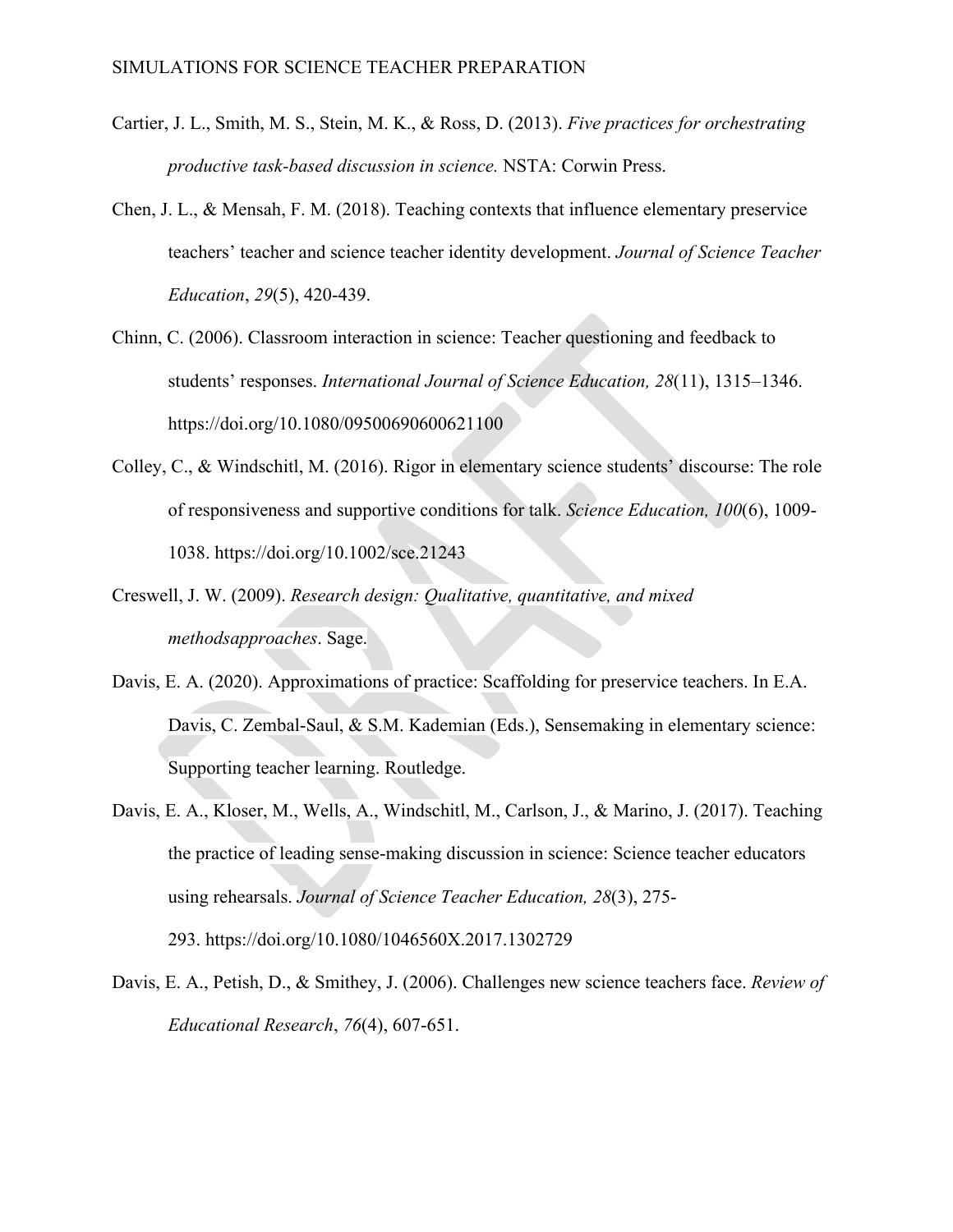- Dieker, L. A., Rodruiguez, J. A., Lignugaris/Kraft, B., Hynes, M. C., & Hughes, C. E. (2014). The potential of simulated environments in teacher education: Current and future possibilities. *Teacher Education and Special Education, 37*(1), 21–33.
- Duschl, R., & Osbourne, J. (2002). Supporting and promoting argumentation discourse in science education. *Studies in Science Education, 38*(1), 39–72. https://doi.org/10.1080/03057260208560187
- Fishman, E. J., Borko, H., Osborne, J., Gomez, F., Rafanelli, S., Reigh, E., Tseng, A., Million, S., & Berson, E. (2017). A practice-based professional development program to support scientific argumentation from evidence in the elementary classroom. *Journal of Science Teacher Education, 28*(3), 222-249.<https://doi.org/10.1080/1046560X.2017.1302727>
- Forzani, F. M. (2014). Understanding "core practices" and "practice-based" teacher education: Learning from the past. *Journal of teacher education*, *65*(4), 357-368. https://doi.org/10.1177%2F0022487114533800
- Gonzalez-Howard, M., & McNeill, K. L. (2019). Teachers' framing of argumentation goals: Working together to develop individual versus communal understanding. *Journal of Research in Science Teaching, 56*, 821-844.<https://doi.org/10.1002/tea.21530>
- Goldhaber, D., Krieg, J., Naito, N., & Theobald, R. (2020). Making the most of student teaching: The importance of mentors and scope for change. *Education Finance and Policy, 15*(3), 581-591. https://doi.org/10.1162/edfp\_a\_00305
- Gray, P. L. (2020). Mitigating the apprenticeship of observation. *Teaching Education, 31*(4), 404-423. https://doi.org/10.1080/10476210.2019.1631785
- Greenberg, J., Pomerance, L., & Walsh, K. (2011). Student Teaching in the United States. *National Council on Teacher Quality*.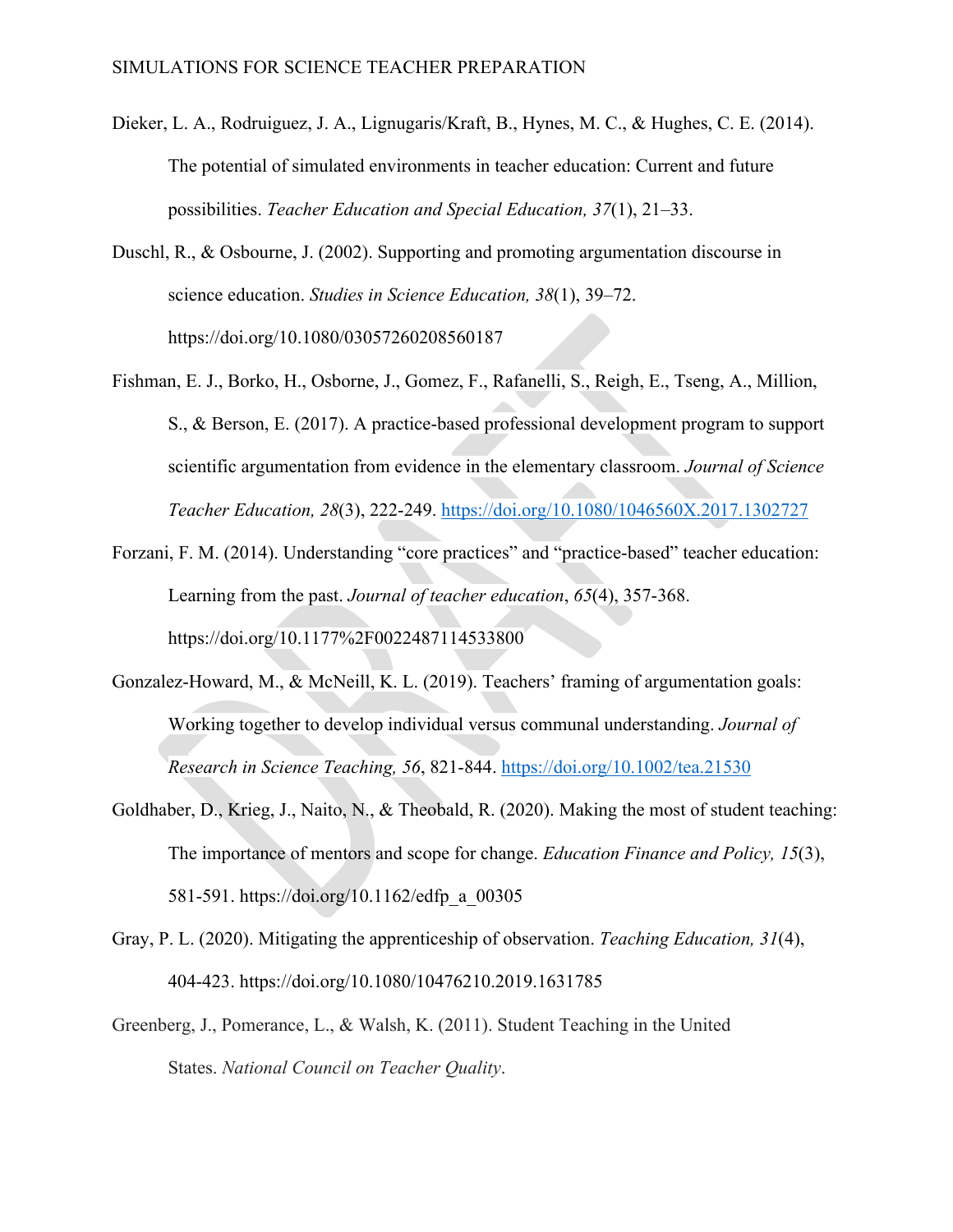- Grooms, J., Sampson, V., & Enderle P. (2018). How concept familiarity and experience with scientific argumentation are related to the way groups participate in an episode of argumentation. *Journal of Research in Science Teaching, 55*, 1264–1286. <https://doi.org/10.1002/tea.21451>
- Grossman, P., Hammerness, K., & McDonald, M. (2009). Redefining teaching, re‐imagining teacher education. *Teachers and Teaching: Theory and Practice*, *15*(2), 273-289. https://doi.org/10.1080/13540600902875340
- Janssen, N., Knoef, M., & Lazonder, A. W. (2019). Technological and pedagogical support for pre-service teachers' lesson planning. *Technology, Pedagogy and Education*, *28*(1), 115- 128.
- Jiménez-Aleixandre, M. P., & Erduran, S. (2008). *Argumentation in Science Education. Perspectives from Classroom-Based Research*. Springer.
- Kang, H. (2017). Preservice teachers' learning to plan intellectually challenging tasks. *Journal of Teacher Education*, *68*(1), 55-68.
- Kaufman, D., & Ireland, A. (2016). Enhancing teacher education with simulations. *TechTrends*, *60*(3), 260-267.
- Korthagen, F., Loughran, J., & Russell, T. (2006). Developing fundamental principles for teacher education programs and practices. *Teaching and Teacher Education, 22*(8), 1020-1041. https://doi.org/10.1016/j.tate.2006.04.022
- Kuhn, D. (2010). Teaching and learning science as argument. *Science Education, 94*(5), 810- 824.<https://doi.org/10.1002/sce.20395>

Kurup, P. M., Li, X., Powell, G., & Brown, M. (2019). Building future primary teachers'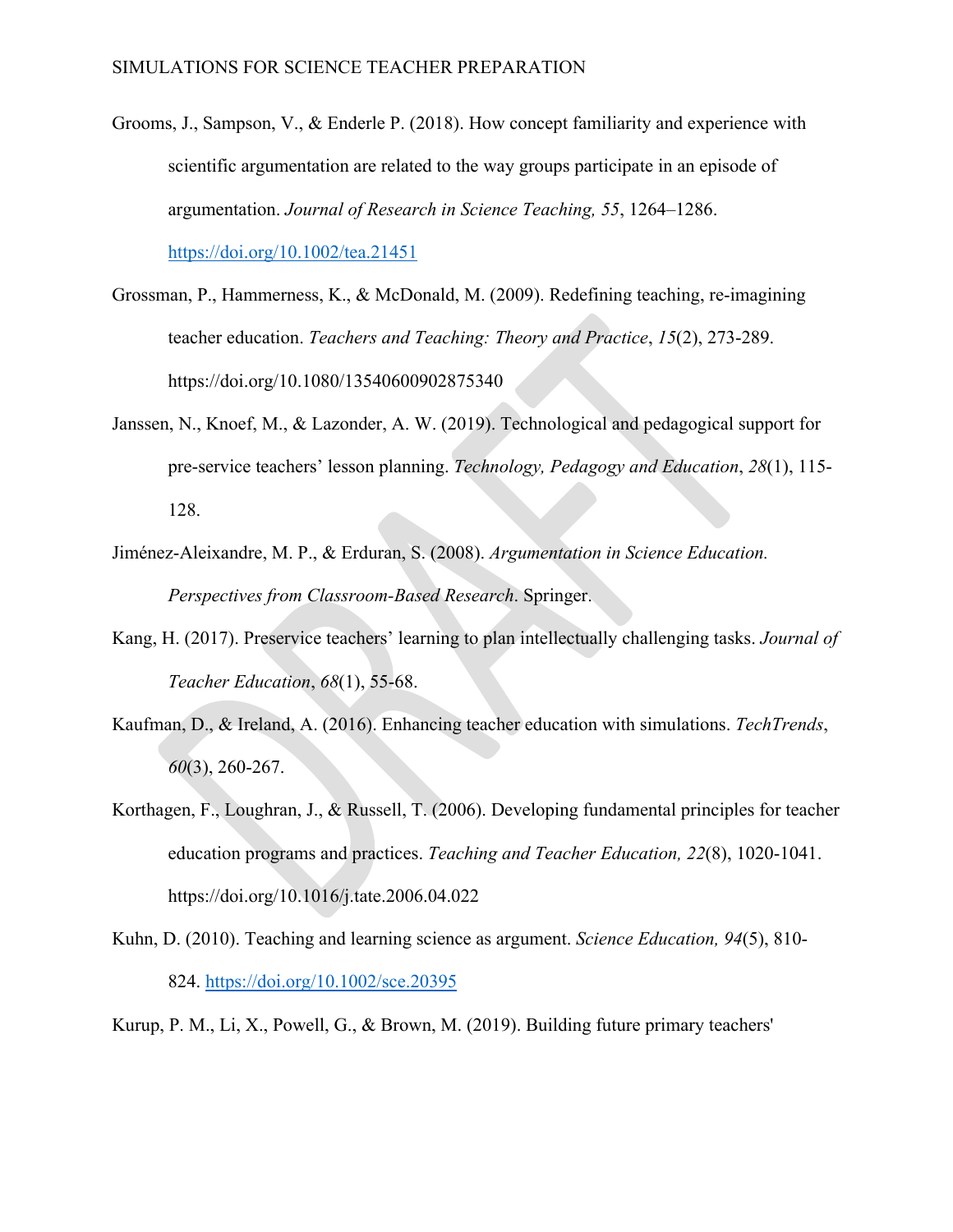capacity in STEM: based on a platform of beliefs, understandings and intentions. *International Journal of STEM Education*, *6*(1), 1-14.

- Lee, C. W., Lee, T. D., Castles, R., Dickerson, D., Fales, H., & Wilson, C. M. (2018). Implementation of immersive classroom simulation activities in a mathematics methods course and a life and environmental science course. *Journal of Interdisciplinary Teacher Leadership*, *2*(1).
- Levine, A. (2006, September). *Educating School Teachers* . The Education Schools Project.

Lortie, D. (1975) *Schoolteacher: a sociological study*. The University of Chicago.

- Masters, H. (2020). Using teaching rehearsals to prepare preservice teachers for explanationdriven science instruction. *Journal of Science Teacher Education, 31*(4), 414-434. https://doi.org/10.1080/1046560X.2020.1712047
- Marco-Bujosa, L., Gonzalez-Howard, M., McNeill, K., & Loper, S. (2017). Designing and using multimedia modules for teacher educators: Supporting teacher learning of scientific argumentation. *Innovations in Science Teacher Education, 2*(4).

Maxwell, J. A. (2013). *Qualitative research design: An interactive approach*. Sage.

- McDonald, M., Kazemi, E., & Kavanagh, S. S. (2013). Core practices and pedagogies of teacher education: A call for a common language and collective activity. *Journal of Teacher Education*, *64*(5), 378-386. https://doi.org/10.1177%2F0022487113493807
- McNeill, K. L. (2011). Elementary students' views of explanation, argumentation, and evidence, and their abilities to construct arguments over the school year. *Journal of Research in Science Teaching, 48*(7), 793-823.<https://doi.org/10.1002/tea.20430>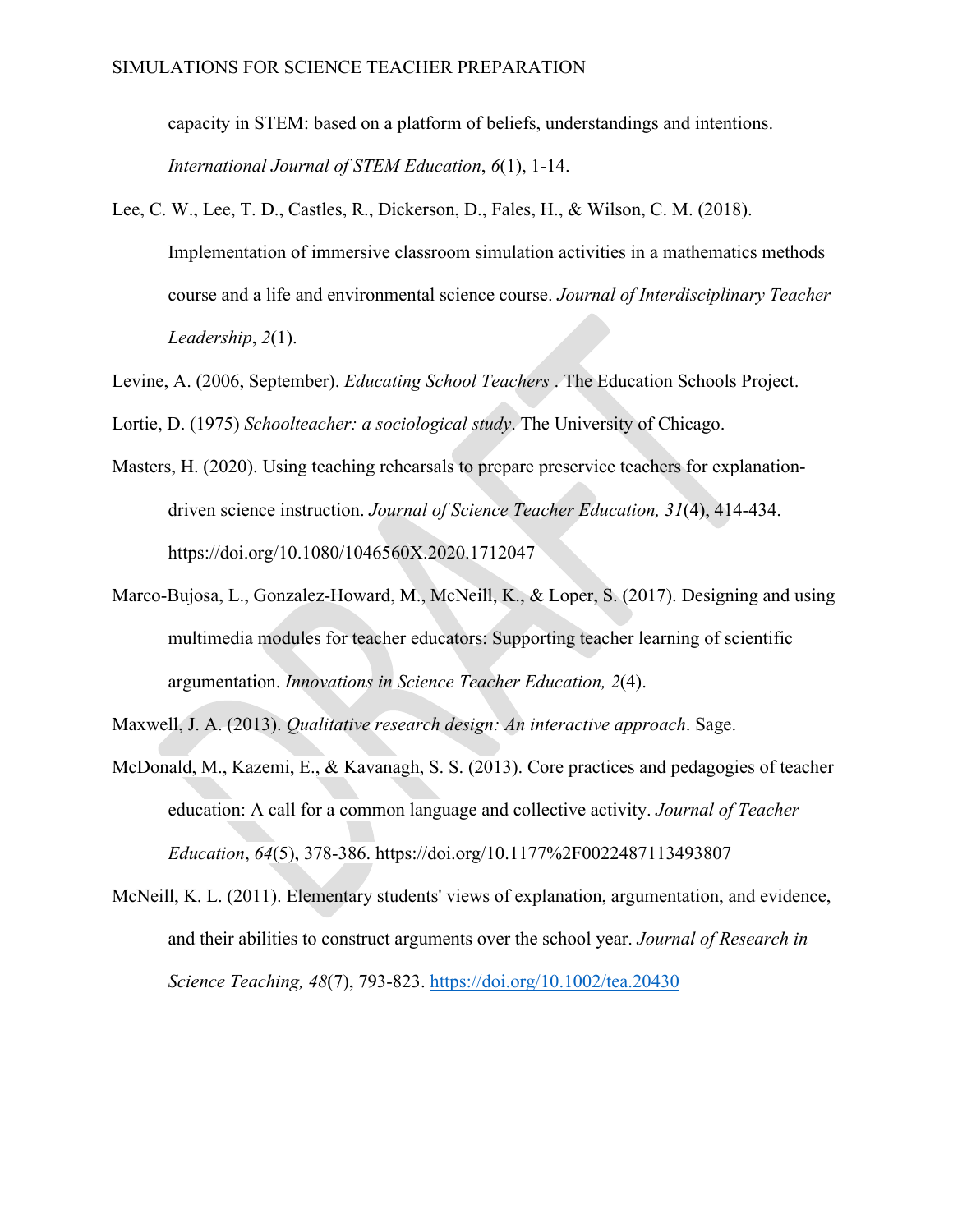- McNeill, K. L., Katsh-Singer, R., González-Howard, M., & Loper, S. (2016). Factors impacting teachers' argumentation instruction in their science classrooms. *International Journal of Science Education, 38*(12), 2026-2046. https://doi.org/10.1080/09500693.2016.1221547
- McNeill, K. L., González-Howard, M., Katsh-Singer, R., & Loper, S. (2017). Moving beyond pseudoargumentation: Teachers' enactments of an educative science curriculum focused on argumentation. *Science Education, 101*(3), 426-457. https://doi.org/10.1002/sce.21274
- McNeill, K. L., Marco-Bujosa, L. M., González-Howard, M., & Loper, S. (2018). Teachers' enactments of curriculum: Fidelity to Procedure versus Fidelity to Goal for scientific argumentation. *International Journal of Science Education*, *40*(12), 1455-1475. https://doi.org/10.1080/09500693.2018.1482508
- Menon, D., & Sadler, T. D. (2016). Preservice elementary teachers' science self-efficacy beliefs and science content knowledge. *Journal of Science Teacher Education*, *27*(6), 649-673.
- Mikeska, J.N., & Howell, H. (2020). Simulations as practice-based spaces to support elementary science teachers in learning how to facilitate argumentation-focused science discussions. *Journal of Research in Science Teaching, 57*(9), 1356-1399*.*

<https://doi.org/10.1002/tea.21659>

- Mikeska, J.N., & Howell, H. (2021a). Authenticity perceptions in virtual environments. *Information and Learning Sciences, 122*(7/8), 480-502. [https://doi.org/10.1108/ILS-10-](https://doi.org/10.1108/ILS-10-2020-0234) [2020-0234](https://doi.org/10.1108/ILS-10-2020-0234)
- Mikeska, J.N., & Howell, H. (2021b). Pushing the boundaries of practice-based teacher education: How can online simulated classrooms be used productively to support STEM teacher learning? *Advancing Research & Innovation in the STEM Education of Preservice Teachers in High-Need School Districts.* [https://aaas-](https://aaas-arise.org/2021/03/30/pushing-the-boundaries-of-practice-based-teacher-education-how-can-online-simulated-classrooms-be-used-productively-to-support-stem-teacher-learning/)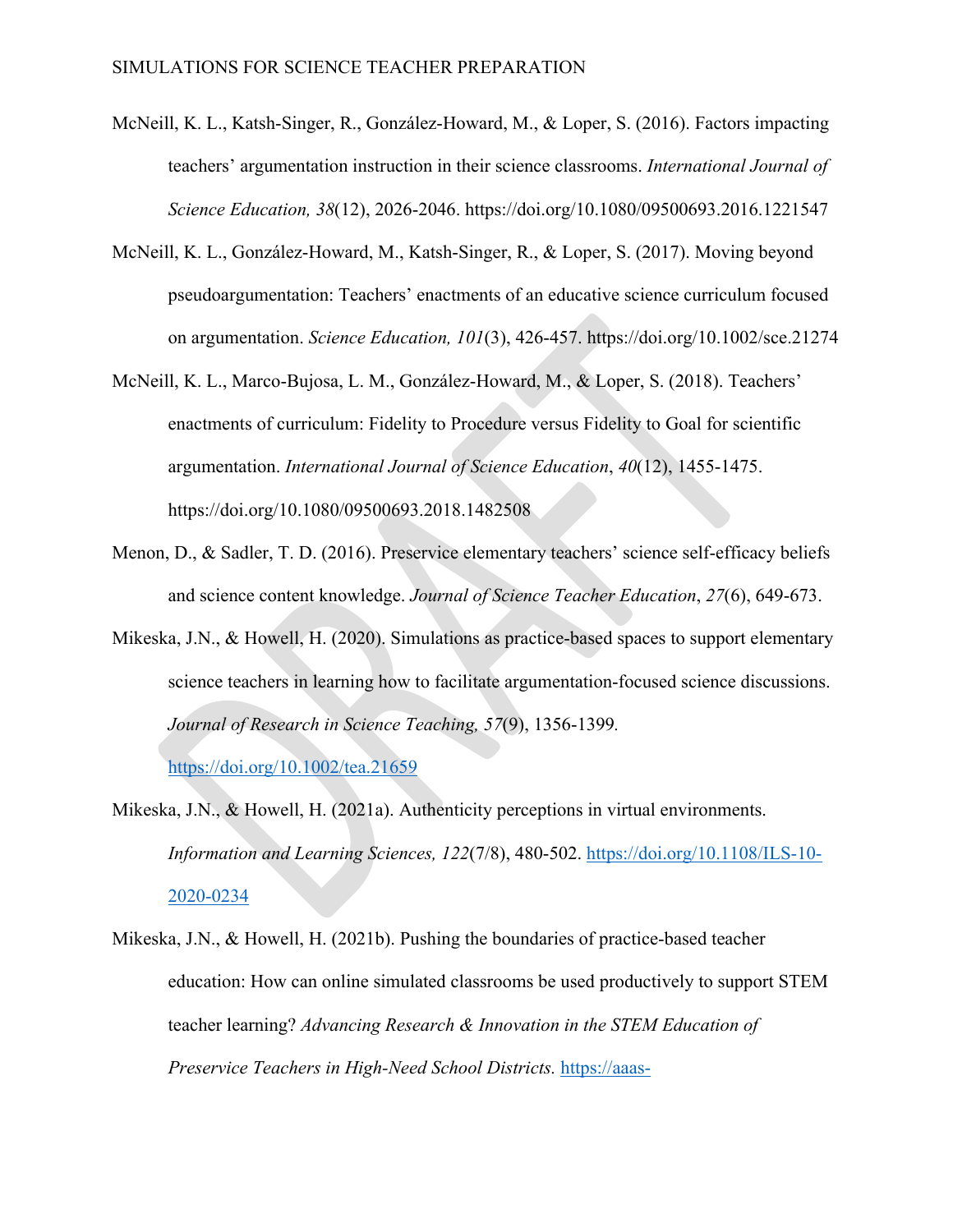[arise.org/2021/03/30/pushing-the-boundaries-of-practice-based-teacher-education-how](https://aaas-arise.org/2021/03/30/pushing-the-boundaries-of-practice-based-teacher-education-how-can-online-simulated-classrooms-be-used-productively-to-support-stem-teacher-learning/)[can-online-simulated-classrooms-be-used-productively-to-support-stem-teacher-learning/](https://aaas-arise.org/2021/03/30/pushing-the-boundaries-of-practice-based-teacher-education-how-can-online-simulated-classrooms-be-used-productively-to-support-stem-teacher-learning/)

- Mikeska, J.N., Howell, H., Ciofalo, J., Devitt, A., Orlandi, E., King, K., Lipari, M., & Simonelli, G. (2021a). *Conceptualization and development of a performance task for assessing and building elementary preservice teachers' ability to facilitate argumentation-focused discussions in mathematics: The mystery powder task.* (Research Memorandum No. [RM-](https://www.ets.org/Media/Research/pdf/RM-21-06.pdf)[21-06\)](https://www.ets.org/Media/Research/pdf/RM-21-06.pdf). ETS.
- Mikeska, J.N., Howell, H., Ciofalo, J., Devitt, A., Orlandi, E., King, K., Lipari, M., & Simonelli, G. (2021b). S1 mystery powder science elementary task. Qualitative data repository. <https://doi.org/10.5064/F6FLYLN6>
- Mikeska, J.N., Howell, H., Dieker, L., & Hynes, M. (2021). Understanding the role of simulations in K-12 mathematics and science teacher education: Outcomes from a teacher education simulation conference. *Contemporary Issues in Technology and Teacher Education, 21*(3). [https://citejournal.org/volume-21/issue-3-](https://citejournal.org/volume-21/issue-3-21/general/understanding-the-role-of-simulations-in-k-12-mathematics-and-science-teacher-education-outcomes-from-a-teacher-education-simulation-conference/) [21/general/understanding-the-role-of-simulations-in-k-12-mathematics-and-science](https://citejournal.org/volume-21/issue-3-21/general/understanding-the-role-of-simulations-in-k-12-mathematics-and-science-teacher-education-outcomes-from-a-teacher-education-simulation-conference/)[teacher-education-outcomes-from-a-teacher-education-simulation-conference/](https://citejournal.org/volume-21/issue-3-21/general/understanding-the-role-of-simulations-in-k-12-mathematics-and-science-teacher-education-outcomes-from-a-teacher-education-simulation-conference/)
- Mikeska, J.N., Howell, H., & Kinsey, D. (2022). Inside the black box: How elementary teacher educators support preservice teachers in preparing for and learning from online simulated teaching experiences. [Manuscript submitted for publication]. K12 Teaching, Learning, and Assessment Center, ETS.

Mikeska, J.N., Howell, H., & Straub, C. (2019). Using performance tasks within simulated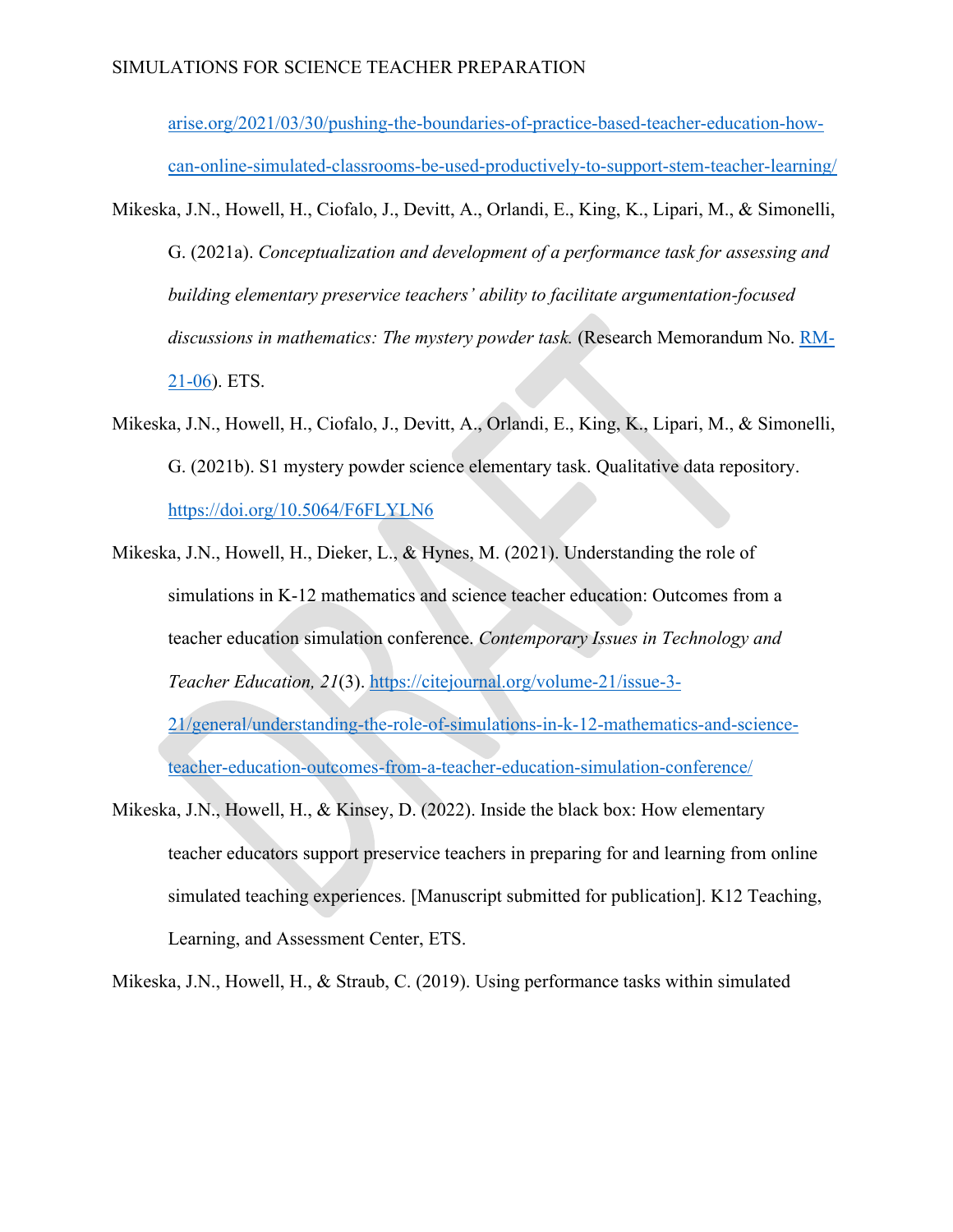environments to assess teachers' ability to engage in coordinated, accumulated, and dynamic (CAD) competencies. *International Journal of Testing, 19*(2), 128-147. <https://doi.org/10.1080/15305058.2018.1551223>

- Mikeska, J.N., Shekell, C., Maltese, A., Reich, J., Thompson, M.M., Howell, H., Lottero-Perdue, P., & Park Rogers, M. (2022, April 11-15). Exploring the potential of an online suite of practice-based activities for supporting preservice elementary teachers in learning how to facilitate argumentation-focused discussions in mathematics and science. [Paper presentation.] Society for Information Technology and Teacher Education Annual Meeting, San Diego, CA.
- Mikeska, J.N., Webb, J., Bondurant, L., Kwon, M., Imasiku, L., Domjan, H., & Howell, H. (2021). Using and adapting simulated teaching experiences to support preservice teacher learning. In P.H. Bull and G.C. Patterson (Eds.), *Redefining teacher education and teacher preparation programs in the post-COVID-19 era.* IGI Global. [DOI: 10.4018/978-](https://www.igi-global.com/book/redefining-teacher-education-teacher-preparation/269294) [1-7998-8298-5](https://www.igi-global.com/book/redefining-teacher-education-teacher-preparation/269294)
- National Research Council. (2011). *A framework for K-12 science education: Practices, crosscutting concepts, and core ideas*. The National Academies Press.
- NGSS Lead States. (2013). *Next Generation Science Standards: For States, By States*. The National Academies Press.

Osborne, J., Simon, S., Christodoulou, A., Howell‐Richardson, C., & Richardson, K. (2013). Learning to argue: A study of four schools and their attempt to develop the use of argumentation as a common instructional practice and its impact on students. *Journal of Research in Science Teaching, 50*(3), 315-347.<https://doi.org/10.1002/tea.21073>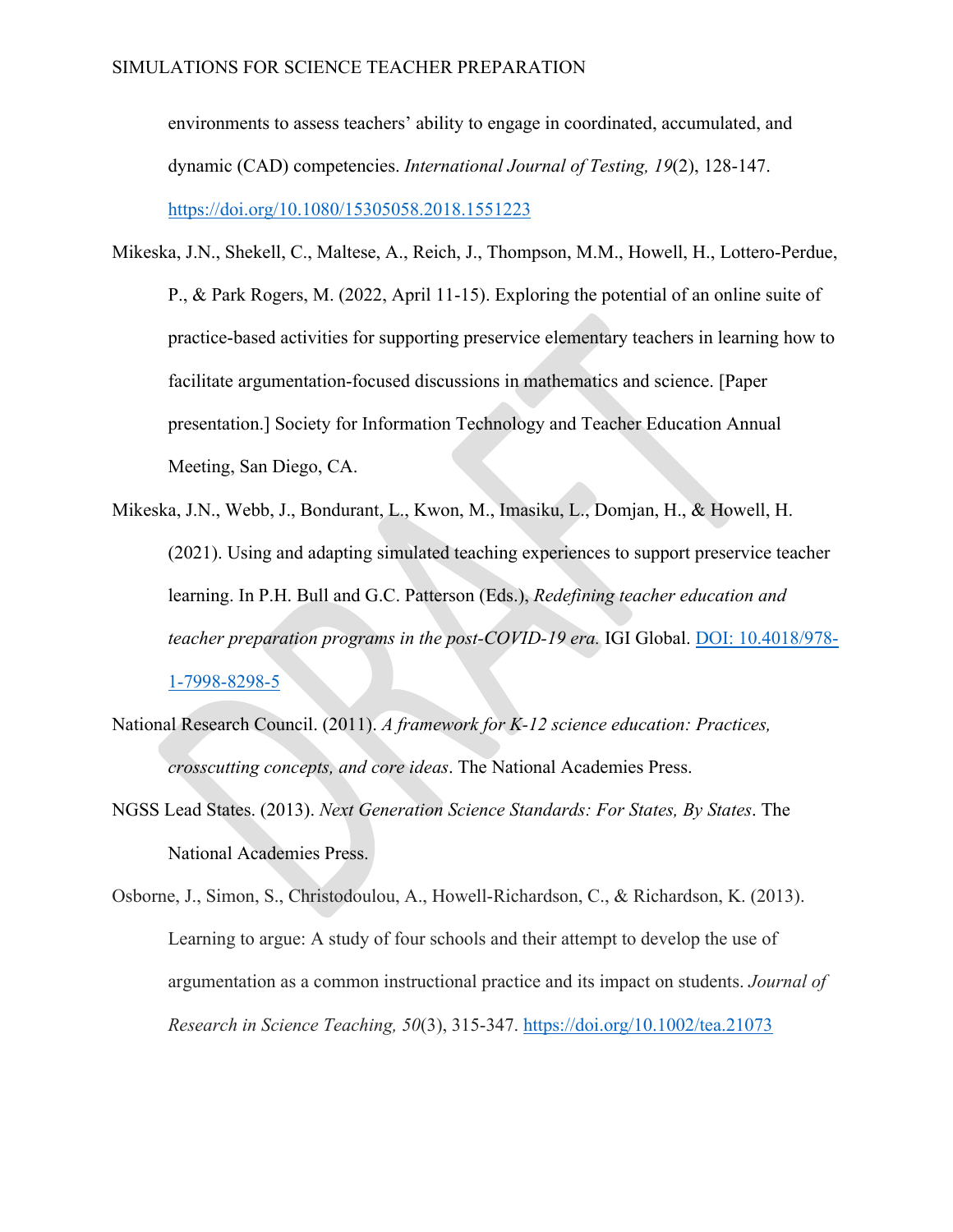- Osborne, J. F., Borko, H., Fishman, E., Gomez Zaccarelli, F., Berson, E., Busch, K. C., Reigh, E., & Tseng, A. (2019). Impacts of a practice-based professional development program on elementary teachers' facilitation of and student engagement with scientific argumentation. *American Educational Research Journal*, *56*(4), 1067-1112. https://doi.org/10.3102%2F0002831218812059
- Peercy, M. M., & Troyan, F. J. (2017). Making transparent the challenges of developing a practice-based pedagogy of teacher education. *Teaching and Teacher Education, 61*, 26- 36. https://doi.org/10.1016/j.tate.2016.10.005
- Reich, J., Buttimer, C. J., Fang, A., Hillaire, G., Hirsch, K., Larke, L. R., Littenberg-Tobias, J., Moussapour, R. M., Napier, A., Thompson, M., & Slama, R. (2020, April 2). Remote learning guidance from state education agencies during the COVID-19 pandemic: A first look.<https://doi.org/10.35542/osf.io/437e2>
- Reiser, B. J. (2013, September). What professional development strategies are needed for successful implementation of the Next Generation Science Standards. In *Invitational Research Symposium on Science Assessment* (pp. 1-22).
- Robertson, A. D., Scherr, R. E., & Hammer, D. (Eds.). (2016). *Responsive teaching in science and mathematics* (pp. 1-35). New York: Routledge.
- Roth, K. J., Wilson, C. D., Taylor, J. A., Stuhlsatz, M. A., & Hvidsten, C. (2018). Comparing the effects of analysis-of-practice and content-based professional development on teacher and student outcomes in science. *American Educational Research Journal, 56*(4), 1217- 1253. https://doi.org/10.3102%2F0002831218814759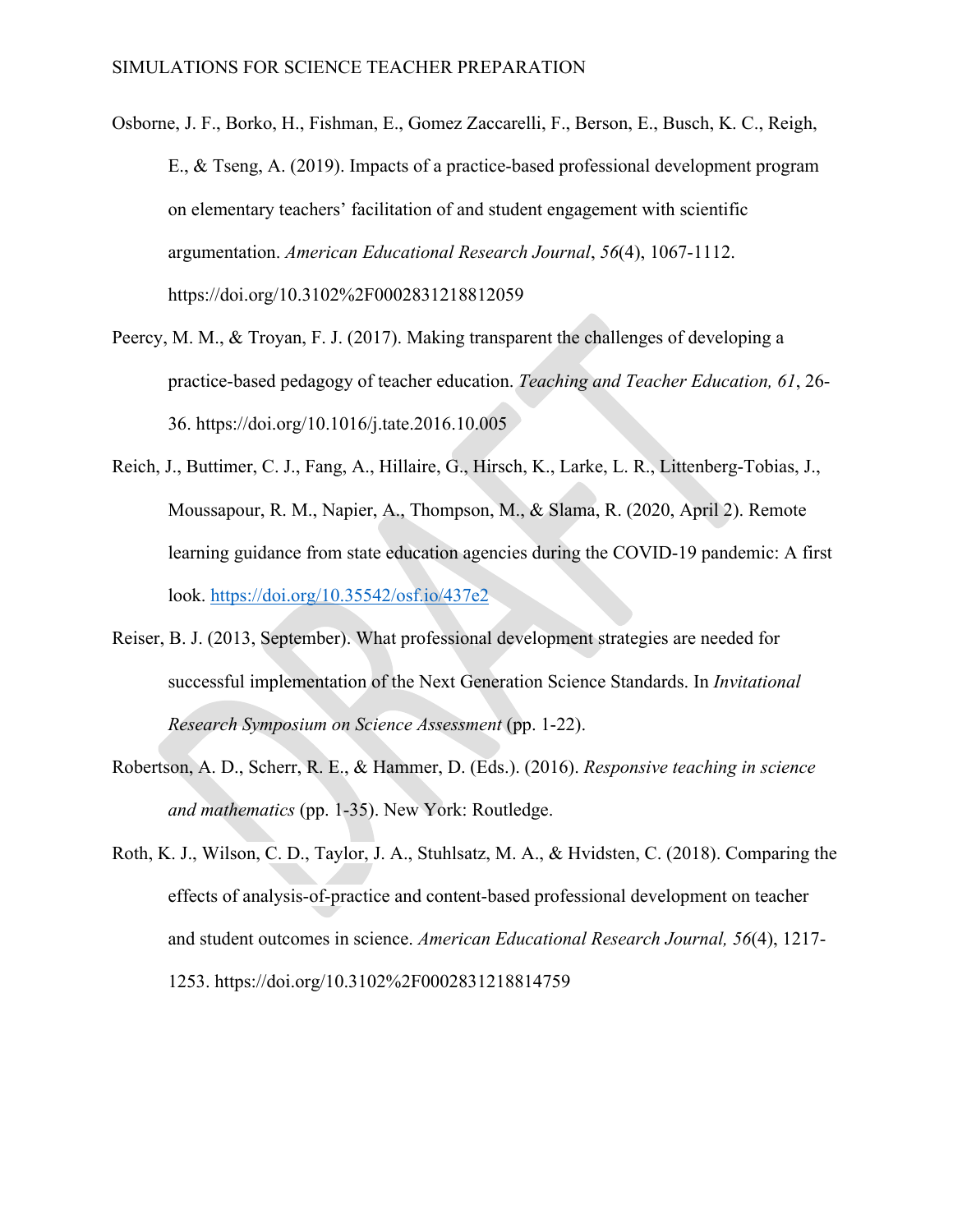- Saenz-Armstrong, P. (2020, April 16). *Student teaching and initial licensure in the time of coronavirus. National Council on Teacher Quality*. [https://www.nctq.org/blog/Student](https://www.nctq.org/blog/Student-teaching-and-initial-licensure-in-the-times-of-coronavirus)[teaching-and-initial-licensure-in-the-times-of-coronavirus](https://www.nctq.org/blog/Student-teaching-and-initial-licensure-in-the-times-of-coronavirus)
- Sadler, T. D. (2006). Promoting discourse and argumentation in science teacher education. *Journal of Science Teacher Education, 17*(4), 323-346. https://doi.org/10.1007/s10972- 006-9025-4
- Sawyer, A. G., Dredger, K., Myers, J., Barnes, S., Wilson, R., Sullivan, J., & Sawyer, D. (2020). Developing teachers as critical curators: Investigating elementary preservice teachers' inspirations for lesson planning. *Journal of Teacher Education*, *71*(5), 518-536.
- Schreier, M. (2014). Qualitative content analysis. In U. Flick (Ed.). *The SAGE Handbook of qualitative data analysis* (pp. 170-183). SAGE Publications Ltd.
- Straub, C., Dieker, L., Hynes, M., & Hughes, C. (2015). Using virtual rehearsal in TLE TeachLivE™ mixed reality classroom simulator to determine the effects on the performance of science teachers: A follow-up study. *2015 TeachLivE™ National Research Project: Year 2 Findings.*
- Wenner, J. A., & Kittleson, J. (2018). Focused video reflections in concert with practice-based structures to support elementary teacher candidates in learning to teach Science. *Journal of Science Teacher Education, 29*(8), 741-759.

<https://doi.org/10.1080/1046560X.2018.1512362>

Yoon, H. G., Joung, Y. J., & Kim, M. (2012). The challenges of science inquiry teaching for preservice teachers in elementary classrooms: Difficulties on and under the scene. *Research in Science Education*, *42*(3), 589-608.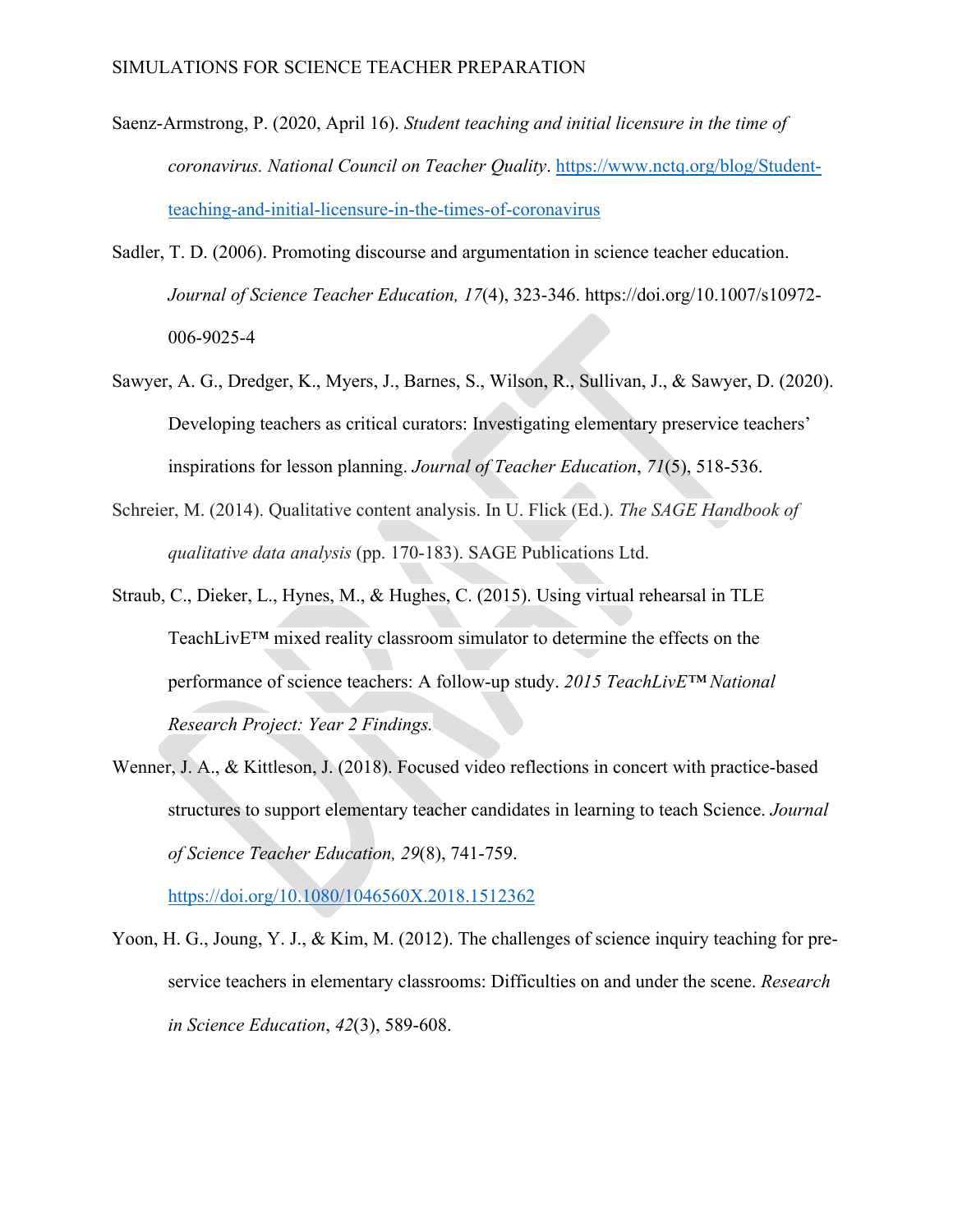- Zeichner, K. (2010). Rethinking the connections Between campus courses and field experiences in college- and university-based teacher education. *Journal of Teacher Education*, *61*(1– 2), 89–99.<https://doi.org/10.1177/0022487109347671>
- Zeichner, K. (2012). The turn once again toward practice-based teacher education. *Journal of teacher education*, *63*(5), 376-382. <https://doi.org/10.1177%2F0022487112445789>
- Zeichner, K. M., & Bier, M. (2017). Opportunities and pitfalls in the turn toward clinical experience in US teacher education 1. In *The struggle for the soul of teacher education* (pp. 197-223). Routledge.
- Zenkov, K., Parsons, S. A., Parker, A. K., Brown, E. L., Groth, L. A., Pytash, K. E., & Pellegrino, A. (2019). From collaborative inquiry to critical, project-based clinical experiences: Strengthening partnerships through field-based teacher education. In *Handbook of Research on Field-based Teacher Education* (pp. 89-116). IGI Global.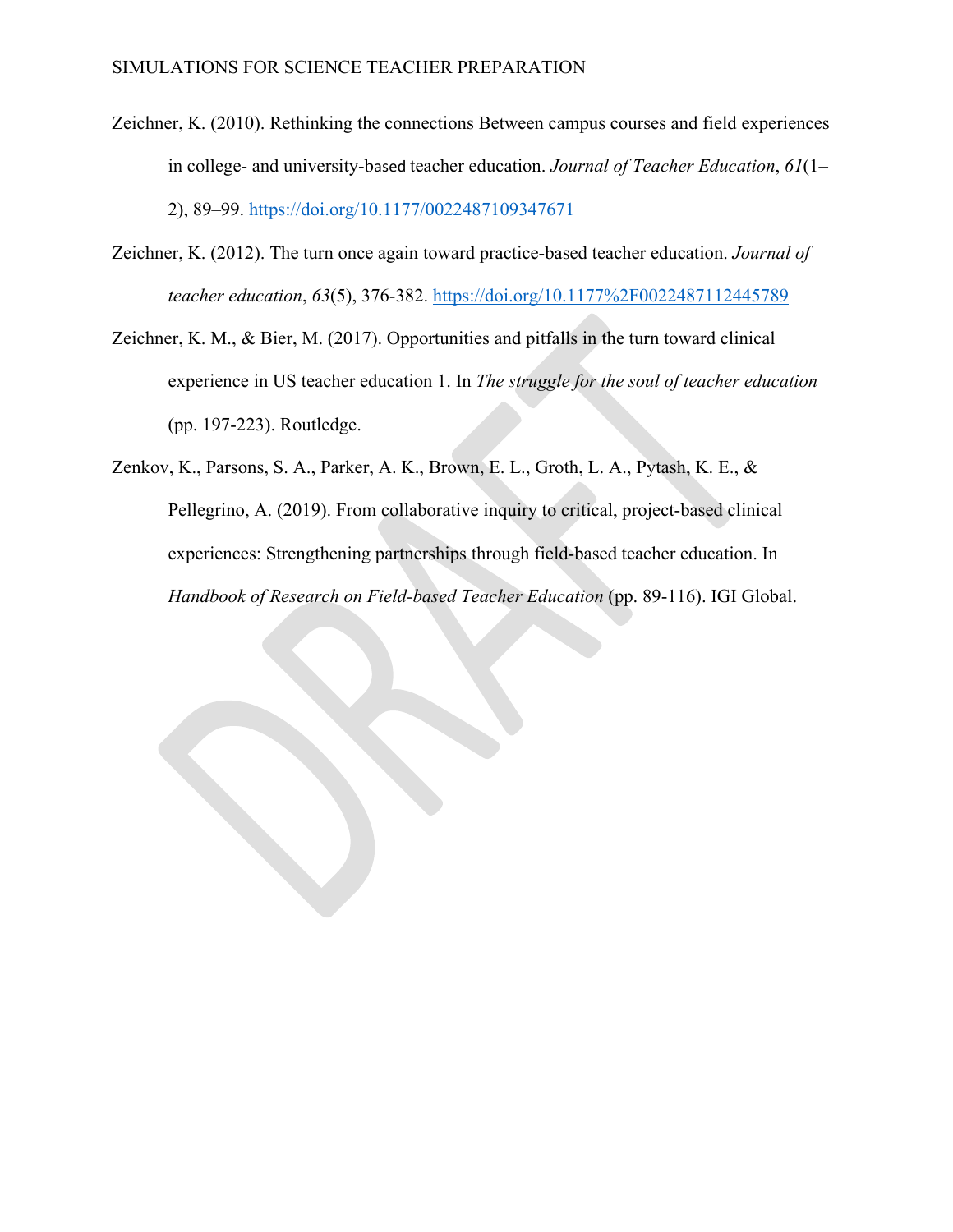## Table 1

|                          | Characteristics                  | Teacher          | Preservice     |
|--------------------------|----------------------------------|------------------|----------------|
|                          |                                  | Educators        | Teachers       |
|                          |                                  | $(n=4)$          | $(n=49)$       |
|                          |                                  | n                | $n(^{0}/_{0})$ |
| Gender                   | Male                             |                  | 3(6%)          |
|                          | Female                           | 3                | 46 (94%)       |
|                          | Hispanic/Latino                  | $\boldsymbol{0}$ | 23 (47%)       |
|                          | <b>Black or African American</b> | $\boldsymbol{0}$ | 6(12%)         |
| Ethnicity <sup>a</sup>   | Asian or Asian American          | $\overline{0}$   | 2(4%)          |
|                          | Caucasian                        | 3                | 20(41%)        |
|                          | Other                            | $\overline{0}$   | 2(4%)          |
|                          | Public                           | 3                | 43 (88%)       |
| <b>Institution Type</b>  | Private                          |                  | 6(12%)         |
|                          | Urban                            | 3                | 37 (75%)       |
| Institution<br>Location  | Suburban                         |                  | 12(25%)        |
|                          | Rural                            | $\overline{0}$   | $0(0\%)$       |
| <b>Course Format</b>     | Online Only                      | $\overline{2}$   | 31(63%)        |
|                          | Face-to-Face Only                | $\overline{0}$   | $0(0\%)$       |
|                          | Hybrid                           | $\overline{2}$   | 18 (37%)       |
| Course Structure         | Synchronous Only                 | $\overline{4}$   | 49 (100%)      |
|                          | <b>Asynchronous Only</b>         | $\boldsymbol{0}$ | $0(0\%)$       |
|                          | Hybrid                           | $\boldsymbol{0}$ | $0(0\%)$       |
| Prior Experience         | Yes                              | 1                | 9(18%)         |
| <b>Using Simulations</b> | No                               | 3                | 40 (82%)       |

## *Elementary Science Teacher Educators and Preservice Teacher Characteristics*

<sup>a</sup>One teacher educator did not respond to this question. Totals do not add to 100% because each participant could make one or more selections for ethnicity.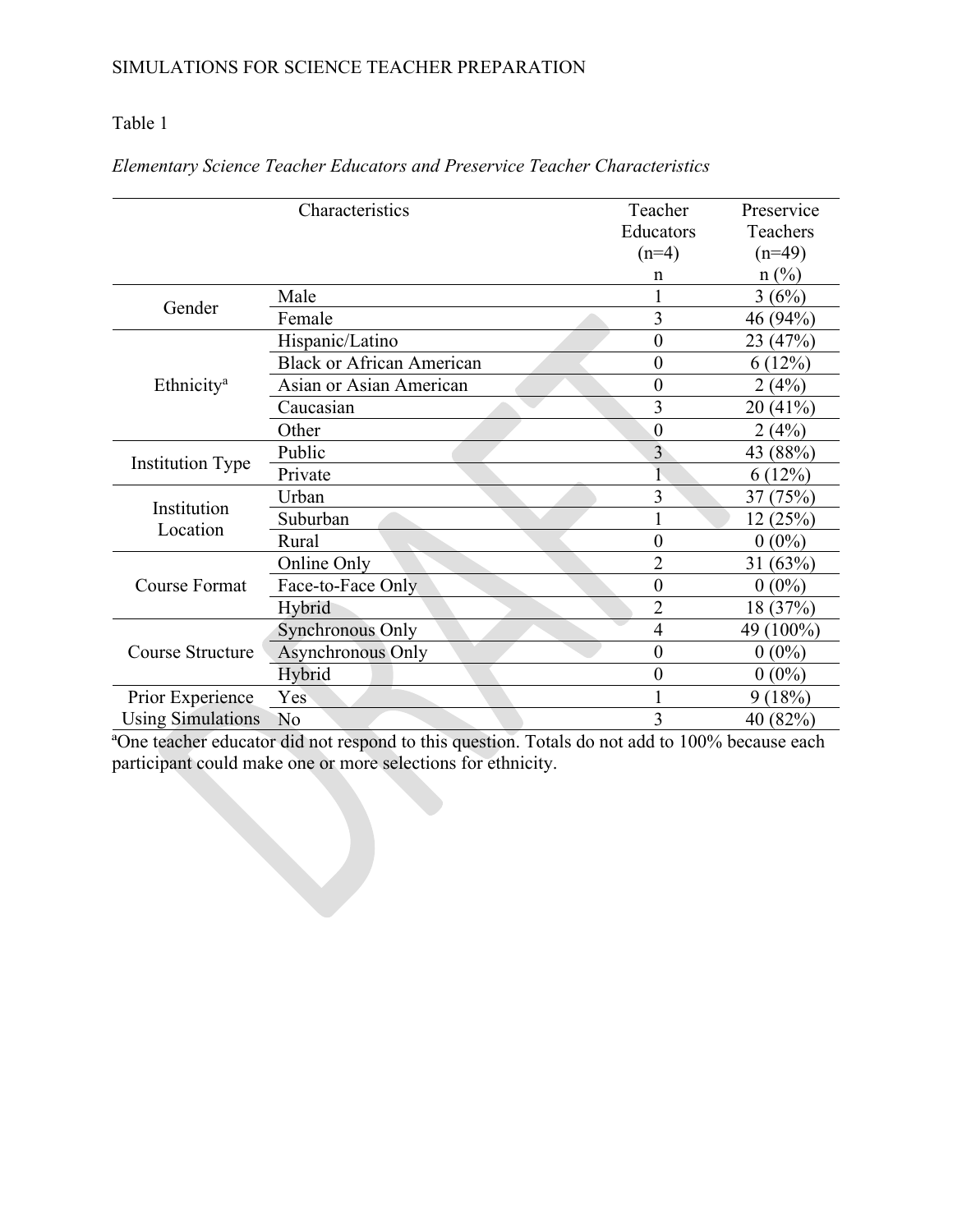# Table 2

| Code                                                                                | <b>Description for Perceptions</b>                                                                                                                                                                                                                                                   |  |  |
|-------------------------------------------------------------------------------------|--------------------------------------------------------------------------------------------------------------------------------------------------------------------------------------------------------------------------------------------------------------------------------------|--|--|
| Preparation<br>Importance                                                           | Describes a main takeaway or learning from the simulated discussion<br>teaching activity cycle linked to a general importance of preparing<br>for the discussion.                                                                                                                    |  |  |
| Flexible                                                                            | Describes a main takeaway or learning from the simulated discussion<br>teaching activity cycle linked to being flexible when preparing for<br>and/or when leading the discussion.                                                                                                    |  |  |
| Recognize Discussion<br>Importance/Challenge                                        | Describes a main takeaway or learning from the simulated discussion<br>teaching activity cycle linked to the importance and/or challenge of<br>including discussion in a math/science classroom.                                                                                     |  |  |
| Importance of<br>Preservice Teachers'<br><b>Emotional Regulation</b><br>as Learners | Describes a main takeaway or learning from the simulated discussion<br>teaching activity cycle linked to using and/or developing PSTs'<br>socioemotional skills (e.g., confidence, patience).                                                                                        |  |  |
| Importance of<br>Knowing and<br>Responding to<br>Students                           | Describes a main takeaway or learning from the simulated discussion<br>teaching activity cycle linked to the importance of knowing and/or<br>responding to the students and their thoughts, ideas, perspectives,<br>and/or behaviors.                                                |  |  |
| Practice                                                                            | Describes a main takeaway or learning from the simulated discussion<br>teaching activity cycle linked to the use of the simulated discussion<br>activity as a way to practice and gain experience for teaching real<br>students or a way to gather information about one's practice. |  |  |
| Vague/Not Related                                                                   | Describes a main takeaway or learning from the simulated discussion<br>teaching activity cycle that is too vague to categorize.                                                                                                                                                      |  |  |
| None                                                                                | Describes no main takeaway or learning from the simulated<br>discussion experience.                                                                                                                                                                                                  |  |  |
| Other                                                                               | Describes a main takeaway or learning from the simulated discussion<br>teaching activity cycle that is not one of the previous codes.                                                                                                                                                |  |  |
| <b>Student Participation</b><br>(Dimension 1)                                       | Describes a main takeaway or learning from the simulated discussion<br>teaching activity cycle linked to being responsive to students,<br>focusing on making sure that the discussion is grounded in students'                                                                       |  |  |

*Coding for Perceptions of Learning from the Simulated Teaching Experience*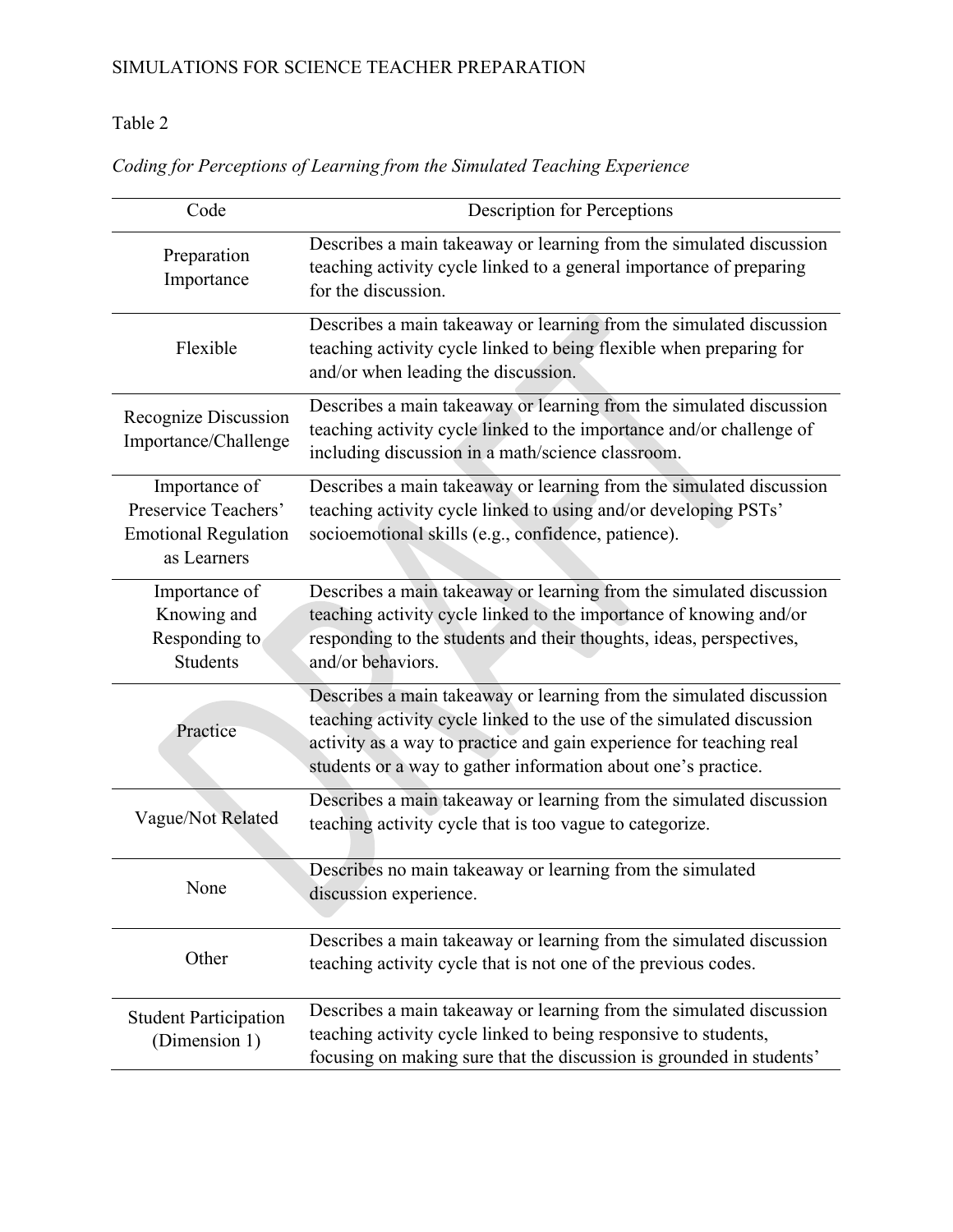|                                               | ideas, and/or that all students are engaged in some meaningful<br>component of the discussion.                                                                                                                                                                                                                               |
|-----------------------------------------------|------------------------------------------------------------------------------------------------------------------------------------------------------------------------------------------------------------------------------------------------------------------------------------------------------------------------------|
| <b>Discussion Structure</b><br>(Dimension 2)  | Describes a main takeaway or learning from the simulated discussion<br>teaching activity cycle linked to the degree to which the teacher is<br>able to shape a coherent discussion and/or focuses in particular on<br>building and connecting ideas toward a learning goal.                                                  |
| <b>Student Interactions</b><br>(Dimension 3)  | Describes a main takeaway or learning from the simulated discussion<br>teaching activity cycle linked to the ways that teachers strive to<br>facilitate the discussion so that students are responsible for explaining<br>key ideas to each other.                                                                           |
| <b>Student Understanding</b><br>(Dimension 4) | Describes a main takeaway or learning from the simulated discussion<br>teaching activity cycle linked to the extent to which the teacher and<br>students are involved in the evaluation of ideas that are put forth<br>during the discussion and/or focusing on helping students to build<br>their conceptual understanding. |
| Argumentation<br>(Dimension 5)                | Describes a main takeaway or learning from the simulated discussion<br>teaching activity cycle linked to the degree to which students engage<br>in argumentation.                                                                                                                                                            |
| Did Not Respond                               | This code was applied when the preservice teacher did not provide a<br>written response to this survey question.                                                                                                                                                                                                             |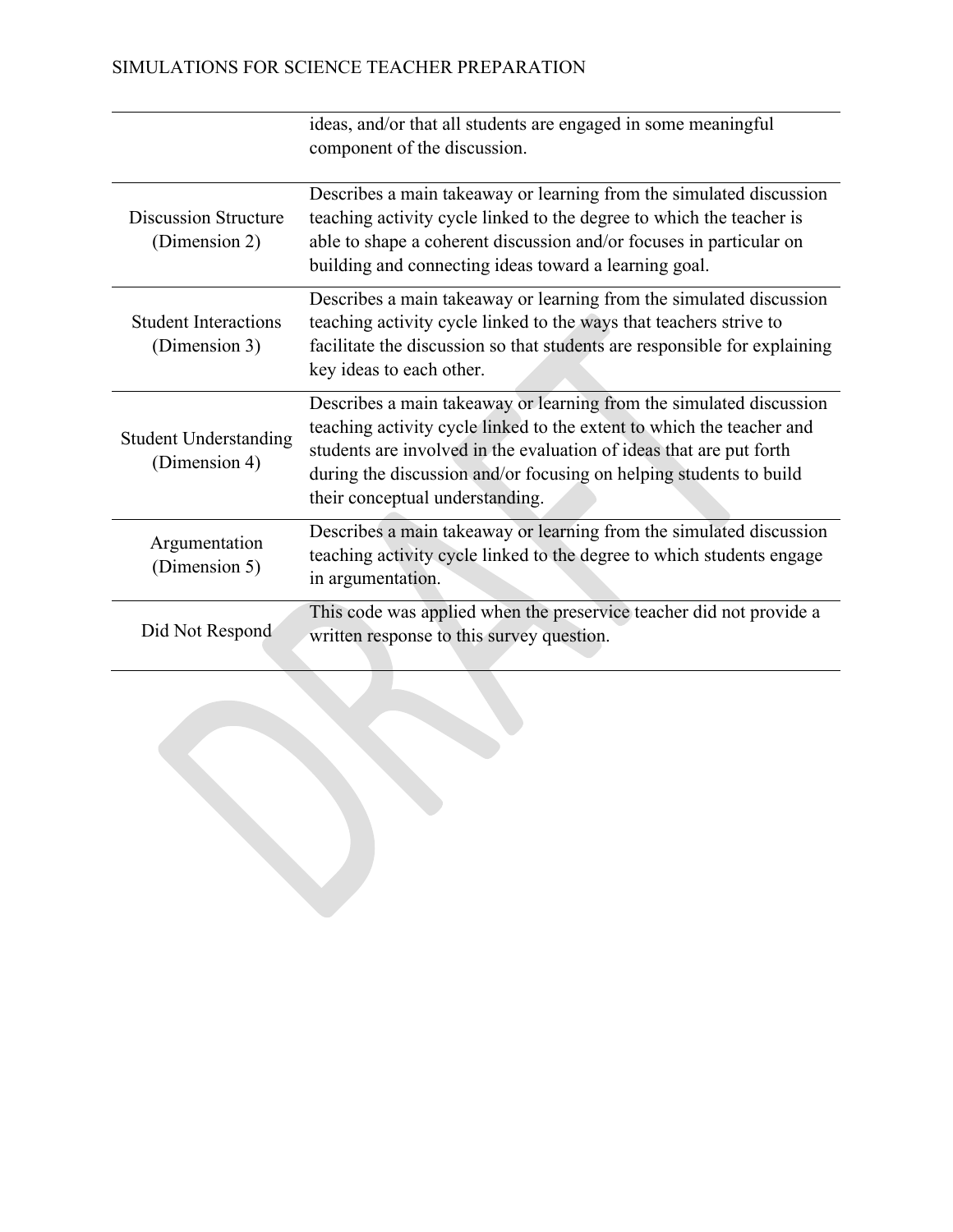## Table 3

|                                            | <b>Teacher Educators</b> | <b>Preservice Teachers</b> |
|--------------------------------------------|--------------------------|----------------------------|
| Code                                       | $(n=4)$                  | $(n=49)$                   |
|                                            | n                        | $n$ (%)                    |
| Related to Dimensions of Argumentation-    | $\overline{2}$           | 19 (39%)                   |
| <b>Focused Discussions</b>                 |                          |                            |
| <b>Student Participation (Dimension 1)</b> | $\overline{2}$           | $10(20\%)$                 |
| Discussion Structure (Dimension 2)         |                          | 3(6%)                      |
| Student Interactions (Dimension 3)         | $\theta$                 | 4(8%)                      |
| Student Understanding (Dimension 4)        | 1                        | 6(12%)                     |
| Argumentation (Dimension 5)                | $\overline{0}$           | $5(10\%)$                  |
| Preparation Importance                     | $\overline{2}$           | 15(31%)                    |
| Flexible                                   |                          | 13 (27%)                   |
| Recognize Discussion Importance/Challenge  | $\theta$                 | 3(6%)                      |
| Preservice Teachers' Emotional Regulation  | $\overline{0}$           | 3(6%)                      |
| Practice                                   | $\overline{0}$           | 3(6%)                      |
| Knowing and Responding to Students         | $\overline{2}$           | 2(4%)                      |
| Vague                                      | 1                        | 2(4%)                      |
| None                                       | $\overline{0}$           | (2%)                       |
| Other                                      | $\overline{0}$           | (2%)                       |
| Did Not Respond                            | $\overline{0}$           | $5(10\%)$                  |

# *Results for Perceptions of Learning from the Simulated Teaching Experience*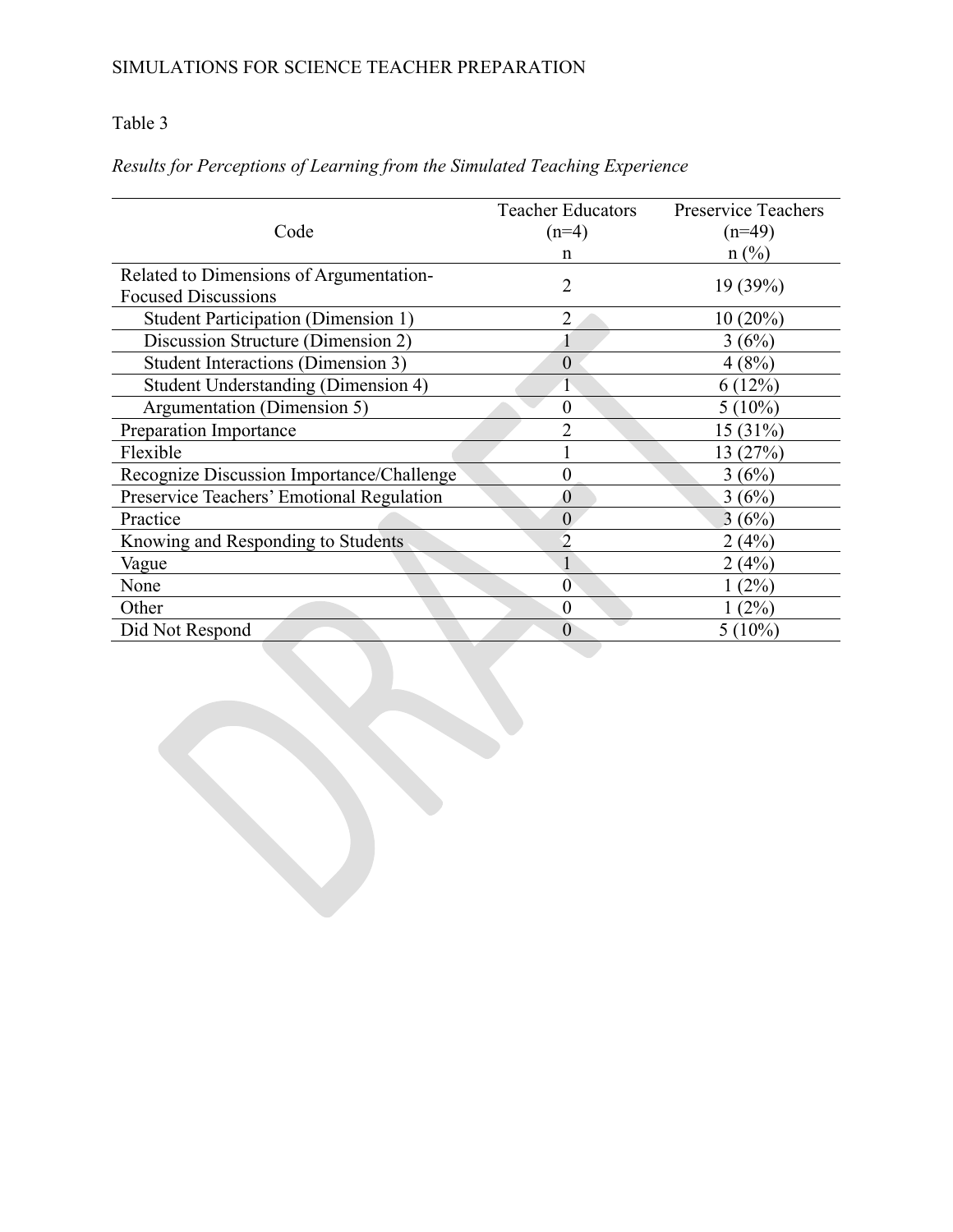# Table 4

|  |  | Coding for Preservice Teachers' Perceptions about Discussion Performance |  |
|--|--|--------------------------------------------------------------------------|--|
|  |  |                                                                          |  |

| Code                                          | <b>Description for Perceptions</b>                                                                                                                                                                                                                                        |  |  |
|-----------------------------------------------|---------------------------------------------------------------------------------------------------------------------------------------------------------------------------------------------------------------------------------------------------------------------------|--|--|
| Preservice Teacher<br>Characteristics         | Describes not performing as well as they could have due to the PST's<br>personal characteristics.                                                                                                                                                                         |  |  |
| Lack of Preparation                           | Describes not performing as well as they could have due to a lack of<br>preparation.                                                                                                                                                                                      |  |  |
| Context                                       | Describes not performing as well as they could have due to the<br>context of the simulation task being dissimilar from what would<br>normally be found in a real classroom.                                                                                               |  |  |
| <b>Technology Issues</b>                      | Describes not performing as well as they could have to issues with<br>technology and/or unfamiliarity with technology.                                                                                                                                                    |  |  |
| Students                                      | Describes not performing as well as they could have due to the<br>differences in how the students respond and/or behave.                                                                                                                                                  |  |  |
| Inexperience in<br>Classrooms                 | Describes not performing as well as they could have due to the PST's<br>lack of familiarity with teaching in general.                                                                                                                                                     |  |  |
| Discussion Time                               | Describes not performing as well as they could have due to<br>experiencing issues with the allotted discussion time.                                                                                                                                                      |  |  |
| Other                                         | Describes not performing as well as they could have due to a reason<br>that is not one of the previous codes.                                                                                                                                                             |  |  |
| Vague/Not Related                             | Describes not performing as well as they could have due to a reason<br>that is too vague to categorize.                                                                                                                                                                   |  |  |
| <b>Student Participation</b><br>(Dimension 1) | Describes not performing as well as they could have due to their<br>responsiveness to students, their focus on making sure that the<br>discussion is grounded in students' ideas, and/or that all students are<br>engaged in some meaningful component of the discussion. |  |  |
| <b>Discussion Structure</b><br>(Dimension 2)  | Describes not performing as well as they could have due to the<br>degree to which the teacher is able to shape a coherent discussion and<br>focuses in particular on building and connecting ideas toward a<br>learning goal.                                             |  |  |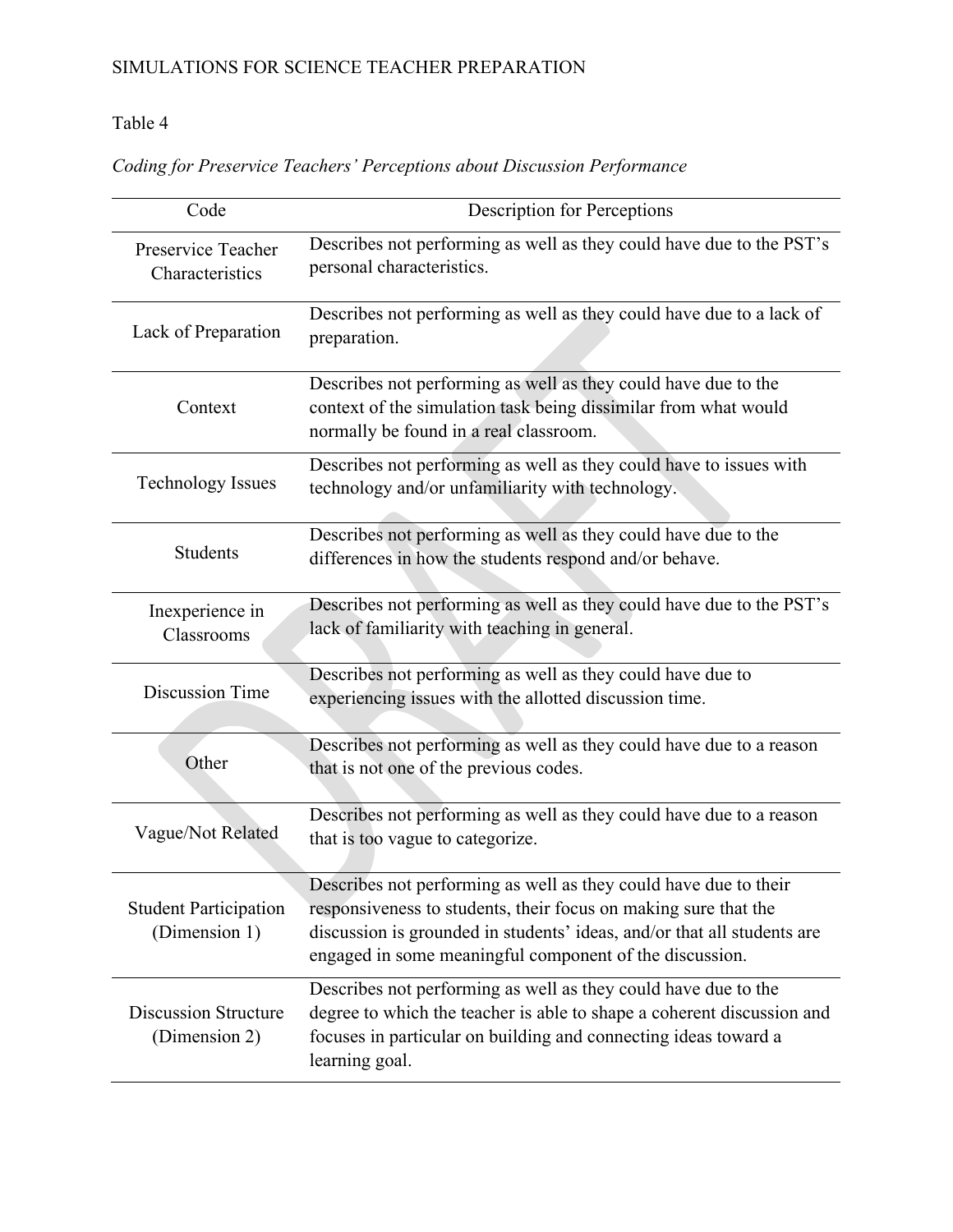| <b>Student Interactions</b><br>(Dimension 3)                                                                                                                                                                                                                                                                                                      | Describes not performing as well as they could have due to the ways<br>they attempted to facilitate the discussion so that students are<br>responsible for explaining key ideas.                                                                                           |
|---------------------------------------------------------------------------------------------------------------------------------------------------------------------------------------------------------------------------------------------------------------------------------------------------------------------------------------------------|----------------------------------------------------------------------------------------------------------------------------------------------------------------------------------------------------------------------------------------------------------------------------|
| <b>Student Understanding</b><br>(Dimension 4)                                                                                                                                                                                                                                                                                                     | Describes not performing as well as they could have due to the extent<br>to which teacher and students are involved in the evaluation of ideas<br>that are put forth during the discussion and/or focusing on helping<br>students to build their conceptual understanding. |
| Argumentation<br>(Dimension 5)                                                                                                                                                                                                                                                                                                                    | Describes not performing as well as they could have due to the<br>degree to which students engage in argumentation.                                                                                                                                                        |
| Did Not Respond                                                                                                                                                                                                                                                                                                                                   | This code was applied when the preservice teacher did not provide a<br>written response to this survey question.                                                                                                                                                           |
| This code was applied for the preservice teachers who indicated that<br>they thought they did perform as well as they could have in the<br>Not Prompted to<br>simulated classroom, as this initial response meant they did not need<br>Respond<br>to explain why they failed to perform as well as they could have in<br>the simulated classroom. |                                                                                                                                                                                                                                                                            |

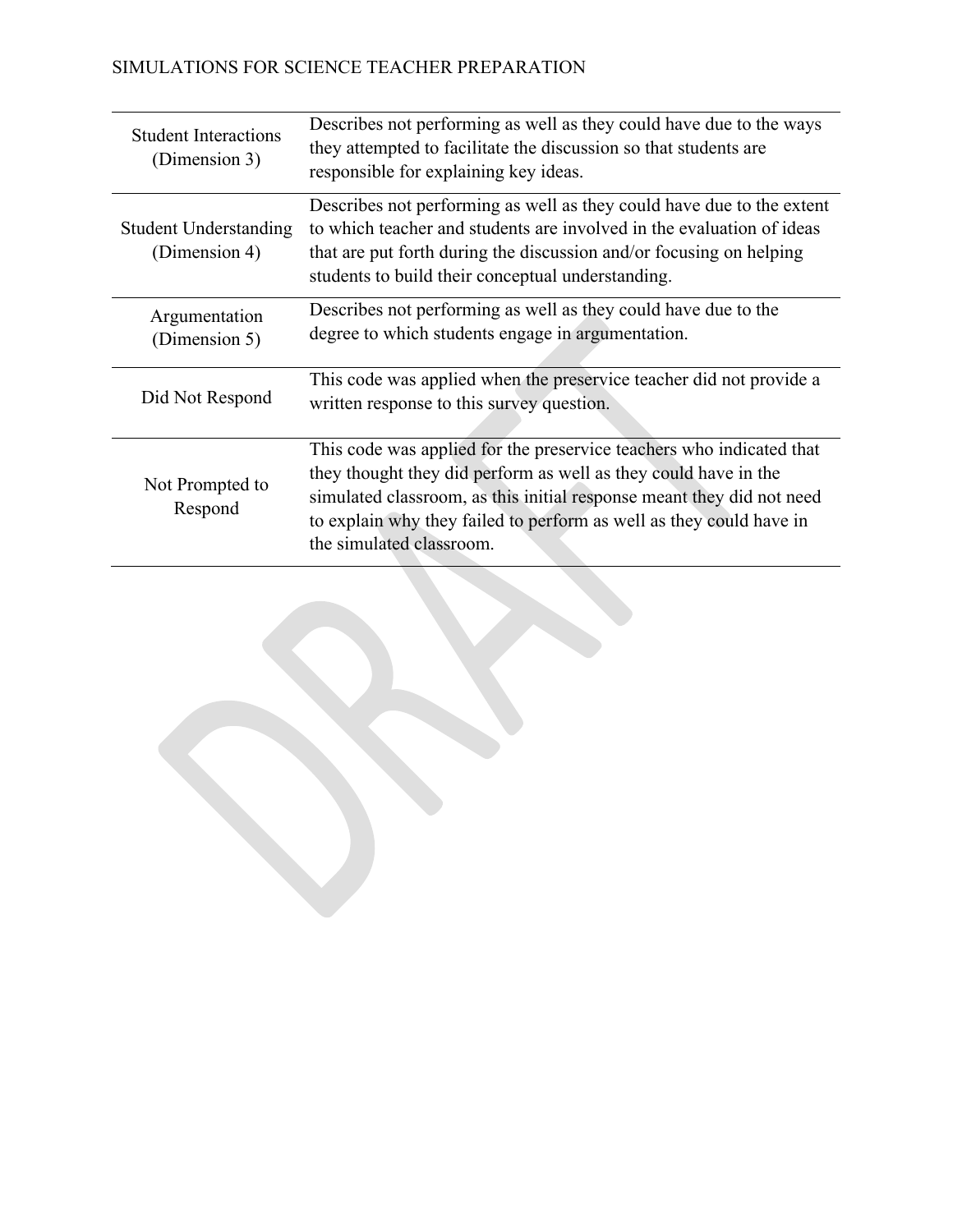### Table 5

| Code                                                       | <b>Preservice Teachers</b> |
|------------------------------------------------------------|----------------------------|
|                                                            | $(n=49)$                   |
|                                                            | $n(^{0}/_{0})$             |
| Related to Dimensions of Argumentation-Focused Discussions | 11(22%)                    |
| Student Participation (Dimension 1)                        | 4(8%)                      |
| Discussion Structure (Dimension 2)                         | 2(4%)                      |
| Student Interactions (Dimension 3)                         | $5(10\%)$                  |
| Student Understanding (Dimension 4)                        | $5(10\%)$                  |
| Argumentation (Dimension 5)                                | 2(4%)                      |
| Preservice Teacher Characteristics                         | 11(22%)                    |
| Lack of Preparation                                        | 6(12%)                     |
| Other                                                      | 4(8%)                      |
| <b>Technology Issues</b>                                   | 3(6%)                      |
| Context                                                    | 2(4%)                      |
| Students                                                   | 2(4%)                      |
| Inexperience in Classrooms                                 | 2 (4%)                     |
| Discussion Time                                            | $(2\%)$                    |
| Vague/Not Related                                          | (2%)                       |
| Did Not Respond                                            | 3(6%)                      |
| Not Prompted to Respond                                    | (35%)                      |

### *Results for Preservice Teachers' Perceptions about Discussion Performance*

*Note.* While we had 49 elementary science preservice teachers (PSTs) participate in this study, 32 of them (65%) agreed or somewhat agreed that they did not perform as well as they could have in the simulated classroom, and therefore were prompted to provide a written response explaining why. Of those 32 PSTs, 29 of them provided a written response explaining why they did not perform as well as they could have facilitating the science discussion. Here we keep the total number of PSTs as 49 PSTs, since that was the number of PSTs who originally responded to the question about whether they performed as well as they could have in the simulated classroom.